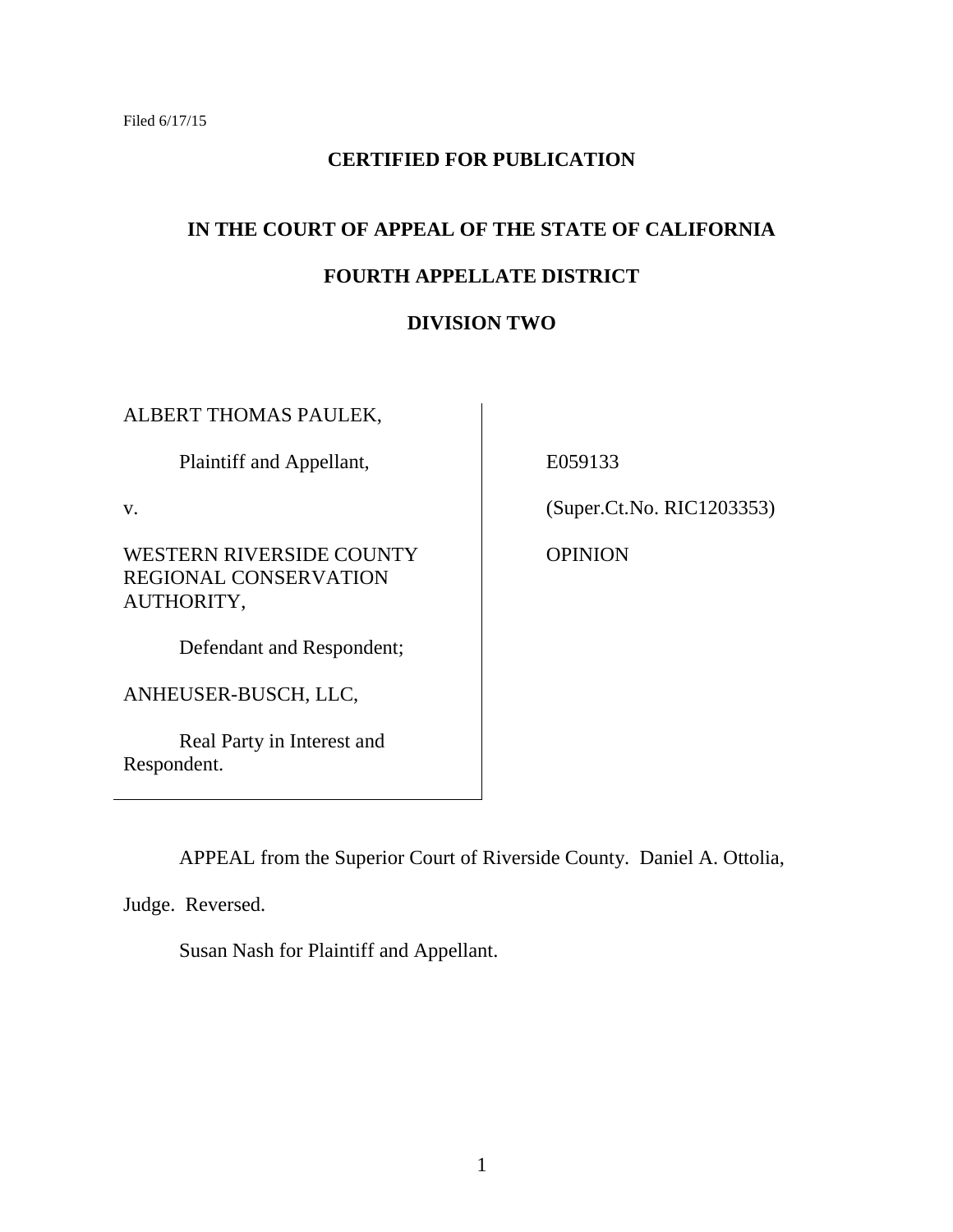Best Best & Krieger, Michelle Ouellette, Charity Schiller and Lucas I. Quass for Defendant and Respondent Western Riverside County Regional Conservation Authority.

Allen Matkins Leck Gamble Mallory & Natsis, K. Erik Friess and Nicholas S. Shantar for Real Party in Interest and Respondent Anheuser-Busch, LLC.

Plaintiff and appellant Albert Thomas Paulek petitioned the trial court for a writ of mandate. In the petition, Paulek alleged defendant and respondent Western Riverside County Regional Conservation Authority (the Agency) erred by concluding (1) a particular activity is not a project under the California Environmental Quality Act (CEQA); and (2) that, if it were a project, then it was exempt from CEQA. The activity at issue involved removing a conservation designation from one parcel of land, and placing the designation on two other parcels of land. The trial court found Paulek had standing and the moving of the conservation designation qualified as a "project" under CEQA. The trial court denied the writ petition because it found the project fell within a CEQA exemption. Paulek contends (1) he has standing; (2) the moving of the restrictions is a CEQA project; and (3) the project does not fall within the identified CEQA exemptions. We reverse the judgment.

## **FACTUAL AND PROCEDURAL HISTORY**

## A. MULTIPLE SPECIES HABITAT CONSERVATION PLAN

The Multiple Species Habitat Conservation Plan (MSHCP) is a plan to maintain open spaces in the western portion of Riverside County (the County). The goal of the MSHCP is to maintain biological diversity in open space areas, while allowing future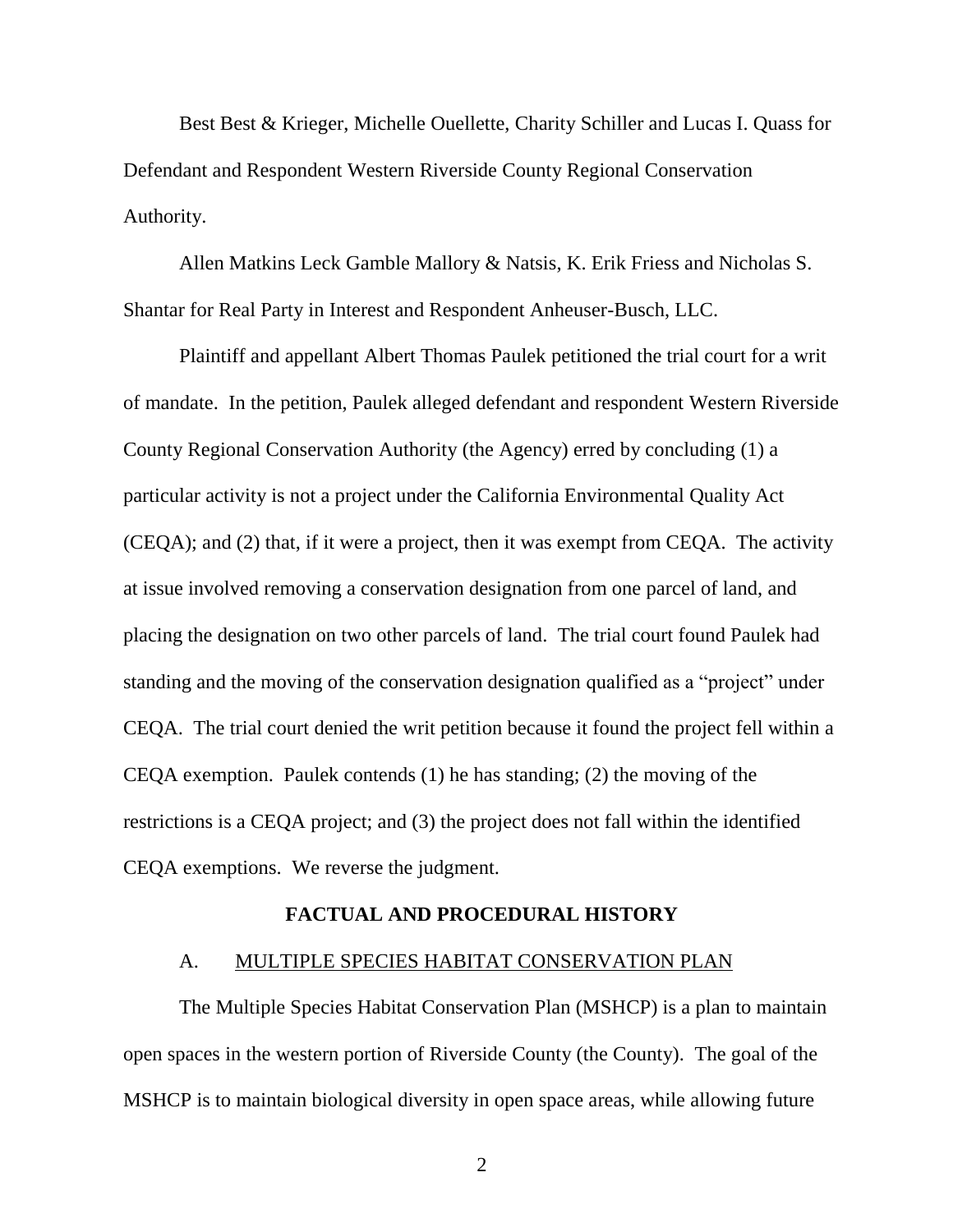economic growth. The MSHCP caused conservation areas to be created in the western portion of the County. The conservation areas totalled 500,000 acres of land. The 500,000 acres included 347,000 acres of existing public or quasi-public lands and approximately 153,000 acres of "Additional Reserve Land."

The 153,000 acres needed to be acquired at the time the MSHCP was created in 2003. The exact locations of the 153,000 acres were not identified in the MSHCP. Instead, the MSHCP identified a "criteria area" that was "significantly larger" than 153,000 acres; the criteria area was approximately 340,000 acres. The criteria area was broken into cells. Each cell was approximately 160 acres in size. The cells were to be evaluated to determine what portions of the criteria area to include in the conservation area.

The MSHCP provided "criteria" about the different cells. The "criteria" included information about (1) the features of the land in the cell; (2) the particular species that could be conserved on the land in the cell; (3) how the land in the cell was configured; and (4) the geographic location of the cell.

The MSHCP accounted for the possibility that the criteria information for the cells could change. Examples of possible changes included: (1) new biological information could be discovered, (2) updated land use information could be obtained, e.g. development information, and (3) new topographic or engineering information could be discovered. Changing the criteria information in the MSHCP required a procedure known as the "Criteria Refinement Process." The Criteria Refinement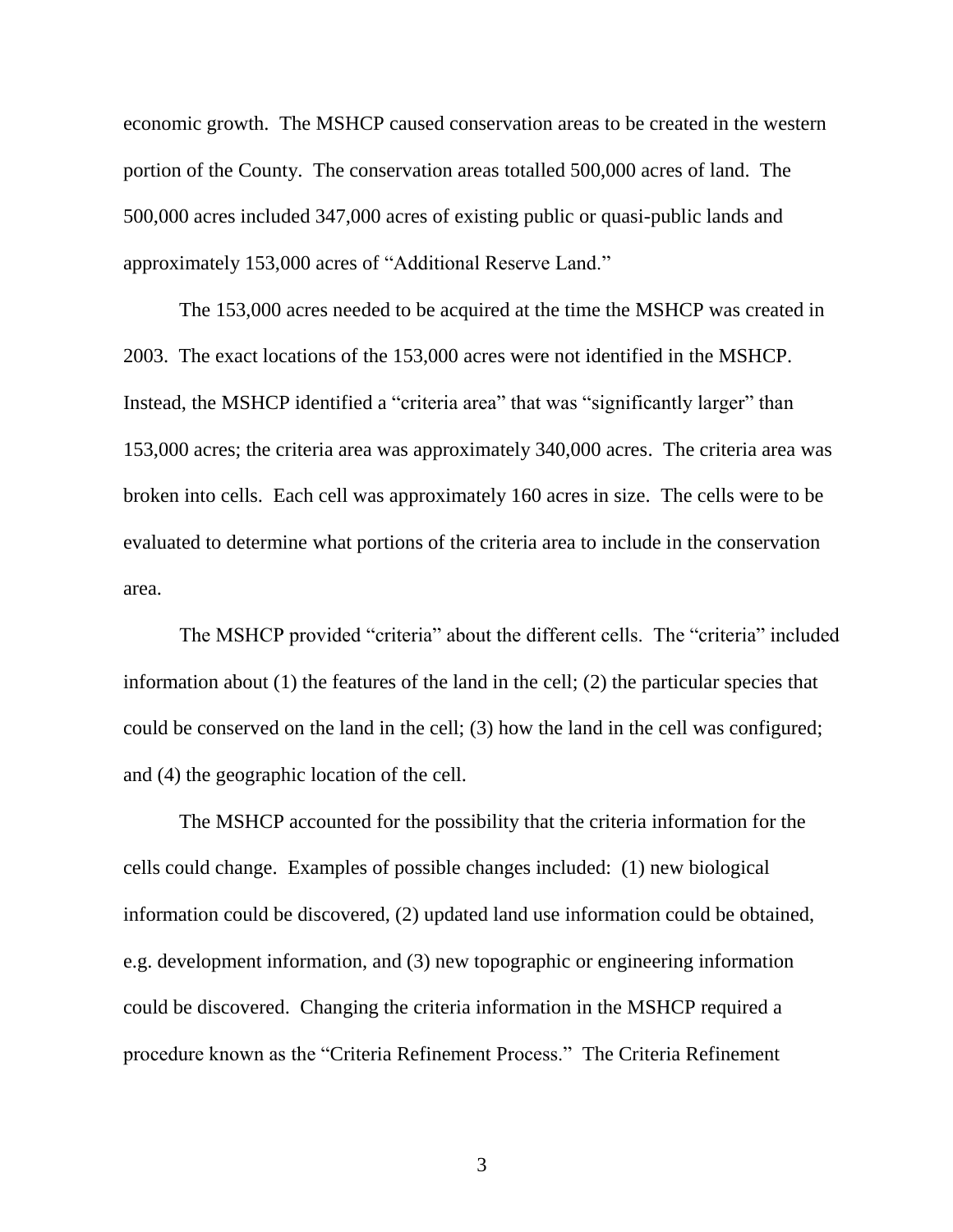Process required written notification, inclusion on the Agency's agenda, and a 60-day review and response period.

If, as a result of the criteria changing, the land (cell) would no longer be part of the criteria area, then (1) the MSHCP must be amended, or (2) other property must be acquired to replace the land that would be lost. The replacement land must be biologically equivalent or superior to the land that was being lost. The equivalent or superior land determination was made through a process known as an "equivalency analysis." If the result of the equivalency analysis was that the replacement land was biologically equivalent or superior then that change was an "acceptable refinement[] to the MSHCP." If the replacement land was found to not be biologically equivalent or superior, then that would be an "unacceptable deviation[] from the MSHCP Criteria and an amendment to the MSHCP would be required prior to approval." The Agency was responsible for carrying out the MSHCP's requirements. The Agency was a joint powers authority. (Gov. Code, §§ 6500-6536.)

#### B. EMINENT DOMAIN CASE

Real party in interest and respondent Anheuser-Bush, LLC (Anheuser) owned a 964.21-acre parcel known as the Warm Springs Ranch (the Ranch). The Ranch was located in an unincorporated area of the County, immediately northeast of the City of Murrieta. The Ranch was "largely surrounded by existing or approved [suburban] development." The Ranch was part of the MSHCP criteria area. There were six MSHCP "cells" on the Ranch.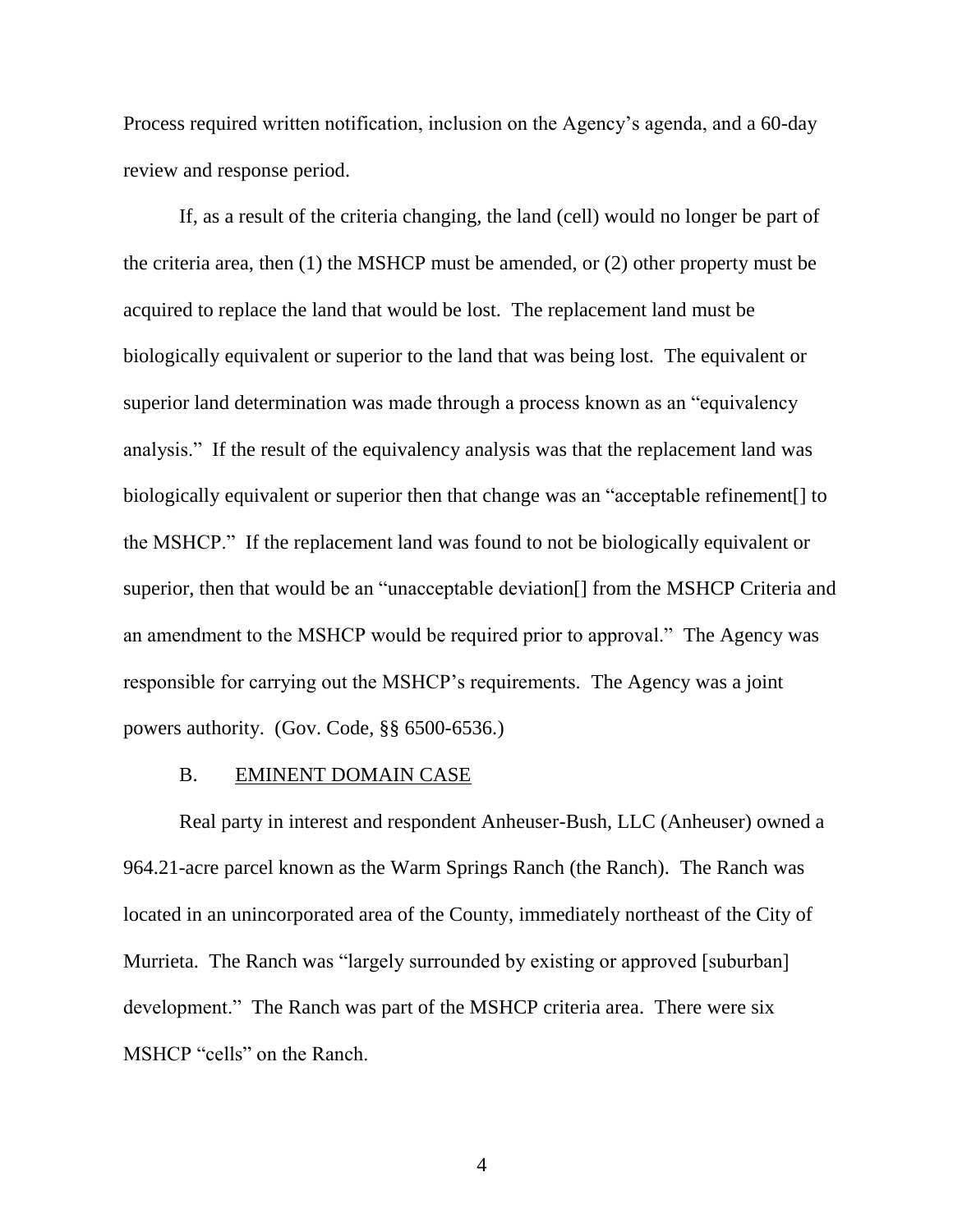In 2002, the County informed Anheuser that development would be prohibited on the Ranch because the Ranch would be part of the conservation area. In other words, a conservation overlay had been placed upon the Ranch. The MSHCP was approved in June 2003. In October 2003, the County changed the zoning for the Ranch from " 'Rural' and 'Future Urban' " to " 'Rural Residential.' " This meant the development possibilities changed from (a) 2.5 to 3.0 dwelling units for every acre to (b) one dwelling unit for every five acres.

In order to develop land within the MSHCP criteria area, i.e., land subject to a conservation overlay, the property owner must go through the Habitat Evaluation and Acquisition Negotiation Strategy (HANS) process. Under the HANS process, to develop the Ranch property, Anheuser would need to submit an application for the proposed development project. An initial review would examine whether all or part of the property was needed for the MSHCP conservation area. If the initial review reflected all or part of the property was needed for the conservation area, then the parties begin negotiating for conveyance of all or part of the property.**<sup>1</sup>** If it is determined that the property is not needed for the conservation area, "then the proposed project may proceed through the normal project planning and design process."

In December 2005, Anheuser submitted applications to develop the Ranch. Anheuser submitted a general plan amendment, an application for a zoning change, and

**<sup>1</sup>** We take judicial notice of the first 10 pages of section 6 of the MSHCP, because the record on appeal includes only pieces of the section. (Evid. Code, § 452, subd. (c); *City of Sacramento v. State Water Resources Control Bd.* (1992) 2 Cal.App.4th 960, 972, fn. 6 [taking judicial notice of a regional board's minutes].)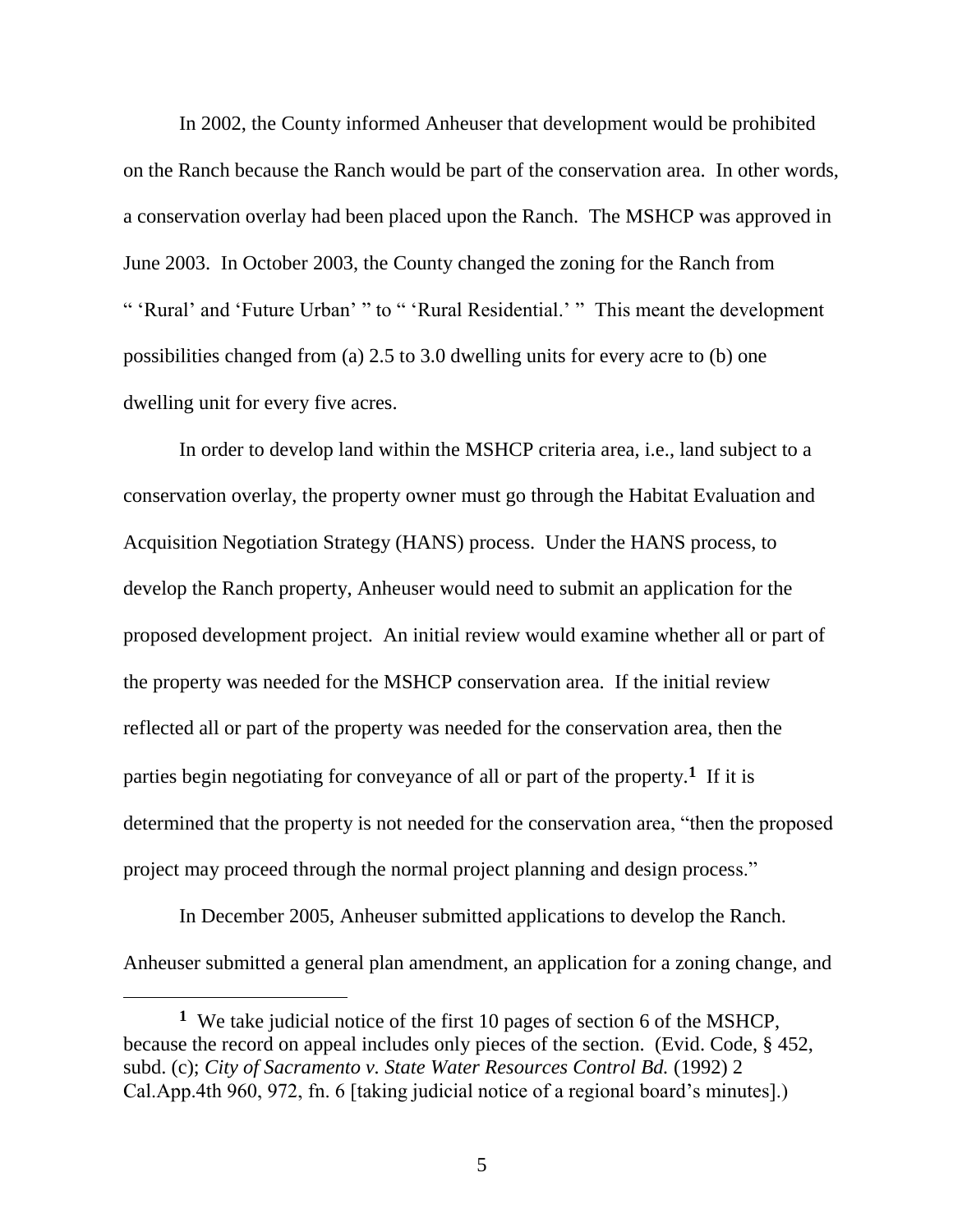a specific plan for the Ranch, which contemplated residential development. In February 2007, presumably after conducting the HANS process, the County informed Anheuser that all but 71 acres of the Ranch would be acquired for conservation under the MSHCP.

The County, the Agency, and Anheuser negotiated. They discussed the possibility of a "land swap." In the land swap, the County/Agency would (1) acquire a portion of the Ranch, (2) provide "MSHCP clearance" for the remainder of the Ranch that Anheuser continued to own, and (3) convey other County land to Anheuser for Anheuser to develop. "[T]hird parties" objected to the land swap and the County and Agency "walked away" from the land swap negotiations.

In 2009, the County sued Anheuser in eminent domain. The County sought to take a portion of the Ranch in order to widen and extend Clinton Keith Road. Anheuser filed a cross-complaint for inverse condemnation. The Agency was not named as a party in the complaint or cross-complaint.

In 2011, Anheuser and the County reached a settlement. The Agency was also a party to the "Settlement Agreement." It appears the Agency became involved because Anheuser alleged the application of the MSHCP criteria constituted a taking. In the Settlement Agreement, Anheuser, the County, and the Agency agreed (1) to dismiss their lawsuits, and (2) the Agency would purchase the Ranch from Anheuser. The Agency and Anheuser, but not the County, executed a separate "Purchase and Sale Agreement" regarding the Agency's purchase of the Ranch.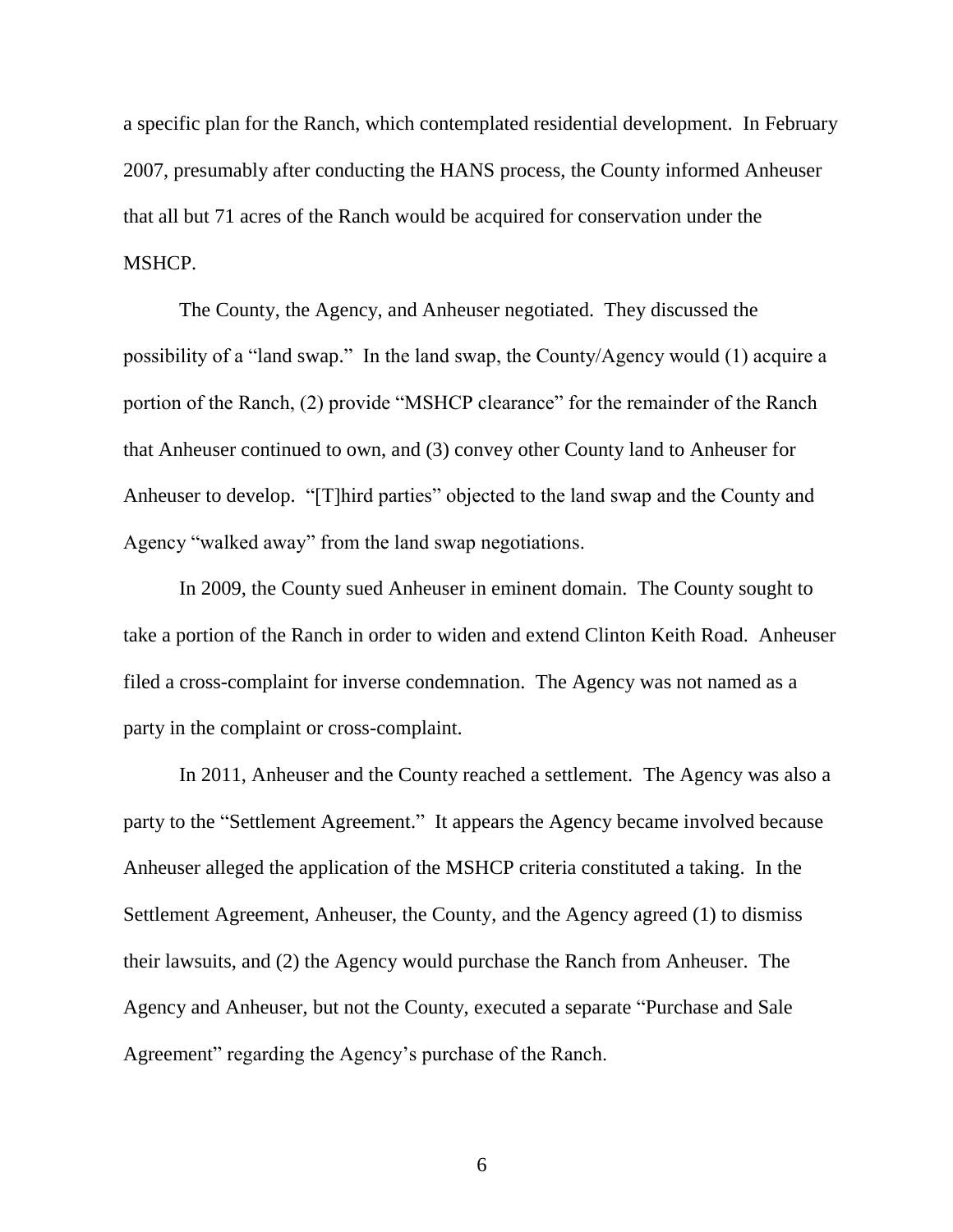The Purchase and Sale Agreement reflected the Agency planned to purchase the Ranch in nine different phases. For example, phase 1 consisted of 250.18 acres and would cost \$10,000,000, while phase 2 consisted of 73.41 acres and would cost \$3,000,000. The different phases would be purchased over a period of eight years. The phases were scheduled to be purchased each year, in succession. So, phase 1 would be purchased immediately, in January 2012; then the phase 2 purchase would be completed by the first anniversary of the phase 1 purchase, in January 2013; the phase 3 purchase would be completed by the second anniversary of the phase 1 purchase, in January 2014; and so forth. The phase 9 purchase would be the final purchase, by the eighth anniversary of the phase 1 purchase, in January 2020. The phase 9 property is a 200 acre area and will cost \$11,000,000.

The phase 9 property had conditions as part of the Purchase and Sale Agreement: The Agency was to use its best efforts to complete a "criteria refinement" process for the phase 9 property before March 2012, which would eliminate the cells on the phase 9 property, cause it to no longer be described as conservation land, and would relieve the land from being subject to the HANS process. The Agency also agreed to make the phase 9 property a separate legal parcel.

In order to remove the MSHCP conservation overlay from the phase 9 property, the Agency had to (1) amend the MSHCP, or (2) refine the MSHCP by replacing the lost land with biologically equivalent or superior replacement land. The removal of the MSHCP conservation overlay would permit development to possibly occur in the future on the 200-acre phase 9 site, if the Agency failed to make the \$11,000,000 purchase.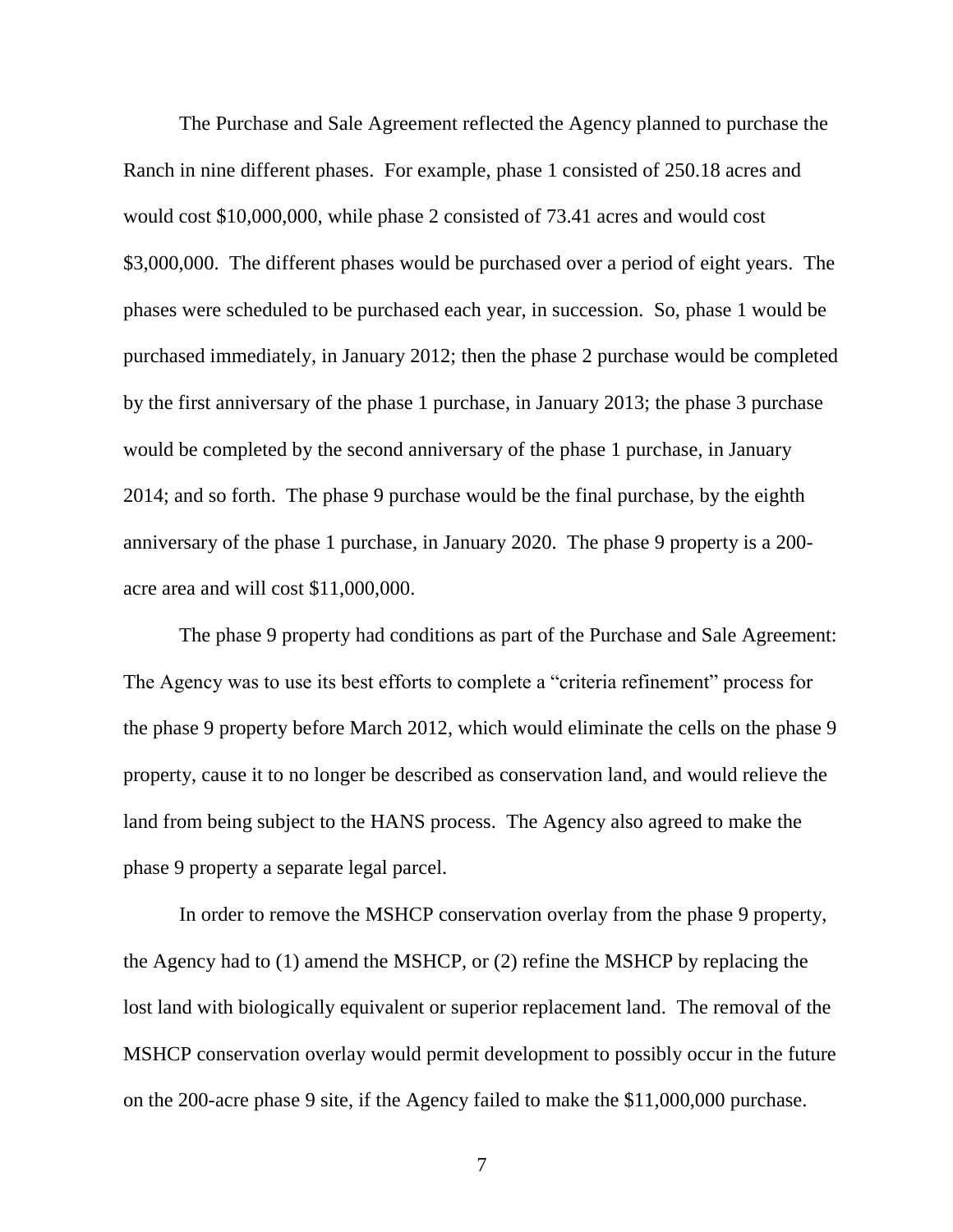The Agency explained that, if it failed to make the purchase, then the phase 9 property would likely be developed into a university or used for residential and retail purposes.

Since the MSHCP conservation overlay would be removed from the phase 9 property, the Agency considered replacing the 200-acre phase 9 site with two sites that aggregated to 1,064 acres. The first site was the Reynolds property, which consisted of 606 acres (Reynolds property). The second site was the Winchester-Tule Peak property, which totaled 458 acres (Peak property). In conducting the equivalency analysis, biologists found portions of the Ranch burned in a 2011 wildfire, the Ranch had manure spread on it, many of the plants on the Ranch were not native species, and people trespassed on the Ranch with dirt bikes. However, biologists also found (1) there were species on the phase 9 property, such as the California Horned Lark and the Southern California Rufous-crowned Sparrow, that were not present on the two proposed replacement properties; and (2) future development on the phase 9 property could disturb a neighboring conservation area.

In regard to the Reynolds property, biologists found it was primarily Coastal Sage Scrub. The Peak property was predominately Chaparral. The Reynolds and Peak properties were better for species such as the Gnatcatcher and Quino Checkerspot Butterfly, than the phase 9 property.

On February 6, 2012, the Agency held a public hearing to consider the criteria refinement, i.e., whether the MSHCP conservation overlay should be removed from the phase 9 property and placed upon the Reynolds and Peak properties. Paulek spoke at the meeting. Paulek asserted the Agency erred by proposing to exempt the MSHCP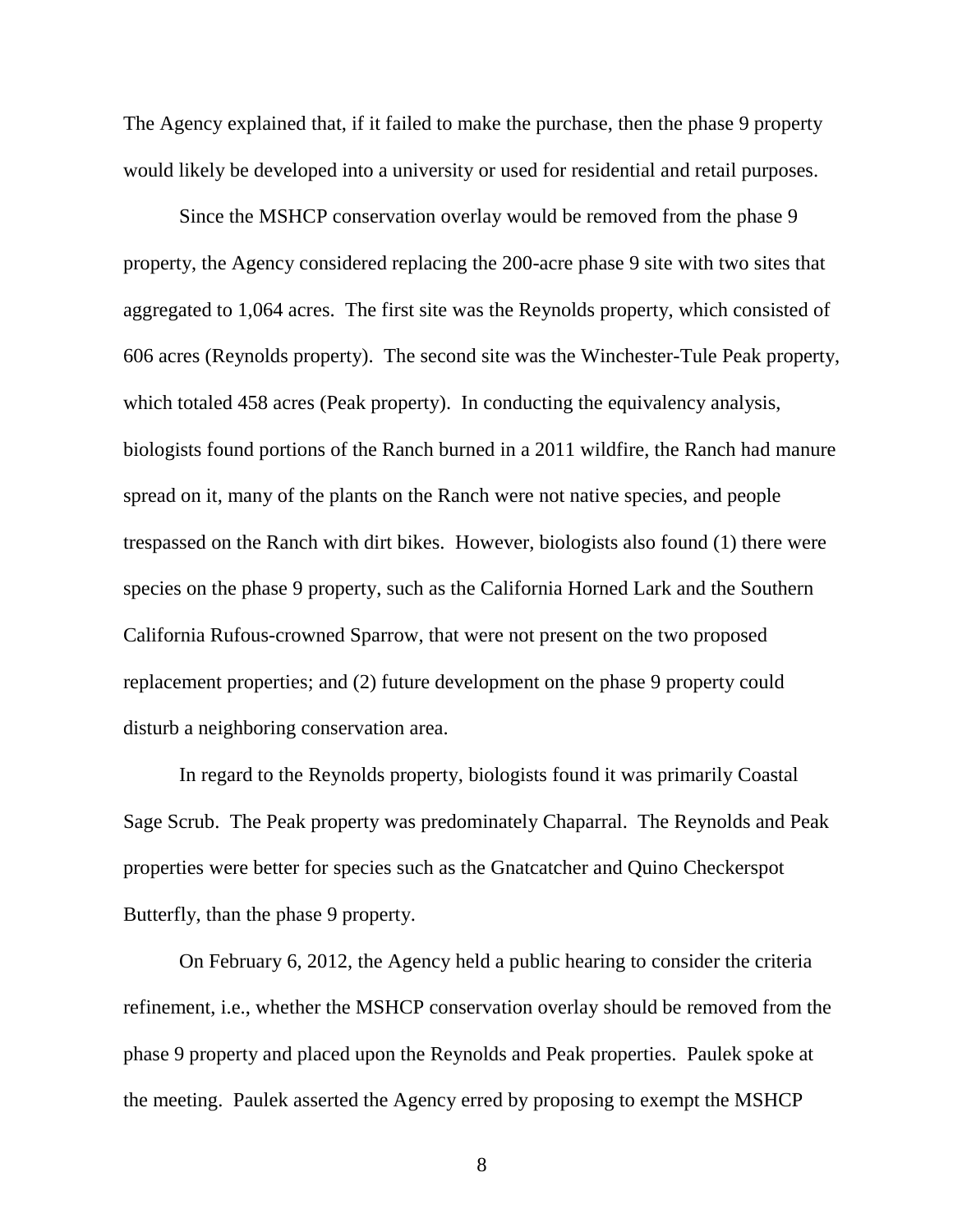conservation overlay swap from CEQA review. Paulek contended that by removing the MSHCP conservation overlay, the Agency was creating the possibility that the site could be developed into a university or residential and retail area, which would adversely impact the neighboring conservation area. Paulek requested the Agency consider how removal of the MSHCP conservation overlay would impact the environment when combined with the potential for future development on the phase 9 site and the extension of Clinton Keith Road.

Paulek's attorney also spoke at the meeting. Paulek's attorney questioned why the Agency would be purchasing land and removing the conservation overlay, since the Agency was created to conserve land. Paulek's attorney also questioned whether the change in the conservation overlay related to litigation with Anheuser because it was unclear from reading the Agency's report whether litigation was somehow involved.

The Agency's attorney said the phase 9 purchase and removal of the conservation overlay were related to a settlement with Anheuser. An employee of the company that created the Agency's criteria refinement report explained the phase 9 property "could be conserved or developed." An Agency board member asked, "Where's the analysis that shows that we have a high probability that we will have the money to buy [the phase 9 property]?" The Agency's attorney responded that the criteria refinement had to be completed as part of the settlement with Anheuser.

On February 6, 2012, the Agency passed a resolution refining the criteria for the phase 9 property, i.e., removing the conservation overlay. The resolution was Resolution 12-002. The resolution reflected the criteria refinement (1) was not a project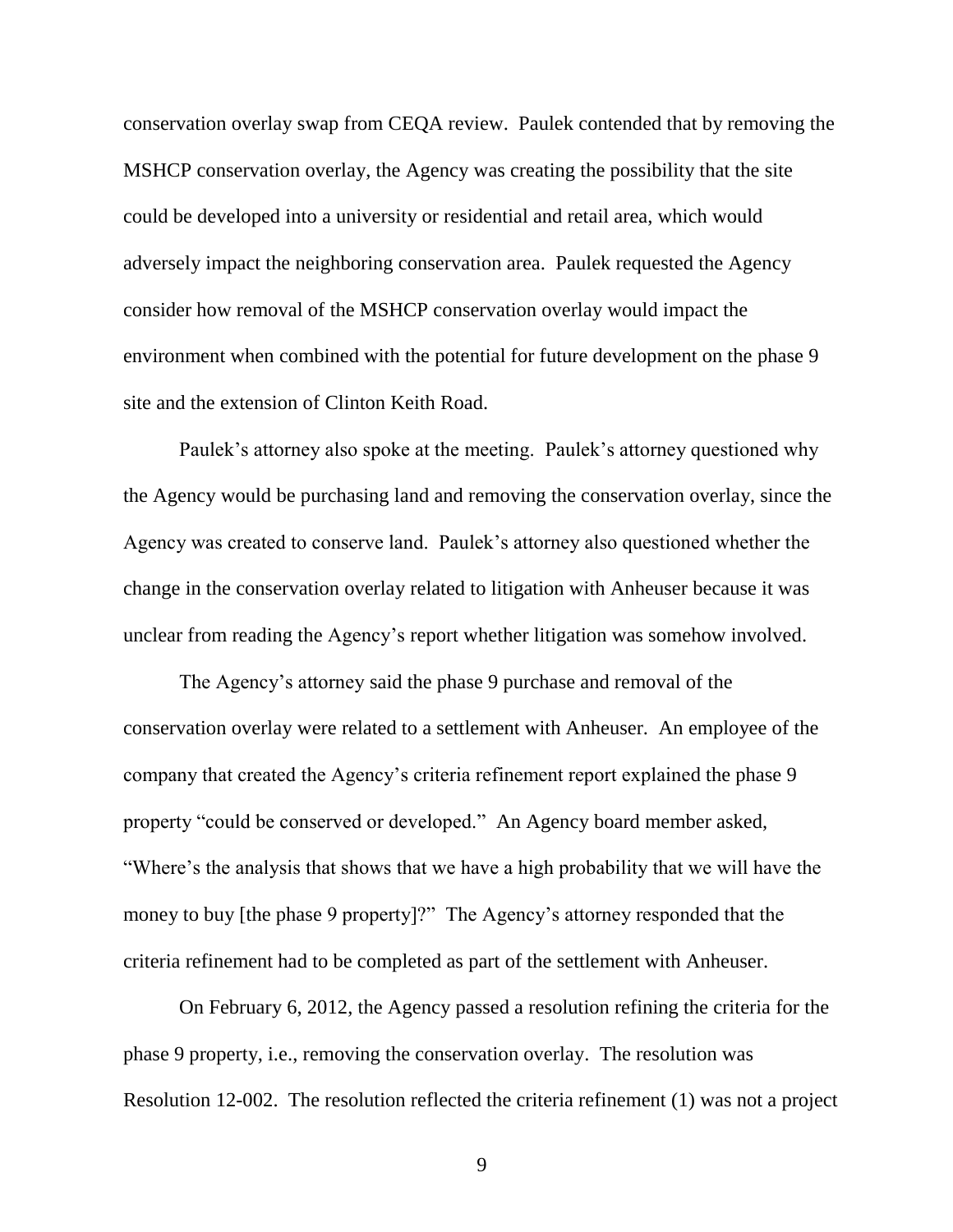(Cal. Code Regs., tit. 14, § 15378); (2) was a project, but was exempt because it assured the maintenance or enhancement of a natural resource (Class 7 exemption) (Cal. Code Regs., tit. 14, § 15307); and (3) was a project, but was exempt because it assured the maintenance or enhancement of the environment (Class 8 exemption) (Cal. Code Regs., tit. 14, § 15308).

Paulek filed a petition for writ of mandate and complaint for injunctive relief against the Agency, with Anheuser listed as the real party in interest. Paulek requested (1) a writ of mandate directing the Agency to vacate and set aside its approval of the criteria refinement; (2) alternative and peremptory writs of mandate directing the Agency to comply with CEQA; and (3) a stay and injunction preventing the Agency and Anheuser from implementing the criteria refinement until CEQA requirements had been met. Paulek asserted the criteria refinement, i.e., removal of the conservation overlay, was a "project" within the meaning of CEQA and that the project did not fall within the Class 7 and Class 8 CEQA exemptions that were identified in the Agency's resolution.

The Agency demurred to Paulek's petition and complaint. Anheuser joined in the demurrer. In the demurrer, the Agency asserted (1) Paulek lacked standing, and (2) Paulek failed to join a necessary and indispensible party. In order for a person to have standing in a CEQA lawsuit, the person must first have objected to the project prior to the public hearing period closing. (Pub. Res. Code, § 21177, subd. (a).)**<sup>2</sup>**

 $\overline{a}$ 

**<sup>2</sup>** All subsequent statutory references will be to the Public Resources Code unless otherwise indicated.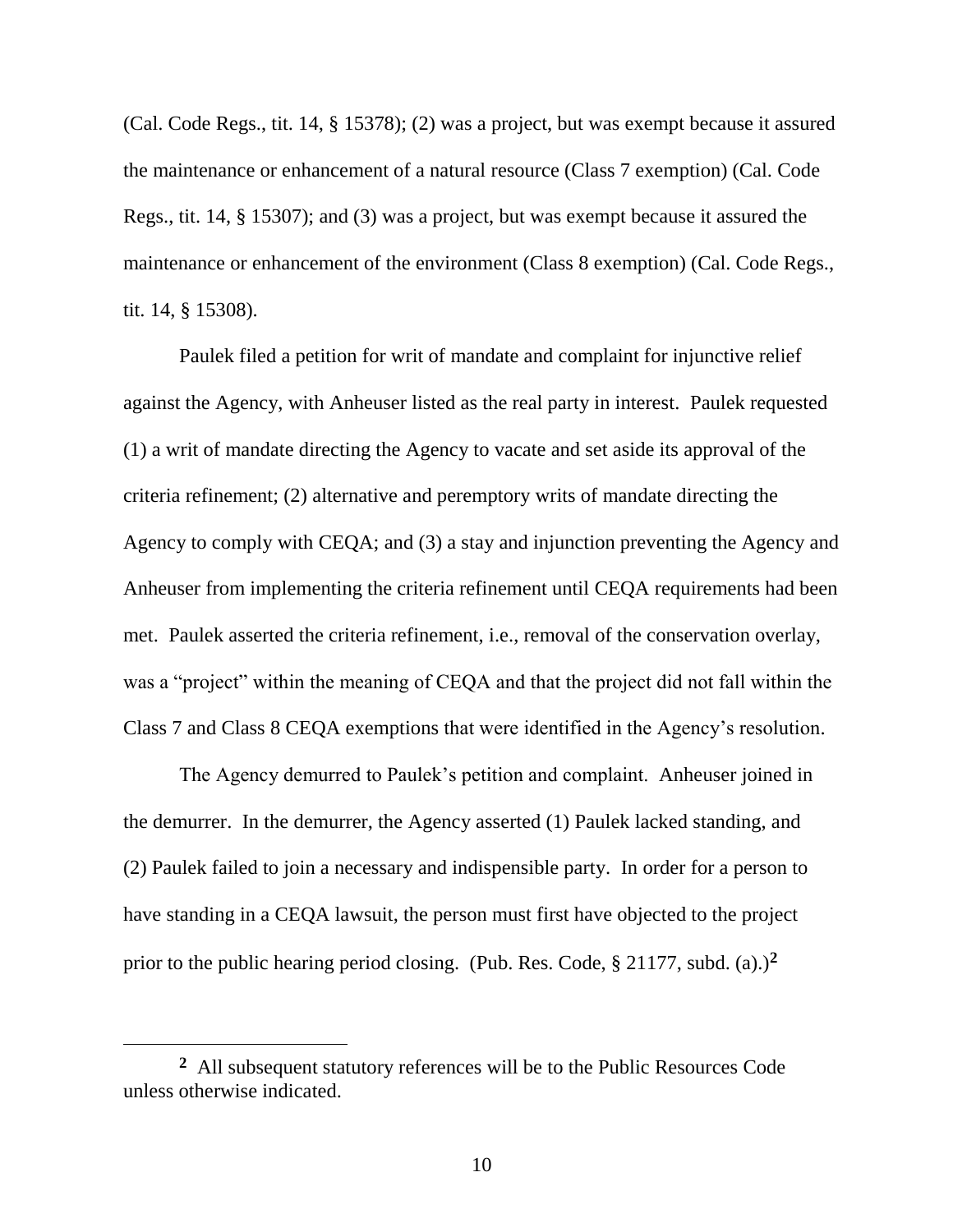In the demurrer, the Agency asserted Paulek's lawsuit was brought in his individual capacity, while his comments during the public hearing period were brought in his capacity as the conservation chair for the Friends of the Northern San Jacinto Valley (the Friends). The Agency asserted Paulek's attorney's comments during the public comment period were also brought on behalf of the Friends. The Agency argued Paulek lacked standing to bring the lawsuit in his individual capacity because, during the public comment period, he did not object as an individual.

The Agency also asserted Paulek's lawsuit was deficient because he failed to include the County as a defendant. The Agency asserted the County was a necessary and indispensible party because vacating the approval of the criteria refinement would affect the County's Settlement Agreement with Anheuser. The Agency asserted the standing and joinder issues could not be remedied because the statute of limitations for amending the complaint and petition had passed. Therefore, the Agency contended the demurrer must be sustained.

Paulek opposed the demurrer. Paulek asserted there was no legal authority for the proposition that he ceased to be an individual due to his membership in an organization for purposes of standing under section 21177. Paulek contended the County was not a necessary or indispensible party because the County was not a signatory to the Purchase and Sale Agreement in which the Agency agreed to purchase the phase 9 property and remove the MSHCP restrictions. Paulek argued there was nothing indicating the Settlement Agreement would be affected by temporarily halting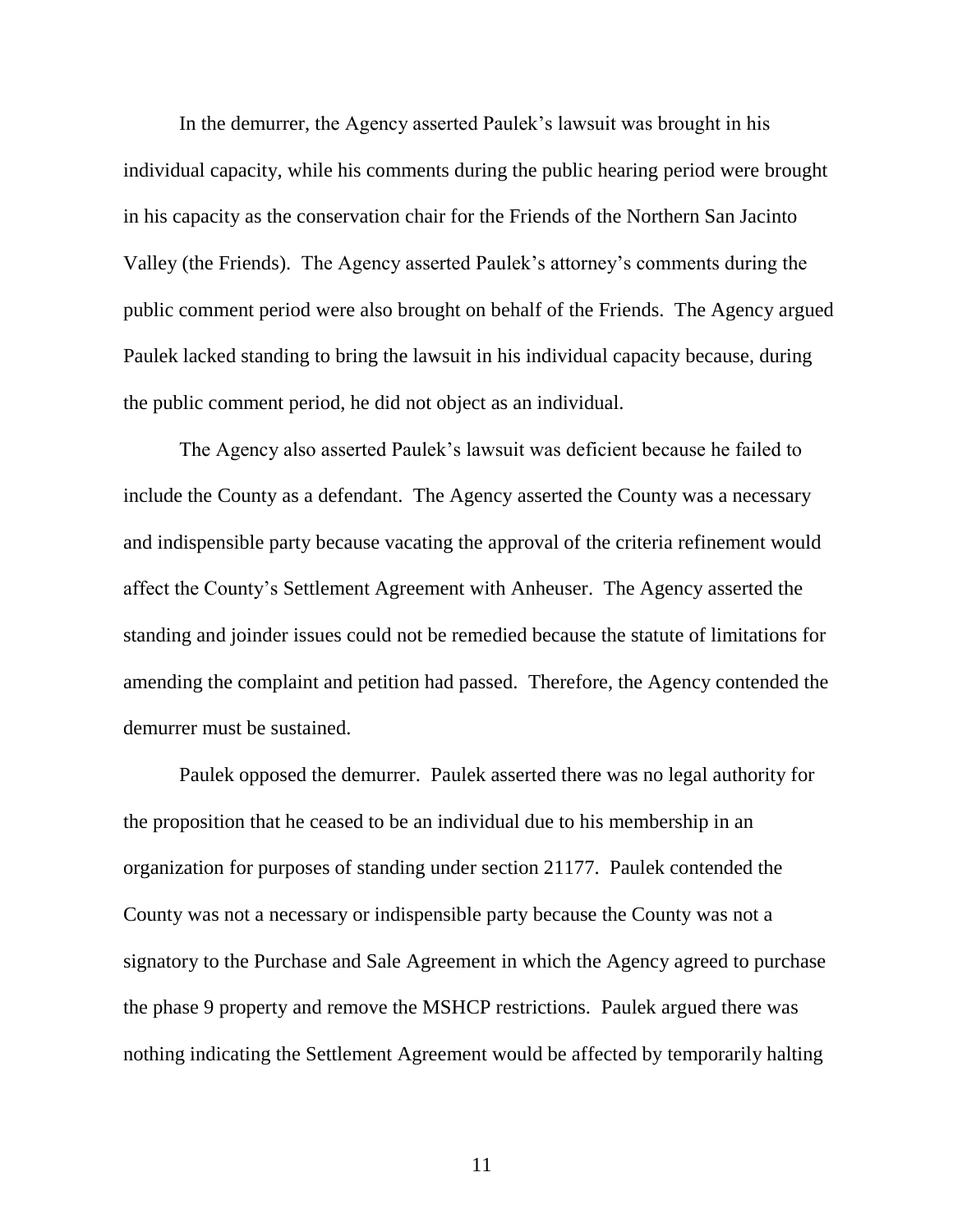implementation of the criteria refinement during a CEQA compliance period. The trial court overruled the demurrer.

The Agency and Anheuser filed answers to Paulek's petition and complaint. Paulek filed an opening brief in the trial court. First, Paulek contended the Agency erred by combining two procedural steps. Paulek explained that the Agency was required to determine if the removal of MSHCP restrictions would impact the environment, and then, if it did *not* have an impact, a CEQA exemption would apply, but it if *did* have an impact, mitigation measures must be considered. Paulek asserted the Agency erred by combining these steps. Paulek asserted the Agency incorrectly determined the removal of MSHCP conservation overlay would not have impact on the environment due to the mitigation measures. In other words, Paulek asserted the Agency should have considered whether removing the MSHCP conservation overlay from the phase 9 property would have an environmental impact, without consideration to any mitigation involving the Reynolds and Peak properties.

Second, Paulek contended possible development on the phase 9 property had the potential to affect wildlife by reducing habitat. Paulek explained there were endangered, rare, and threatened species on the phase 9 property and future development of the site could impact those species.

The Agency filed points and authorities in opposition to Paulek's opening brief. First, the Agency asserted Paulek's petition was time barred because Paulek was challenging the Settlement Agreement from the Anheuser lawsuit, and the time to challenge the Settlement Agreement passed. Second, the Agency asserted Paulek's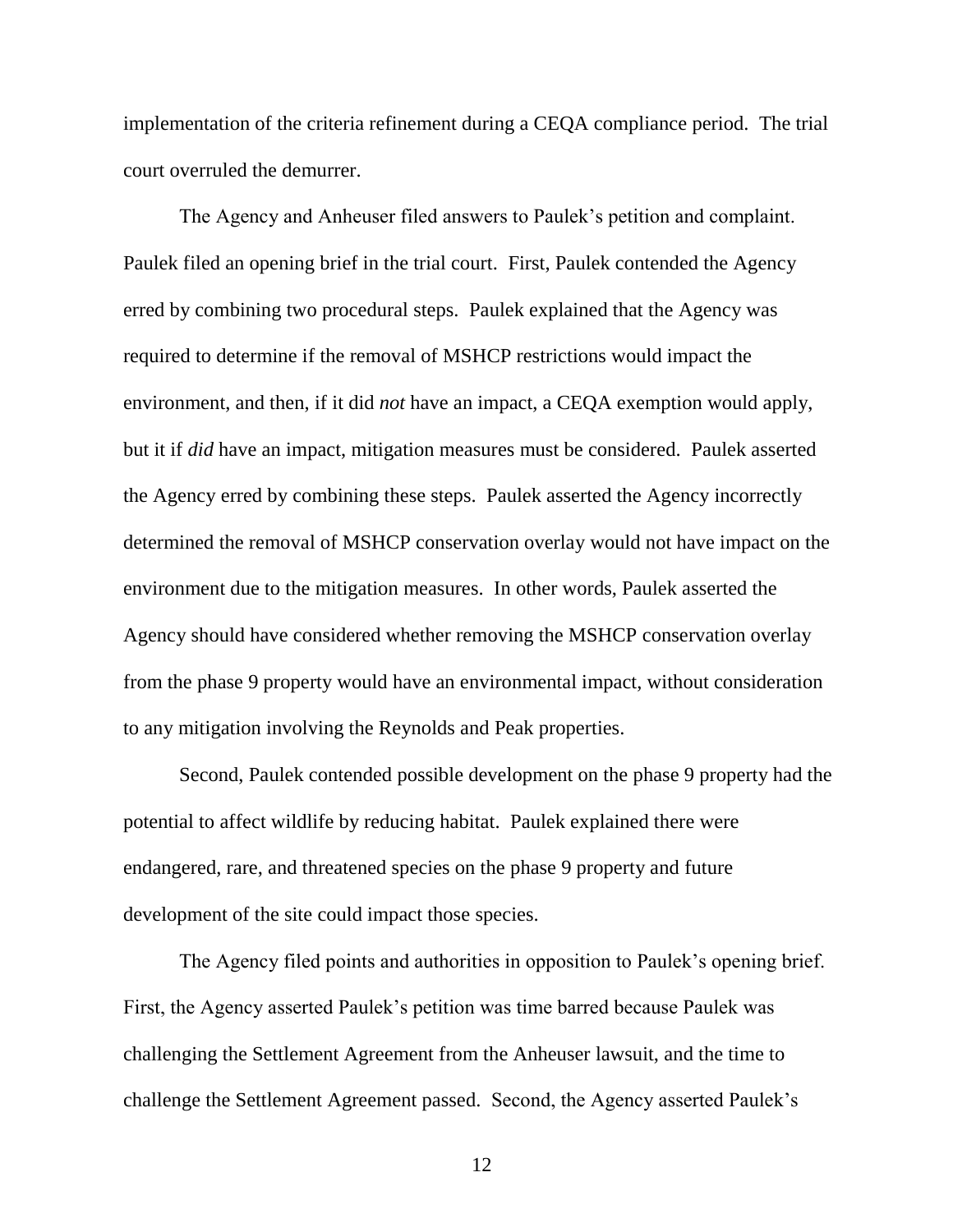petition failed because he did not join a necessary and indispensible party—the County. The Agency asserted the County was a necessary and indispensible party because Paulek was challenging the Settlement Agreement. Third, the Agency asserted Paulek lacked standing because, during the public comment period, Paulek did not object in his capacity as an individual.

The Agency asserted the February 2012 criteria refinement "was merely [the Agency's] implementation of *one of the terms* of the Settlement Agreement." In connection with this argument, the Agency faulted Paulek's assertion that the Agency had authorized development of the phase 9 property. The Agency asserted the criteria refinement did not approve development of the phase 9 property.

Fourth, the Agency asserted it did not combine procedural steps when analyzing the potential for an environmental impact. The Agency explained that the Criteria Refinement Process requires an exchange of land, so the moving of the MSHCP conservation overlay from the phase 9 property to the Reynolds and Peak properties was not mitigation; rather, it was the project. The Agency asserted that if the land exchange were deemed mitigation, then it was unclear what the "project" would be.

Fifth, the Agency asserted criteria refinement was not a project under CEQA. The Agency contended the purpose of the criteria refinement was to protect 1,064 acres of land. Since 1,064 acres would be protected as open space, CEQA does not apply. The Agency asserted the phase 9 property was "highly disturbed and represents [a] degraded habitat." Therefore, the Agency reasoned, the action would result in more and better land being protected, so the action was not a CEQA "project."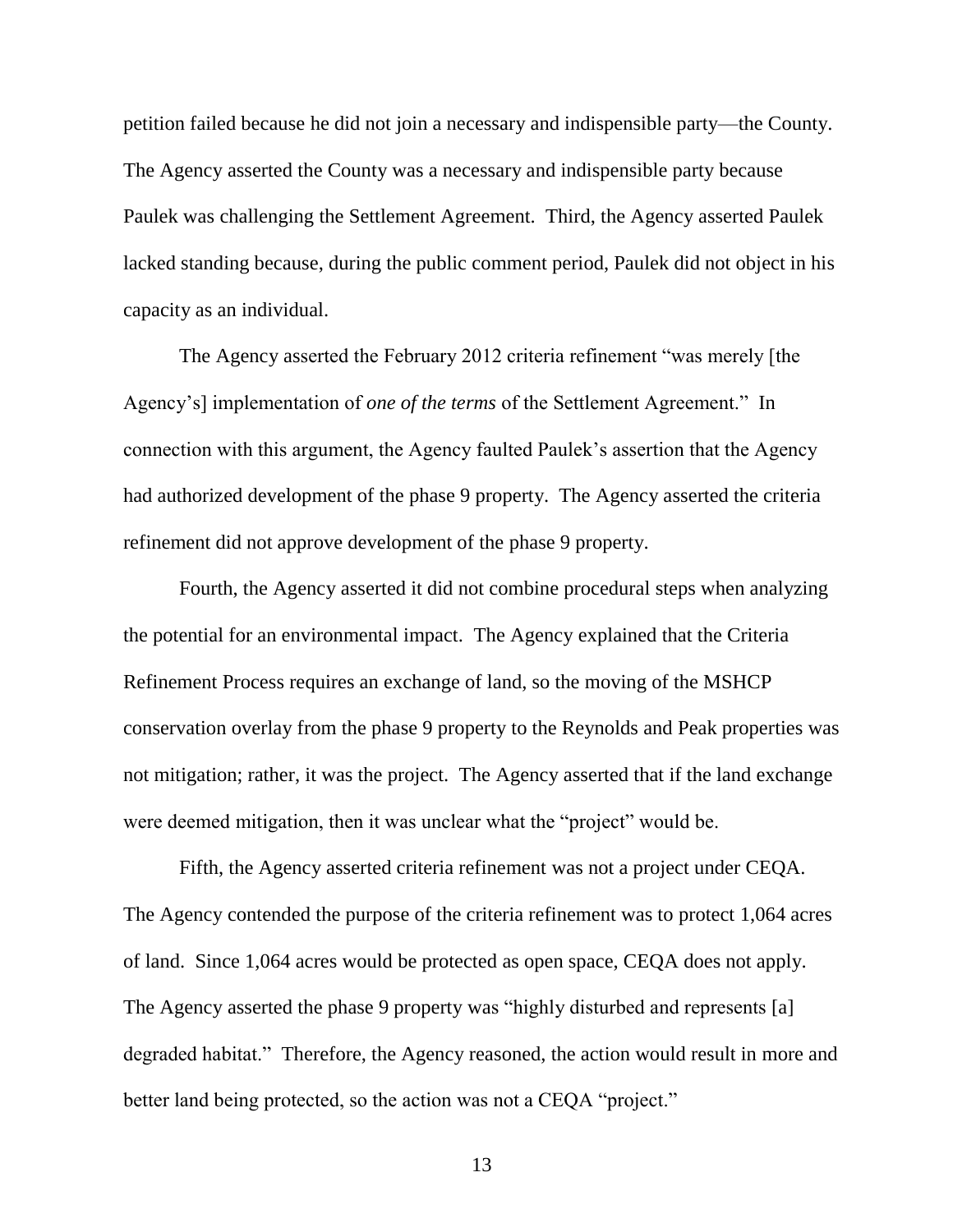Anheuser also filed an opposition. Anheuser joined in the Agency's arguments. Anheuser also asserted Paulek's petition was untimely because Paulek was challenging the Settlement Agreement, and the time to challenge that agreement had passed prior to Paulek filing his petition and complaint. Anheuser also asserted Paulek's petition and complaint failed because he did not join a necessary and indispensible party, i.e., the County.

Paulek filed a reply. First, Paulek asserted the County was not a necessary and indispensible party because the Settlement Agreement was not the subject of Paulek's litigation. Paulek asserted the subject of the litigation was the criteria refinement, i.e., the Agency's resolution and CEQA "Notice of Exemption," neither of which was issued by the County. Paulek also noted that, as part of the demurrer, the trial court already found the County was not a necessary or indispensible party.

Second, Paulek contended he had standing to sue. Paulek noted the standing issue had already been decided as part of the demurrer. Paulek asserted he had standing because there was no legal authority for the theory that Paulek's act of mentioning his membership in the Friends stripped him of his status as an individual when commenting on the criteria refinement.

Third, Paulek asserted the Agency made procedural errors. Paulek contended the Agency erred by finding the criteria refinement was not a project under CEQA, and then finding the activities were a project under CEQA, but that the project was exempt for two different reasons. Paulek asserted the law required the Agency to select one reason, rather than three reasons, why CEQA did not apply.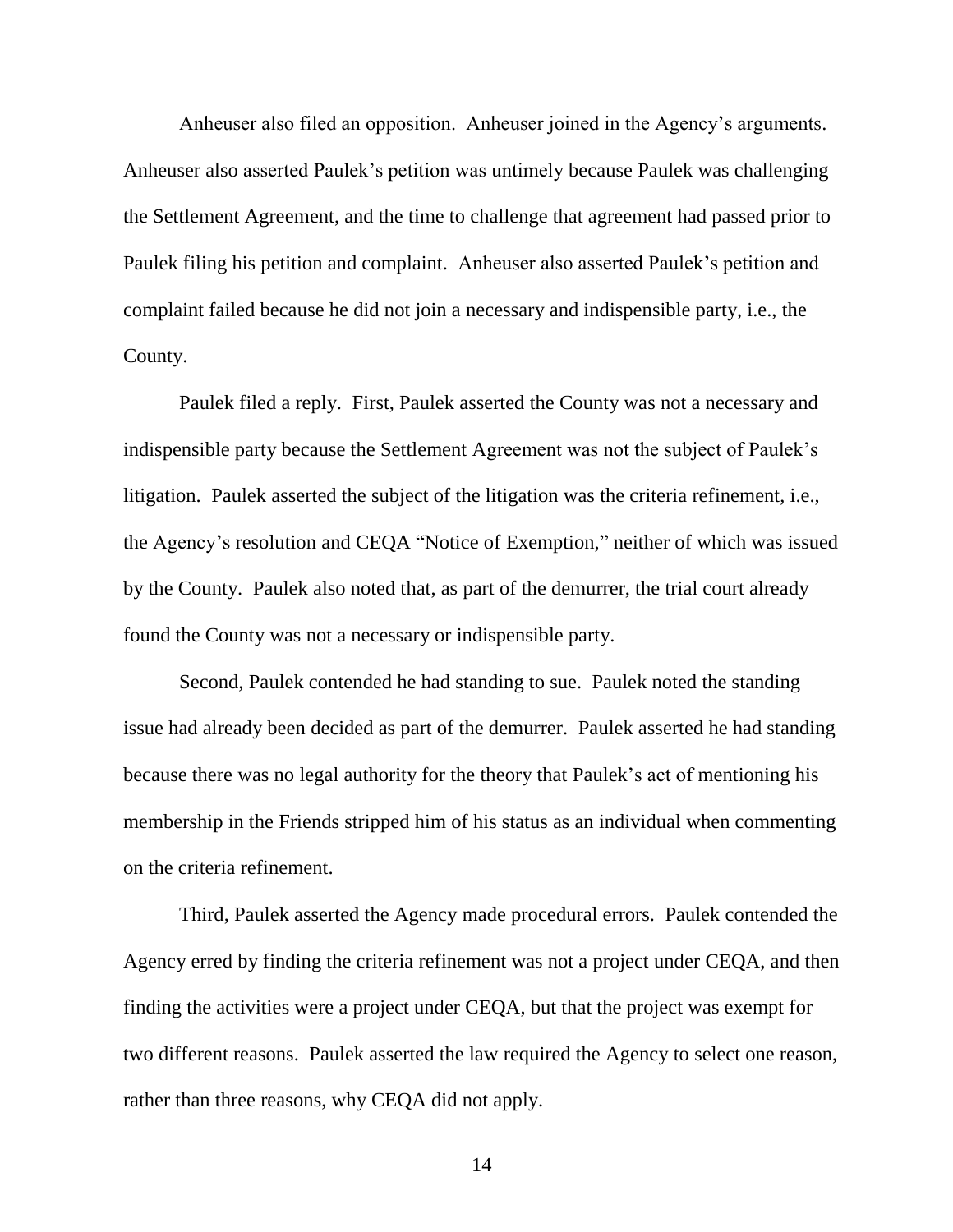Fourth, Paulek asserted the evidence reflected development on the phase 9 property could affect the conservation area to the north of the phase 9 property because development would create "a new urban edge." Paulek contended the criteria refinement could potentially have significant impacts on the environment and would need to be reviewed through a mitigated negative declaration or an environmental impact report.

The trial court issued a written ruling in the matter. First, the trial court found Paulek did not fail to join an indispensible party because the County did not participate in the February 6th public hearing and therefore could not be a "recipient of an approval" that must be named as a party. (Former  $\S 21167.6.5$ , subd. (a) [effective 2005].) Second, the trial court found Paulek had standing. The trial court explained it was irrelevant whether Paulek spoke on his personal behalf or on behalf of the Friends at the February 6th meeting because either way, Paulek spoke at the meeting.

Third, the trial court found Paulek's petition was not time-barred. The trial court found the project at issue was the February 6th criteria refinement, i.e., the Agency's resolution, as opposed to the earlier Settlement Agreement. Therefore, the petition was not time-barred. The trial court explained that removing the MSHCP conservation overlay from the phase 9 property "allows at least the potential for future development, since the only thing that prevented any type of development on this land was the MSHCP criteria." The court found that removing the MSHCP conservation overlay "amounts to 'a reasonably foreseeable indirect physical change in the environment' on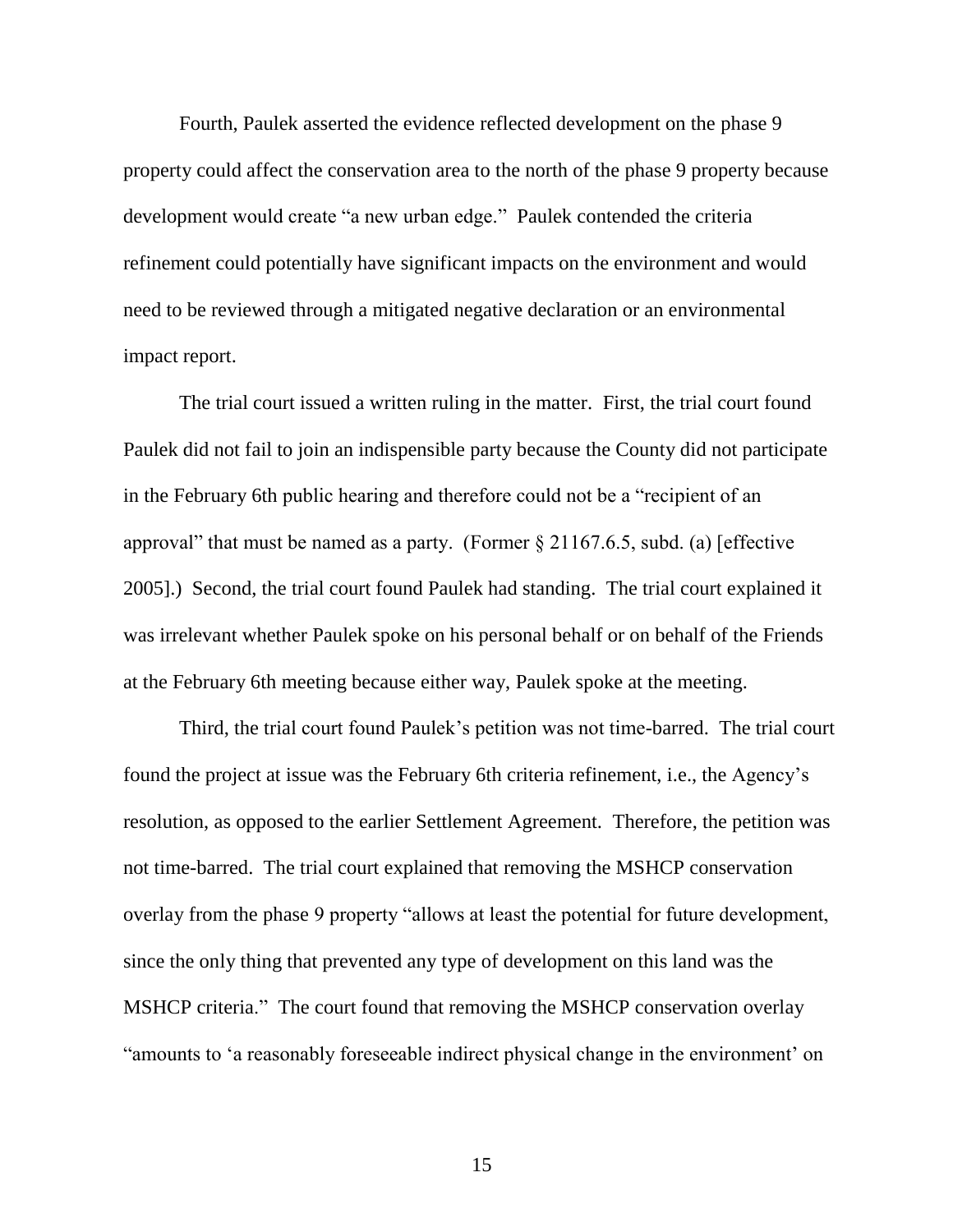those 200 acres of land." Therefore, the trial court concluded the criteria refinement on the phase 9 property constituted a CEQA project.

The trial court then considered CEQA exemptions, in particular the Class 7 and Class 8 exemptions identified in the Agency's resolution. The Class 7 exemption exempts CEQA projects that "consist<sup>[]</sup> of actions taken by regulatory agencies . . . to assure the maintenance, restoration, or enhancement of *a natural resource* where the regulatory process involves procedures for protection of the environment. Examples include but are not limited to wildlife preservation activities of the State Department of Fish and Game. Construction activities are not included in this exemption." (Cal. Code Regs., tit. 14, § 15307, italics added.)

The Class 8 exemption exempts CEQA projects that "consist[] of actions taken by regulatory agencies . . . to assure the maintenance, restoration, enhancement, or protection of *the environment* where the regulatory process involves procedures for protection of the environment. Construction activities and relaxation of standards allowing environmental degradation are not included in this exemption." (Cal. Code Regs., tit. 14, § 15308, italics added.)

Class 7 exempts projects that maintain or protect "a natural resource," while Class 8 exempts projects that maintain or protect "the environment."

The trial court found construction would not take place on the phase 9 property, and that it appeared the property would be preserved. The trial court explained that the MSHCP conservation overlay was only removed from the phase 9 property so that if the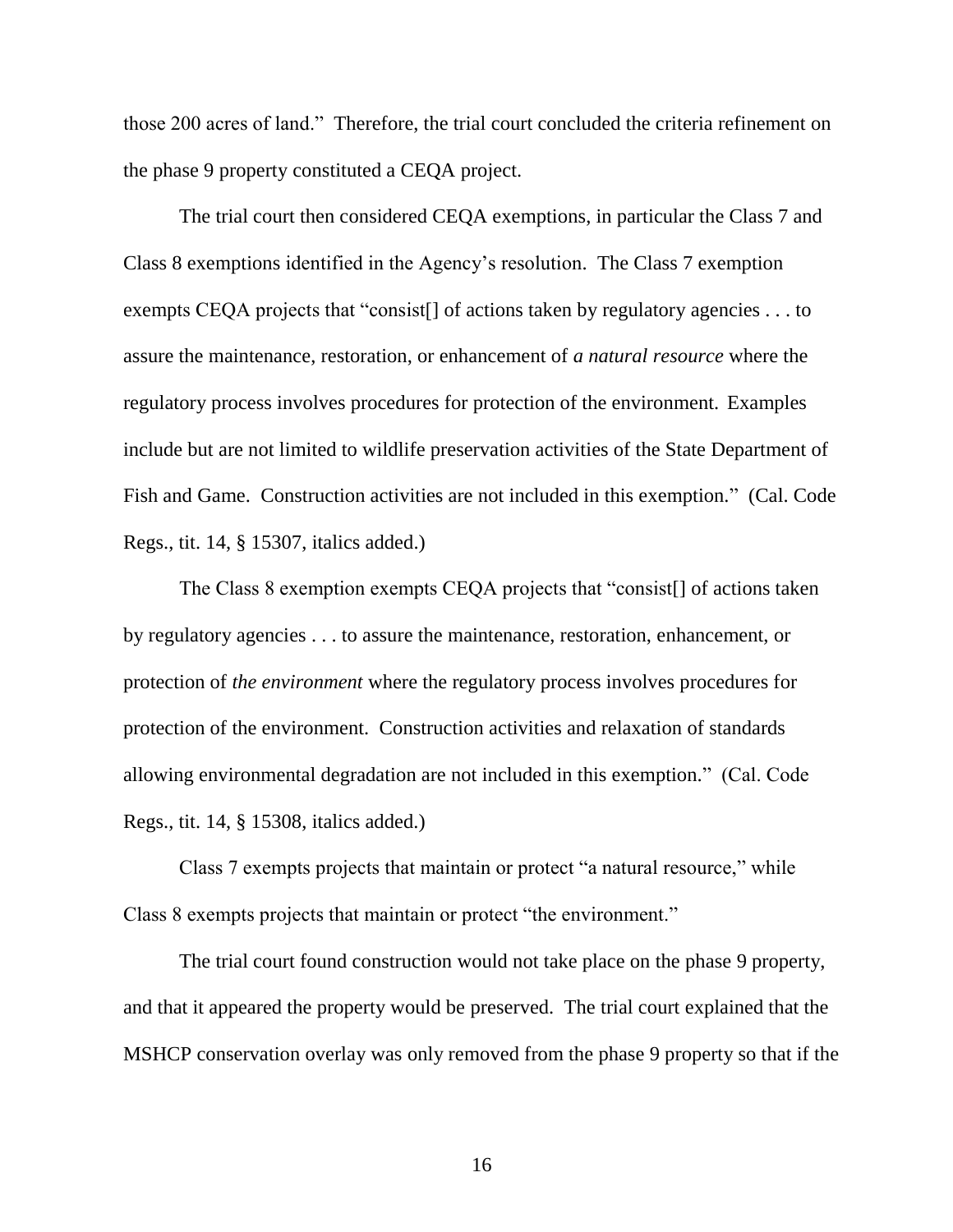Agency failed to purchase it, then the land would be "useful" to Anheuser. Thus, the trial court found the Class 7 exemption applied in this case, i.e., CEQA did not apply.

The trial court then turned to whether an exception to the Class 7 exemption applied, such that CEQA would apply to the project. The exception at issue provides an exemption shall not be applied to "an activity where there is a reasonable possibility that the activity will have a significant effect on the environment due to unusual circumstances." (Cal. Code Regs., tit. 14, § 15300.2, subd. (c).) The trial court found the circumstances were not unusual because (1) there were few protected species on the phase 9 property; and (2) the Agency has the authority to remove the MSHCP conservation overlay from properties.

Next, the trial court considered whether CEQA applied because the project may have a significant effect on the environment based upon the project having "the potential to . . . threaten to eliminate a plant or animal community; [or] substantially reduce the number or restrict the range of an endangered, rare or threatened species." (Cal. Code Regs., tit. 14,  $\S$  15065, subd. (a)(1).) The court found there was nothing indicating a species would be harmed. The trial court denied Paulek's petition and entered judgment in favor of the Agency and Anheuser.

# **DISCUSSION**

Paulek contends the trial court erred by denying his petition and entering judgment in favor of the Agency and Anheuser.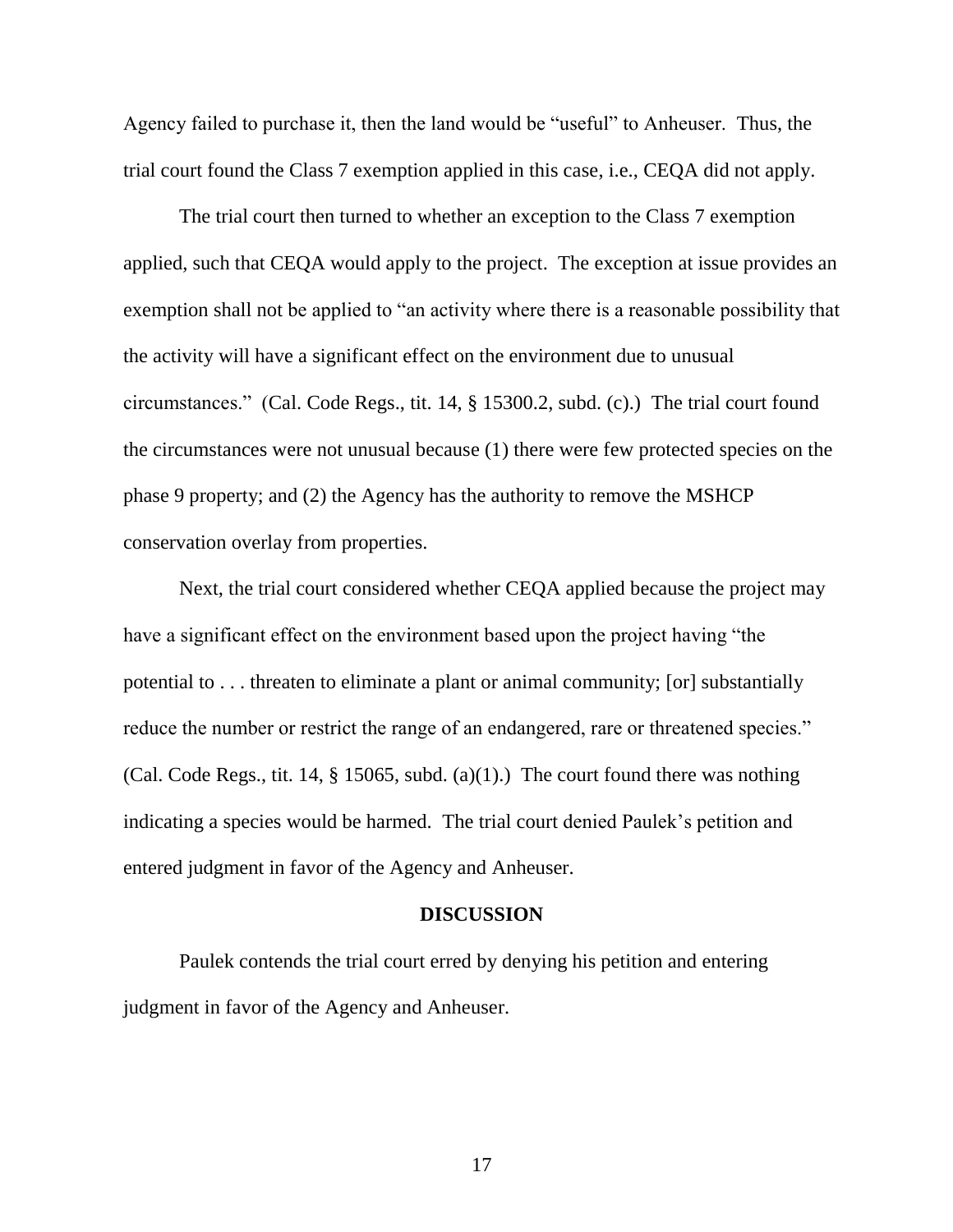## A. STANDING

Paulek asserts he has standing. During the public comment period, when Paulek spoke, he introduced himself and identified himself as the conservation chair for the Friends. Paulek also submitted a letter, on plain paper, without letterhead, wherein the signature block reflected Paulek was the Friends's conservation chair. So the question presented is whether Paulek lost his standing as an individual by identifying himself as the Friends's conservation chair.

Since the facts are undisputed, we review the issue do novo. (*Scott v. Thompson* (2010) 184 Cal.App.4th 1506, 1510.) The "standing" provision for CEQA concerns administrative exhaustion. In order to have a standing to sue, a person must first have exhausted his administrative remedies by raising his objections either orally or in writing during the government agency's public comment period. (§ 21177, subd. (a).)

Paulek has standing because he spoke at the public hearing and submitted a letter. At the February 6th meeting, Paulek said, "I have two issues of, well, my name is Tom Paulek. Uh I'm the conservation chair for the Friends[.] Long time resident of uh Riverside County." Paulek's comments can be interpreted as him speaking in both capacities—on his personal behalf, since he identified his personal residence status, and in his capacity as an officer of the Friends, since he also identified himself in that capacity. Given that Paulek identified himself in both capacities, and it would strain government resources for people to have to repeat identical comments in different capacities, we conclude Paulek has standing.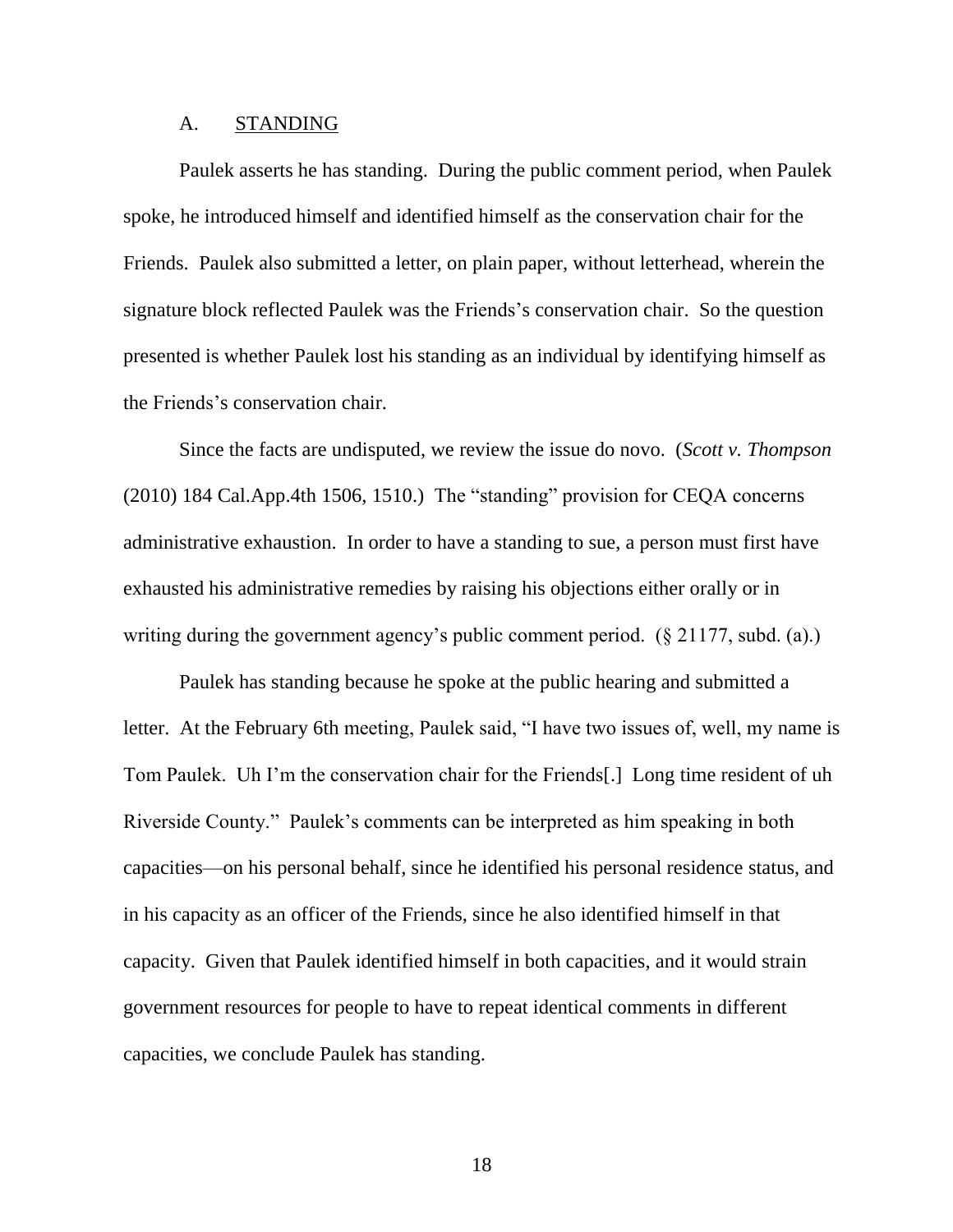The Agency asserts Paulek only objected on behalf of the Friends. Therefore, the Friends would have standing but Paulek does not. Organizations or associations gain standing to sue when their members have standing to bring the case as individuals. (*Taxpayers for Accountable School Bond Spending v. San Diego Unified School District* (2013) 215 Cal.App.4th 1013, 1031; *Monterey/Santa Cruz County Bldg. and Const. Trades Counsel v. Cypress Marina Heights LP* (2011) 191 Cal.App.4th 1500, 1521.) Since Paulek spoke at the meeting someone has standing. If we concluded that "someone" is only the Friends, but not Paulek, then we would be upending the rule that organizations gain standing through their members. We cannot conclude the organization has standing but the person who created the organization's standing lacks individual standing. Paulek speaking at the meeting exhausted the administrative remedies for himself and the Friends, any other conclusion would contradict settled law reflecting organizations gain standing through their members' individual standing.

## B. STANDARD OF REVIEW

"In reviewing an agency's decision for CEQA compliance, an appellate court applies the same standard applied by the trial court, whose findings are not binding on appeal. [Citation.] We independently review the administrative record to determine whether the agency prejudicially abused its discretion. [Citations.] An agency abuses its discretion if it fails to proceed in a manner as required by law or if substantial evidence in the record does not support the agency's decision. [Citations.]" (*Citizens for Responsible and Open Government v. City of Grand Terrace* (2008) 160 Cal.App.4th 1323, 1330-1331 [Fourth Dist., Div. Two].)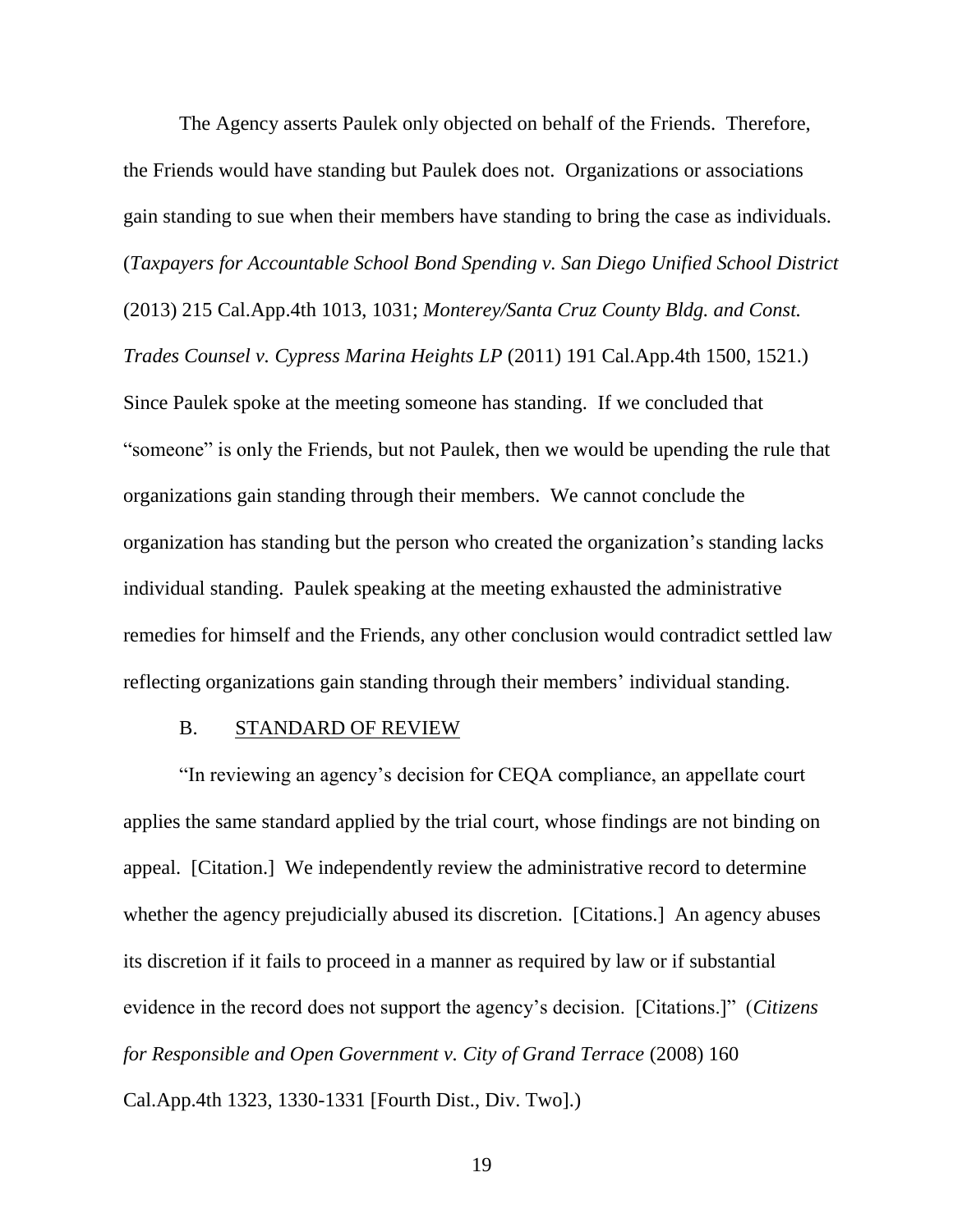# C. PROJECT

#### 1. *ISSUE*

Paulek contends the criteria refinement is a project under CEQA.

#### 2. *ESCROW*

At the outset, we address the status of the phase 9 property. On December 28, 2011, the Agency and Anheuser entered into a Purchase and Sale Agreement, wherein the Agency agreed to purchase Anheuser's Ranch property in nine phases. The Purchase and Sale Agreement included prices, timelines, and escrow instructions.

The \$11,000,000 purchase of the phase 9 property was scheduled to occur by January 2020. As part of the Purchase and Sale Agreement, Anheuser agreed not to materially change or alter the Ranch until escrow closed on the phase 9 property or until the Purchase and Sale Agreement terminated. The Purchase and Sale Agreement can terminate if the Agency does not purchase one of the phases as required. Anheuser agreed to deliver the relevant deeds to the escrow holder five days prior to each close of escrow. The Agency agreed to provide funds to the escrow holder at least one day prior to each close of escrow.

Given the Purchase and Sale Agreement, the phase 9 property is essentially being held in escrow until January 2020. (See *Markowitz v. Fidelity Nat. Title Co.* (2006) 142 Cal.App.4th 508, 526 [defining escrow].) Right now, the phase 9 property could be purchased by the Agency, in which case the property may be preserved and the MSHCP restrictions may be reinstated. It could also not be purchased by the Agency, in which case Anheuser or another owner could develop the property. The point being, at the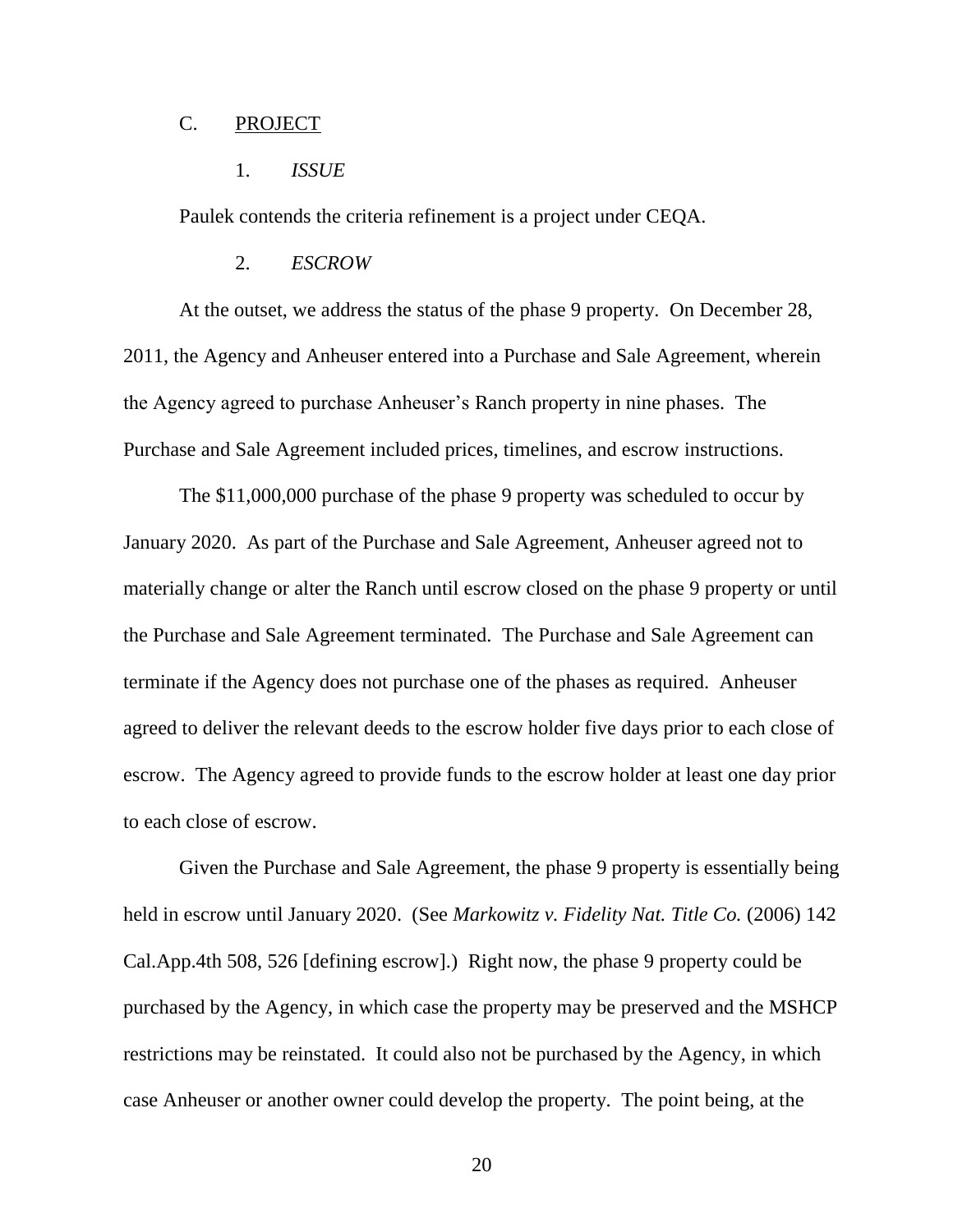moment, we do not know what the result of this escrow situation will be—conservation or development are equally possible. However, we do know what has occurred in the past, which is that the MSHCP conservation overlay was removed from the phase 9 property, and the impetus was the settling of a lawsuit.

#### 3. *CEQA STRUCTURE*

"CEQA has a three-tiered structure. [Citations.] First, if a project falls into an exempt category, or "it can be seen with certainty that the activity in question will not have a significant effect on the environment, [citation] no further agency evaluation is required." ' [Citation.] Second, if there is a possibility the project will have a significant effect on the environment, the agency must undertake an initial threshold study; if that study indicates that the project will not have a significant effect, the agency may issue a negative declaration. Finally, if the project will have a significant effect on the environment, an Environmental Impact Report (EIR) is required. [Citation.]" (*Committee to Save Hollywoodland Specific Plan v. City of Los Angeles* (2008) 161 Cal.App.4th 1168, 1185-1186.)

# 4. *ANALYSIS*

Paulek asserts the criteria refinement is a project under CEQA. This relates to the first step of the CEQA process. (*Muzzy Ranch Co. v. Solano County Airport Land Use Com.* (2007) 41 Cal.4th 372, 380 (*Muzzy*).) The Agency found both that the criteria refinement (1) is not a project (Cal. Code Regs., tit. 14, § 15378), and (2) is a project, but is exempt from CEQA (Cal. Code Regs., tit. 14, § 15307-15308).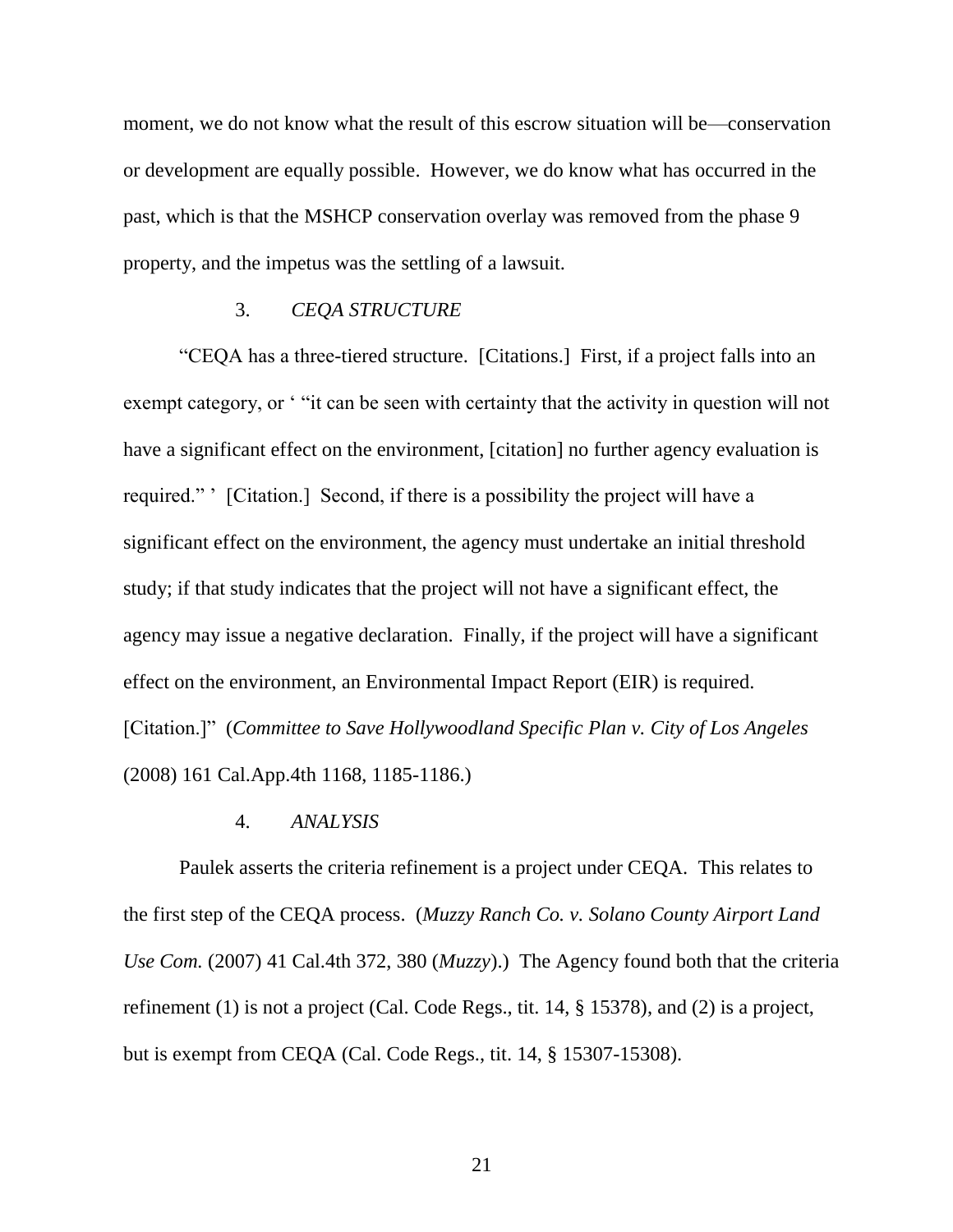" 'Whether a particular activity constitutes a project in the first instance is a question of law.' [Citation.]" (*Creed-21 v. City of San Diego* (2015) 234 Cal.App.4th 488, 503; see also *Rominger v. County of Colusa* (2014) 229 Cal.App.4th 690, 702-702 [whether an activity is a project is a "matter of law"].) Accordingly, we apply the de novo standard of review. (*Lincoln Place Tenants Assn. v. City of Los Angeles* (2005) 130 Cal.App.4th 1491, 1503.)

An agency must conduct a preliminary review to determine whether an activity is a "project" and therefore subject to CEQA. If an activity is not a project, then it is not subject to CEQA. (*Muzzy*, *supra*, 41 Cal.4th at p. 380.) " 'Project' means an activity which may cause either a direct physical change in the environment, or a reasonably foreseeable indirect physical change in the environment, and which is any of the following: [¶] (a) An activity directly undertaken by any public agency." (§ 21065; Cal. Code Regs., tit. 14, § 15378.)

The amendment of a city's or county's general plan is considered a "project" under CEQA because such plans "embody fundamental land use decisions that guide future growth and development of cities and counties, [and therefore] they have the potential for [causing] ultimate physical changes in the environment." (*Black Property Owners Assn. v. City of Berkeley* (1994) 22 Cal.App.4th 974, 985 (*Black*), citing *City of Santa Ana v. City of Garden Grove* (1979) 100 Cal.App.3d 521, 534.) Therefore, when a city or county is considering an amendment to a general plan, it must assess the impact of the amendment by examining "the potential impact of the amendment on the existing physical environment; a comparison between the proposed amendment and the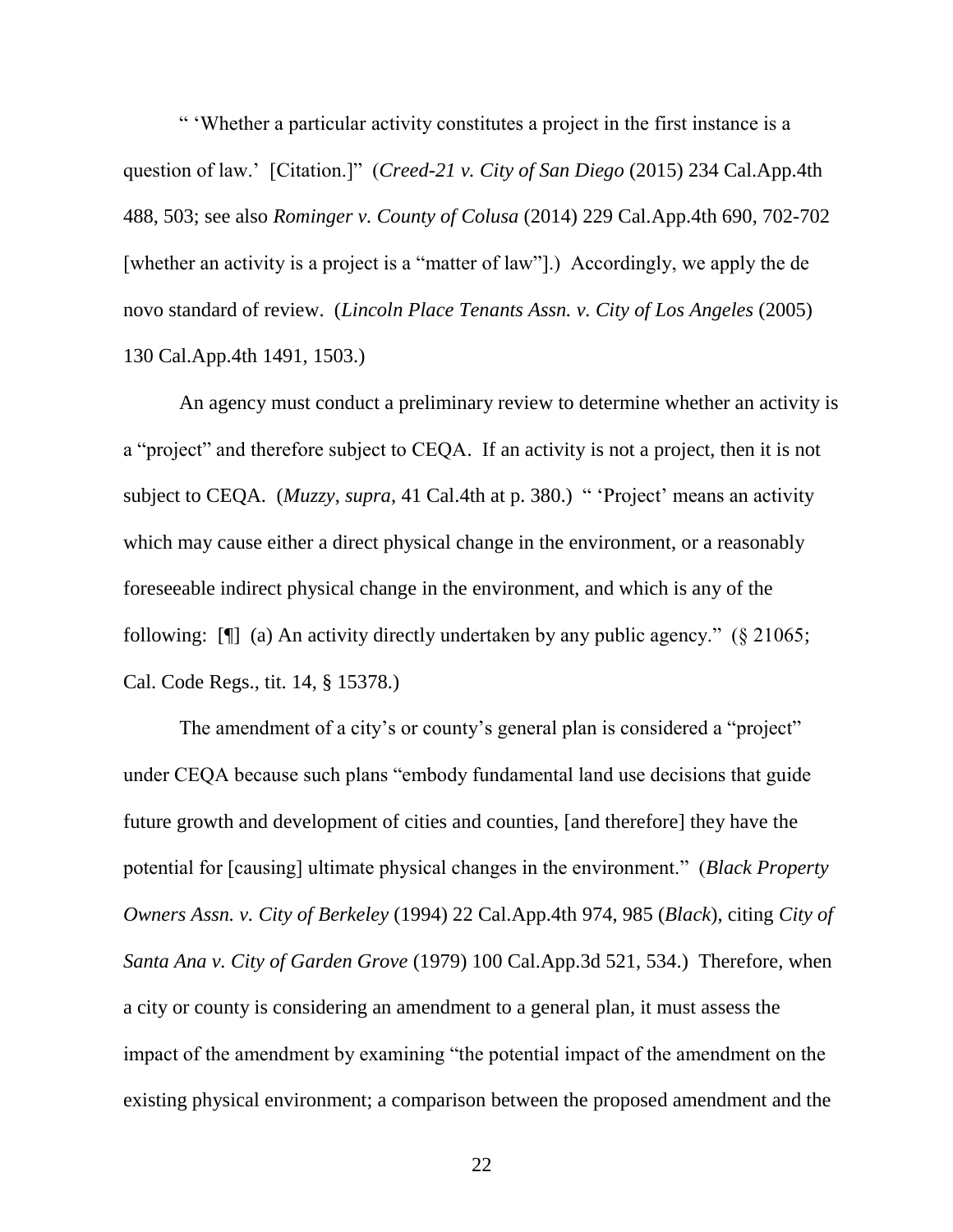existing general plan is insufficient." (*Christward Ministry v. Superior Court* (1986) 184 Cal.App.3d 180, 186-187.) Similarly, section 21080, subdivision (a), describes "the enactment and amendment of zoning ordinances" as a "project."

The MSHCP is designed for "Riverside County . . . and its Cities to better control local land use decisions" and is "one element of a comprehensive regional planning effort." The MSHCP "forms the nucleus of an open-space plan for the western part of the County." When the MSHCP criteria are applied to a parcel of land, in order to develop the land, one must go through the HANS process. If it is determined that the land proposed to be developed is needed for the MSHCP conservation area, then the Agency and land owner negotiate for the land to be conveyed to the Agency, and, hence, the land is not developed.

The purpose of the negotiations is to "focus on establishing a purchase price and other incentives that may be available to assist with the acquisition and compensate the property owner." If the negotiations fail, then a conflict resolution process is instituted. In the conflict resolution process, a neutral third party mediates the dispute. If there is still a dispute following the mediation, then the property owner may (1) request the board of supervisors or relevant city council review the dispute, or (2) initiate arbitration.

In the instant case, after Anheuser submitted plans to develop the Ranch, the Agency informed Anheuser that all but 71 acres would be acquired for conservation. Thus, the Ranch property, with the exception of 71 acres, would be conservation property. However, if the MSHCP conservation overlay is removed, then the phase 9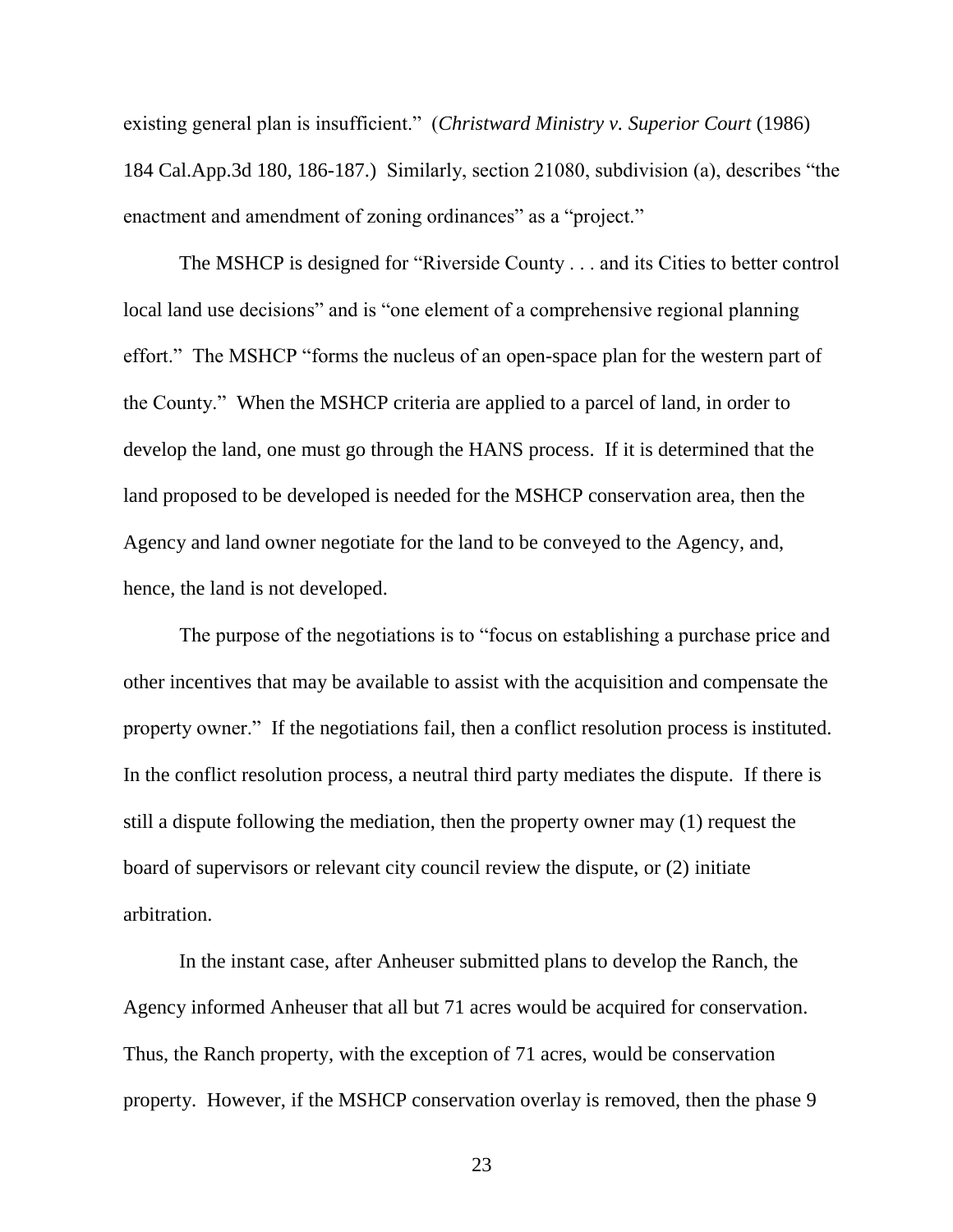property is no longer protected land subject to the HANS process and development controls—any future development could "proceed through the normal project planning and design process."

Given that the MSHCP is designed to help the County and cities "control local land use decisions," and that removing the MSHCP conservation overlay will change the phase 9 property from protected property to unprotected property, removing the MSHCP conservation overlay is analogous to amending a general plan or changing a zoning ordinance. (See *W.W. Dean & Associates v. City of South San Francisco* (1987) 190 Cal.App.3d 1368, 1379 [amending a general plan includes changing land use from "open space to developable"].)

The "thrust of CEQA . . . requires governmental agencies 'at all levels' to consider environmental factors. Obviously it is desirable that the precise information concerning environmental consequences which an [environmental impact report or mitigated negative declaration] affords be furnished and considered at the earliest possible stage. The [CEQA] Guidelines express this principle in a variety of ways. Thus, '[environmental impact reports] should be prepared as early in the planning process as possible to enable environmental considerations to influence project, program or design.' [Citation.]" (*Bozung v. Local Agency Formation Com.* (1975) 13 Cal.3d 263, 282 (*Bozung*); see also *Save Tara v. City of West Hollywood* (2008) 45 Cal.4th 116, 129.)

Thus, even though the removal of conservation overlay is akin to a land-use matter, rather than a construction matter, the action can still be a "project." CEQA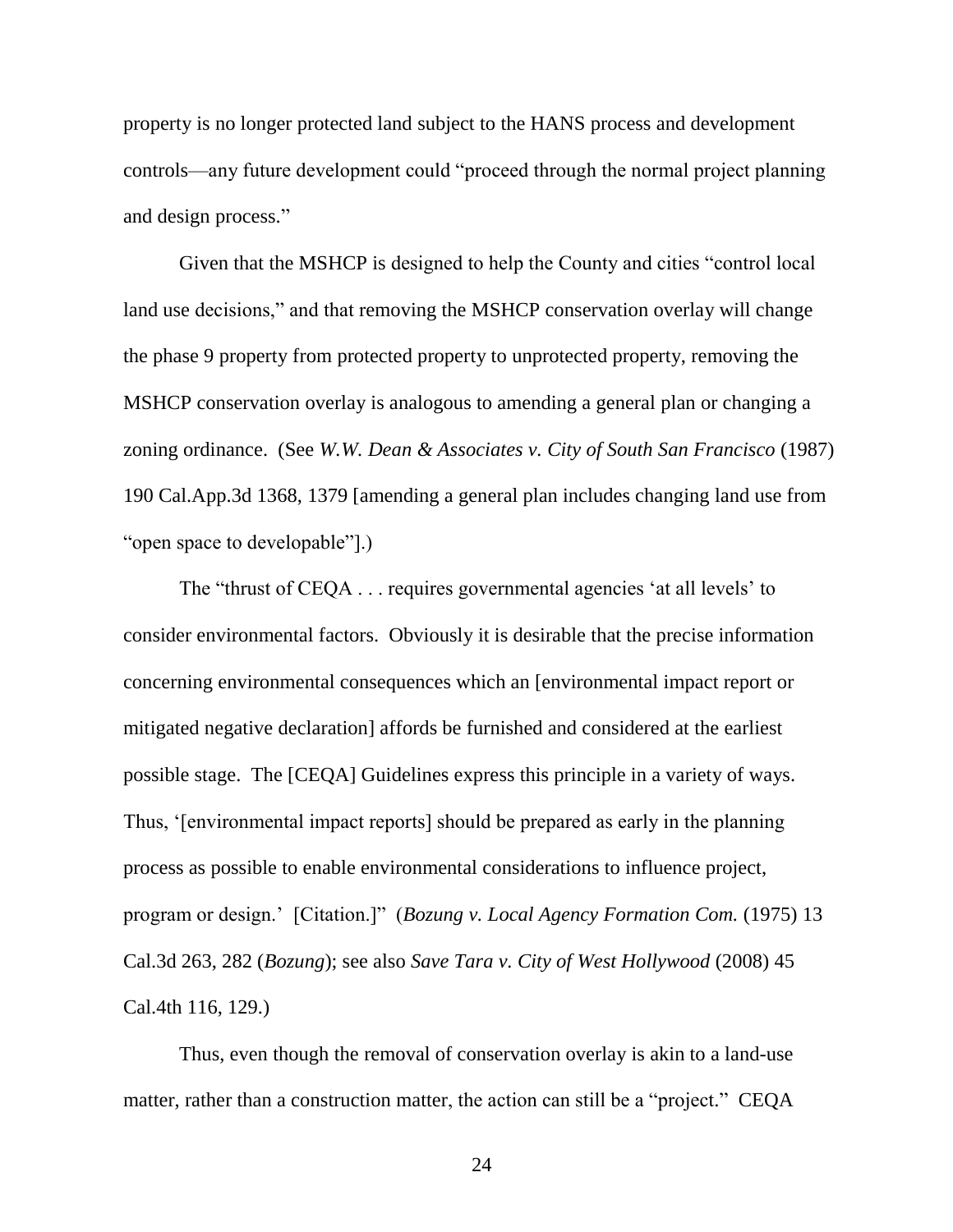encourages environmental factors to be considered "at all levels"—from land use planning to construction planning. Considering environmental factors at the land use stage allows possible environmental impacts to be assessed " 'as early as possible in governmental planning.' [Citation.]" (*Bozung*, *supra*, 13 Cal.3d at p. 282, italics omitted.)

As a result, we conclude the removal of the conservation overlay from the phase 9 property is a "project" under CEQA as the change embodied a fundamental land use decision that has the potential for causing ultimate physical changes in the environment, because land that was protected for conservation purposes will no longer be subject to such protections. (See *Black*, *supra*, 22 Cal.App.4th at p. 985.)

The Agency contends the criteria refinement is not a "project" because it will result in 1,064 acres of open space being preserved. The Agency is conflating the removal of the MSHCP conservation overlay with the MSHCP's mitigation option. Under the MSHCP, when criteria are removed from a parcel of land there are two options (1) amend the MSHCP, or (2) substitute other land that is of equal or superior biological quality. Thus, the "project" is the removal of the MSHCP conservation overlay, and there are two different options for how to handle that project within the MSHCP—either amend the MSHCP or substitute other land. The decision to remove the MSHCP conservation overlay is separate from the decision to substitute other land. The Agency is incorrectly combining them into a single act; they are separate acts: First, the Agency elected to remove the MSHCP conservation overlay from the phase 9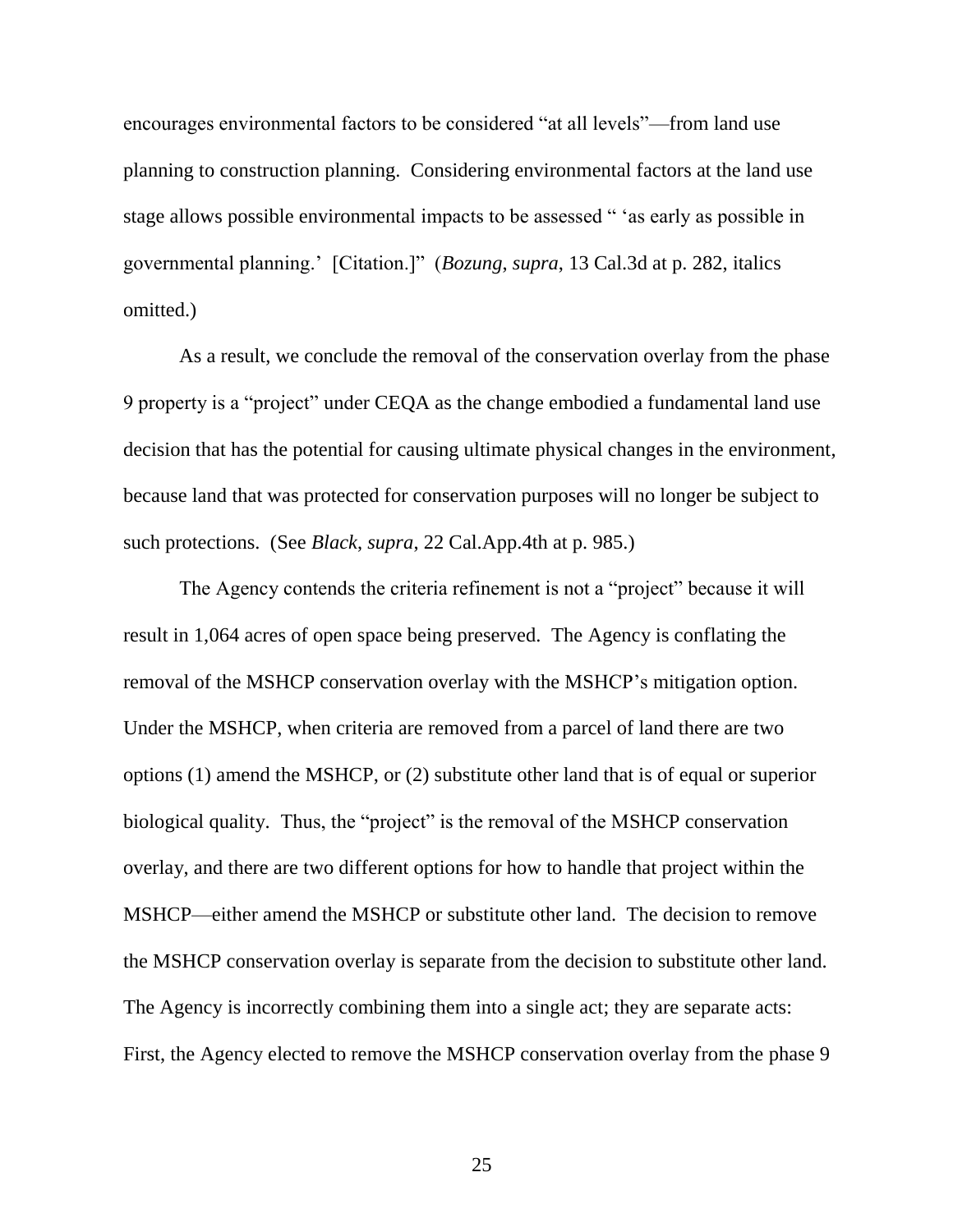property. Second, the Agency elected to mitigate the removal of the conservation overlay by substituting land rather than amending the MSHCP.

Nevertheless, for the sake of addressing the Agency's argument, we will assume the decision to add the MSHCP conservation overlay to the Reynolds and Peak properties is part of the same act as removing the conservation overlay from the phase 9 property. The fact remains that the 200 acres of the phase 9 property will no longer be protected by the conservation overlay. The decision, even when it is all combined, embodies a fundamental land use decision that has the potential for causing ultimate physical changes in the environment because land that was protected by the overlay is no longer protected. (See *Black*, *supra*, 22 Cal.App.4th at p. 985.)

The Agency asserts the criteria refinement is not a project because the Reynolds and Peak properties are biologically superior or equivalent to the phase 9 property. The Agency's argument is not persuasive because it does not take into account the changes to the phase 9 property; it only takes into account the changes on the Reynolds and Peak properties. The Agency fails to explain how the criteria refinement does not have the potential for causing ultimate physical changes in the environment of the phase 9 property. The Agency's argument is essentially washing over any negative changes to the phase 9 property by highlighting the positive changes to the Reynolds and Peak properties; this failure to address the alterations to the phase 9 property causes the Agency's argument to be unpersuasive.

The Agency asserts the criteria refinement is not a project because the Agency "fully intends to conserve the phase 9 Property." The Agency's argument is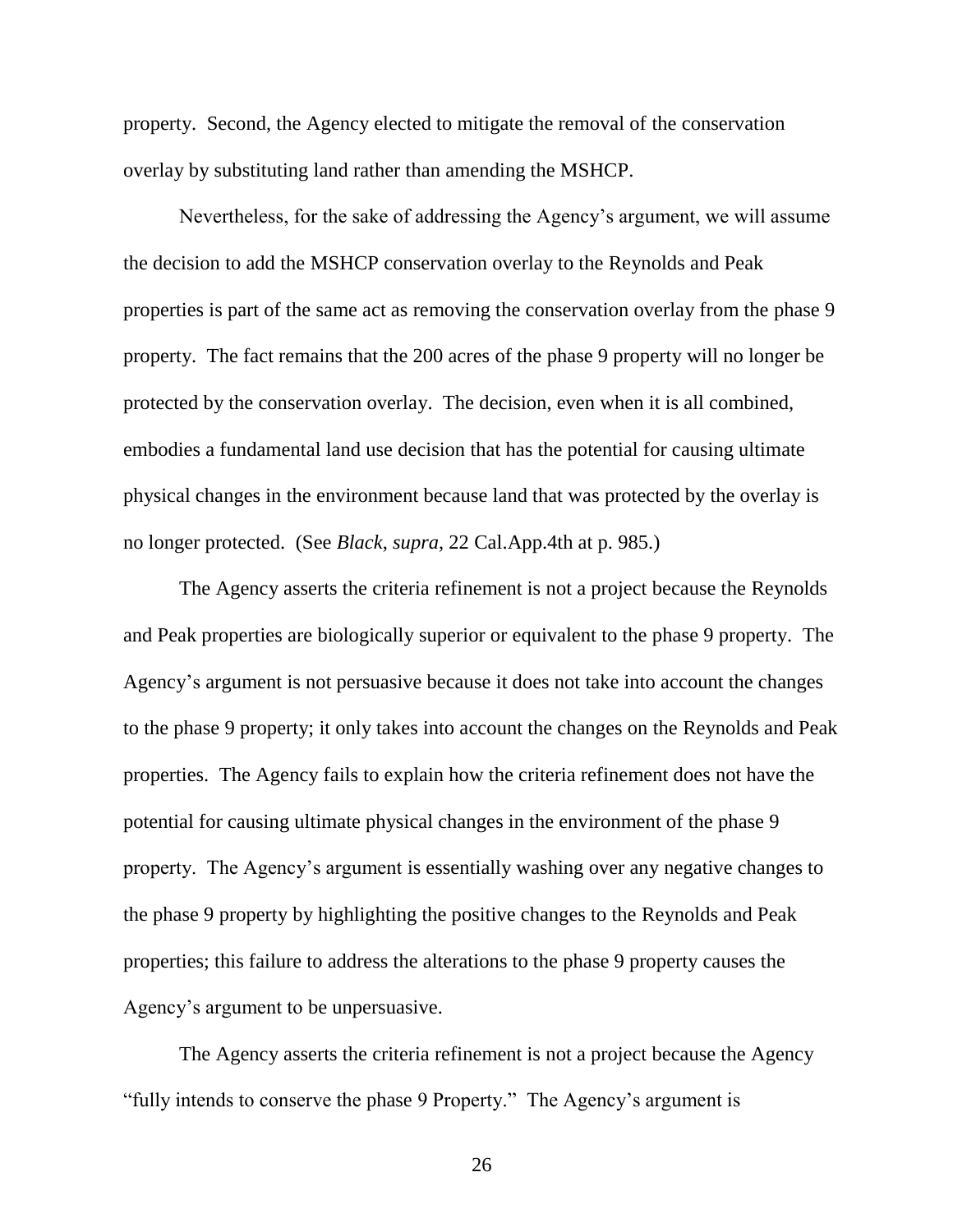unpersuasive because the Agency is not the owner of the phase 9 property. The Agency has an agreement to purchase the phase 9 property in 2020, but until that purchase occurs, all we know for certain is that Anheuser owns the phase 9 property. The Agency may ultimately purchase the phase 9 property, and may reinstate the MSHCP conservation overlay on the phase 9 property, but for now, that is speculation. As a result, we cannot treat the phase 9 property as land that will be preserved.

The Agency contends the criteria refinement is not a project because Paulek is speculating about the phase 9 property being developed. The Agency asserts that since there are no development plans, there will not be environmental impacts. As explained, *ante*, it is uncertain whether the phase 9 property will be developed or preserved in the future. So, this is a situation in which all that can be known with certainty is that the MSHCP conservation overlay was removed from the phase 9 property. Therefore, the change is analogous to amending a general plan or changing a zoning ordinance. The phase 9 property's conservation protection has been removed. The change in protected status is a fundamental land use decision that has the potential for causing ultimate physical changes in the environment. As a result, the act is a "project" under CEQA. (See *Black*, *supra*, 22 Cal.App.4th at p. 985; see also *W.W. Dean & Associates v. City of South San Francisco*, *supra*, 190 Cal.App.3d at p. 1379 ["open space to developable"].)

# D. CLASS 7 AND CLASS 8 EXEMPTIONS

# 1. *CONTENTION*

Paulek contends the Class 7 and Class 8 exemptions do not apply to the phase 9 property criteria refinement.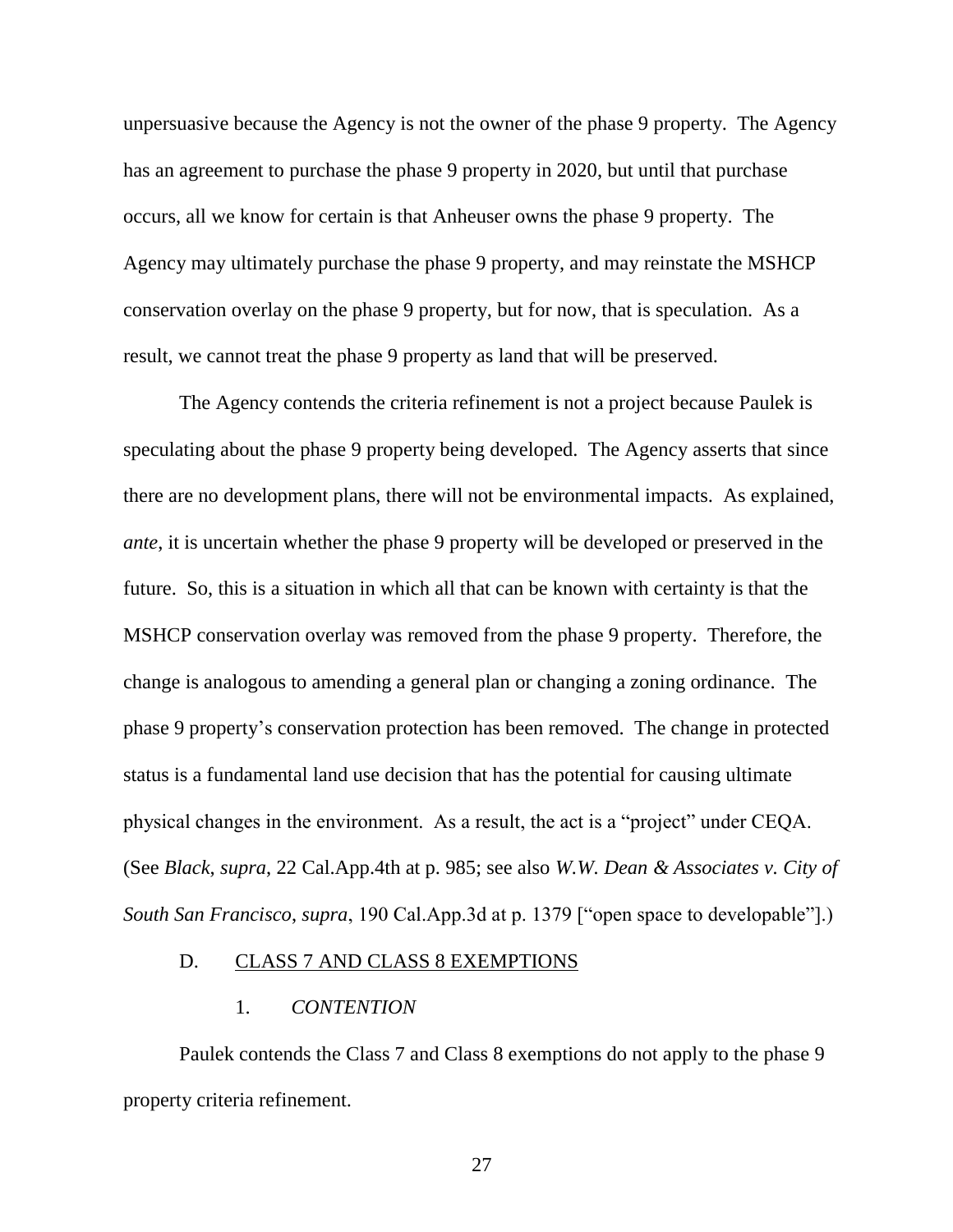## 2. *STANDARD OF REVIEW AND BACKGROUND LAW*

"If the proposed activity is determined to be a project, the public agency must proceed to the second step of the process, which considers whether the project 'is exempt from compliance with CEQA under either a statutory exemption [citation] or a categorical exemption set forth in the regulations [citations]. A categorically exempt project is not subject to CEQA, and no further environmental review is required." (*Save the Plastic Bag Coalition v. County of Marin* (2013) 218 Cal.App.4th 209, 219.)

The categorical exemptions or "class exemptions" were created because the Natural Resources Agency determined some projects, per se, do not have a significant effect on the environment. (*Muzzy*, *supra*, 41 Cal.4th at p. 380.) An agency is precluded "from relying on a categorical exemption when there is a fair argument that a project will have a significant effect on the environment . . . ." (*Banker's Hill, Hillcrest, Park West Community Preservation Group v. City of San Diego* (2006) 139 Cal.App.4th 249, 266 (*Banker's Hill*); see also *Voices for Rural Living v. El Dorado Irrigation Dist.* (2012) 209 Cal.App.4th 1096, 1105 [applying "fair argument" standard in a Class 3 exemption analysis].) Thus, the agency evaluates potential environmental effects under the fair argument standard, but judicial review "is limited to determining whether the agency applied the standard 'in [the] manner required by law,' " which means the court reviews the record to determine if the agency's fair argument conclusion is supported by substantial evidence. (*Berkeley Hillside Preservation v. City of Berkeley* (2015) 60 Cal.4th 1086, 1115-1116 (*Berkeley*).)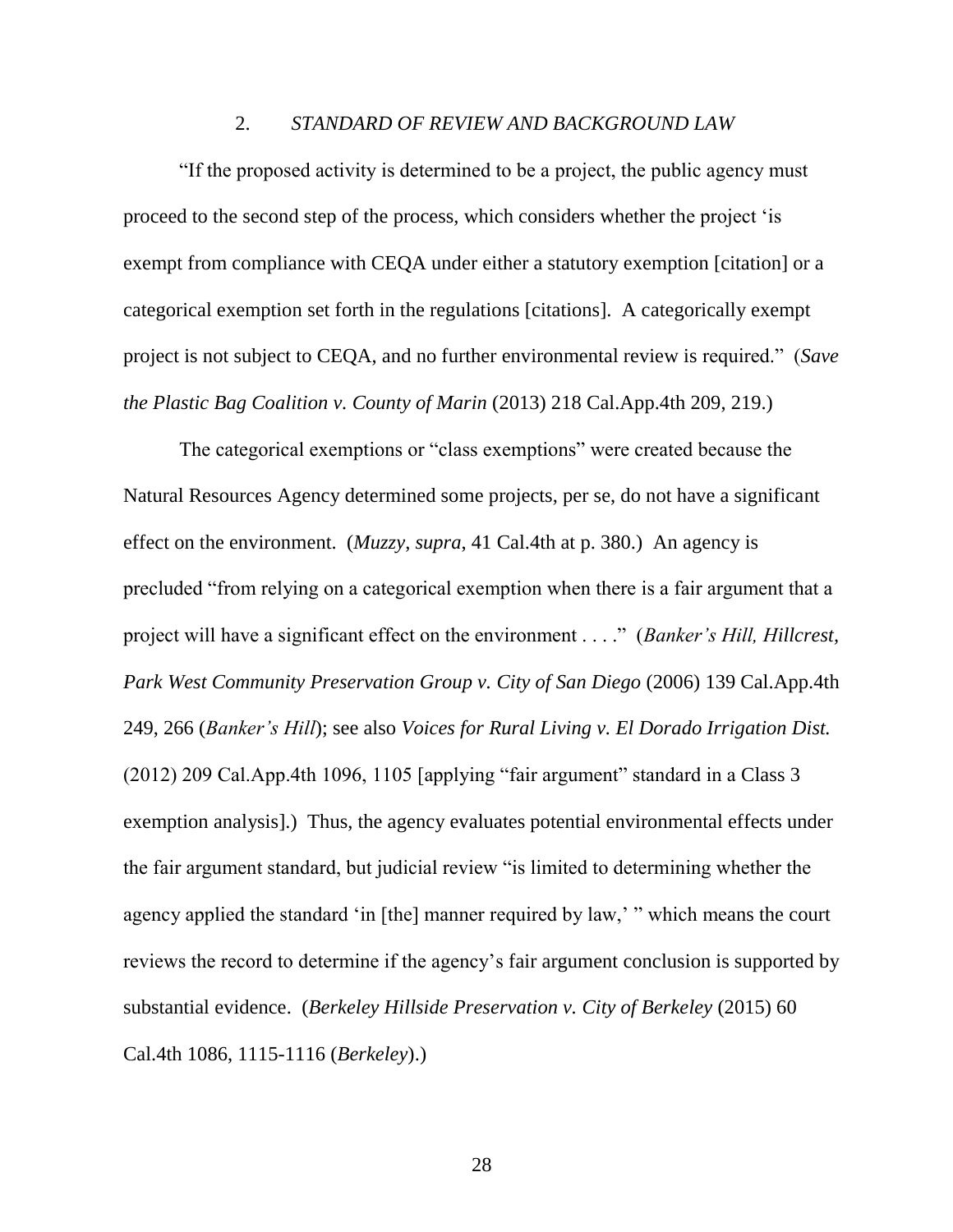# 3. *CLASS 7 EXEMPTION*

The Class 7 exemption exempts CEQA projects that "consist[] of actions taken by regulatory agencies . . . to assure the maintenance, restoration, or enhancement of a natural resource." (Cal. Code Regs., tit. 14, § 15307.) Thus, the categorical exemption does *not* apply if there is a fair argument that the criteria refinement may have a significant effect on the environment—if there is a fair argument that the criteria refinement is not assuring the maintenance, restoration, or enhancement of a natural resource. (*Banker's Hill*, *supra*, 139 Cal.App.4th at pp. 266-267.) As explained, *ante*, we examine the record to determine if there is substantial evidence to support the Agency's application of the exemption. (*Berkeley*, *supra*, 60 Cal.4th at pp. 1115- 1116.)**<sup>3</sup>**

We will again assume the Agency's view is correct in that the changes to the phase 9, Reynolds, and Peak properties should be viewed together. On the phase 9 property, a variety of species have been sited, including the California Horned Lark and the Southern California Rufous-crowned Sparrow. The California Horned Lark and the Southern California Rufous-crowned Sparrow have not been sighted on the Reynolds and Peak properties. However, the phase 9 property does have some species in common with the Reynolds and Peak properties, such as bobcats, the Quino Checkerspot Butterfly, the Coastal California Gnatcatcher, and Bell's Sage Sparrow.

**<sup>3</sup>** The Agency determined there was *not* a fair argument that there may be a significant effect on a natural resource. Accordingly, we are applying the substantial evidence standard to a negative finding. We must examine if there is substantial evidence that a fair argument does *not* exist.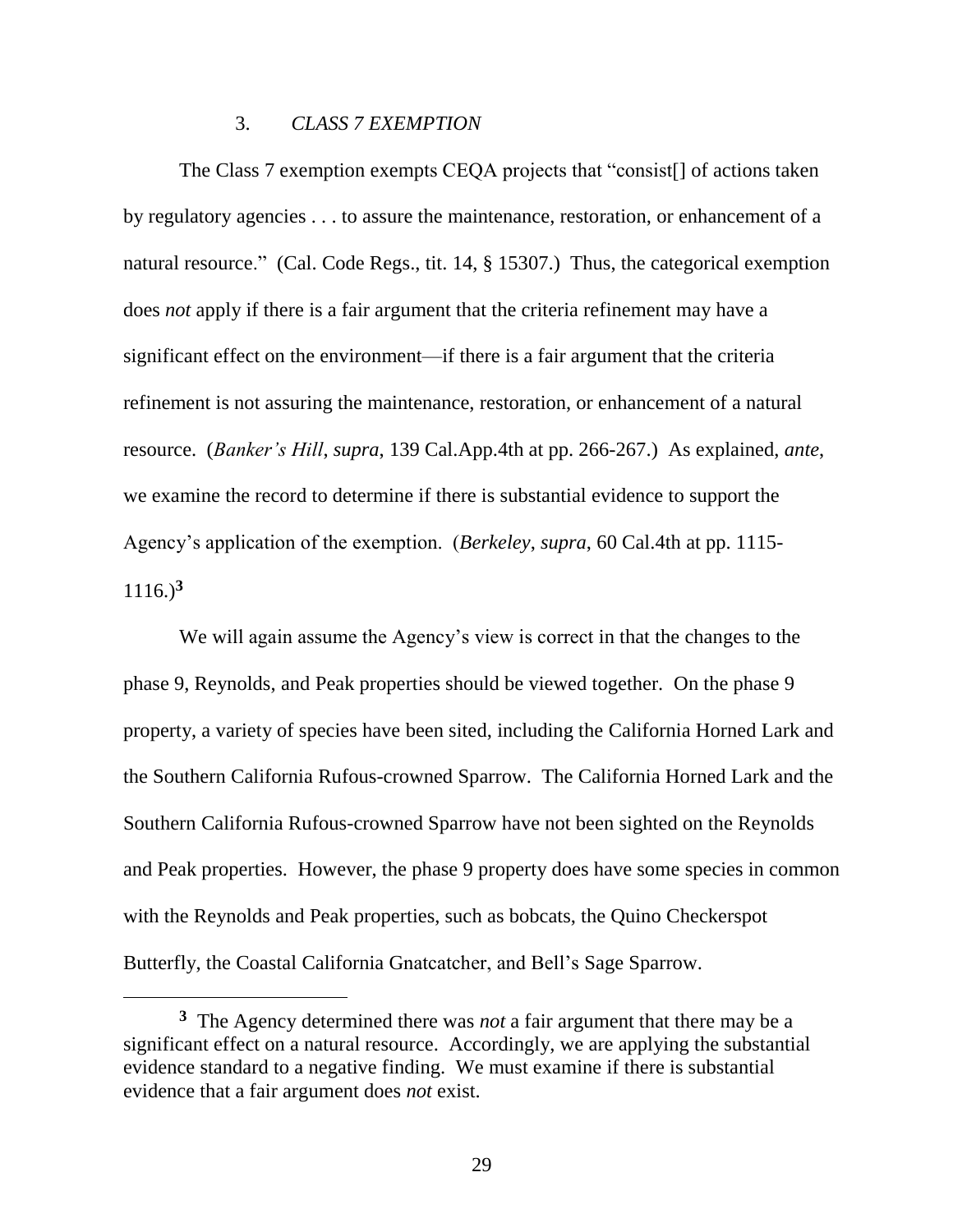The criteria refinement is a trade-off: some species may be maintained while other species may not be maintained. As explained, *ante*, the evidence reflects at least two species are on the phase 9 property that are not on the Reynolds and Peak properties, in particular the California Horned Lark and the Southern California Rufouscrowned Sparrow. There is evidence that the phase 9 property is not a "prime" habitat site for the lark and sparrow; however, there is nothing reflecting that the phase 9 property is superfluous to the species such that there could be substantial evidence to support a fair argument that there may be no significant impact to the species by removing the conservation overlay from the property. In other words, the property may not be "prime" or ideal, but that does not equate with "insignificant" or unneeded. As a result, the evidence does not support the conclusion that there is not a fair argument regarding a significant effect on a natural resource. Therefore, we conclude substantial evidence does not support the application of the Class 7 exemption.

# 4. *CLASS 8 EXEMPTION*

We now turn to the Class 8 exemption. The Class 8 exemption exempts CEQA projects that "consist[] of actions taken by regulatory agencies . . . to assure the maintenance, restoration, enhancement, or protection of the environment." (Cal. Code Regs., tit. 14, § 15308.) " 'Environment' means the physical conditions which exist within the area which will be affected by a proposed project, including land, air, water, minerals, flora, fauna, noise, objects of historic or aesthetic significance." (§ 21060.5.)

As explained, *ante*, the categorical exemption does *not* apply if there is a fair argument that the criteria refinement may have a significant effect on the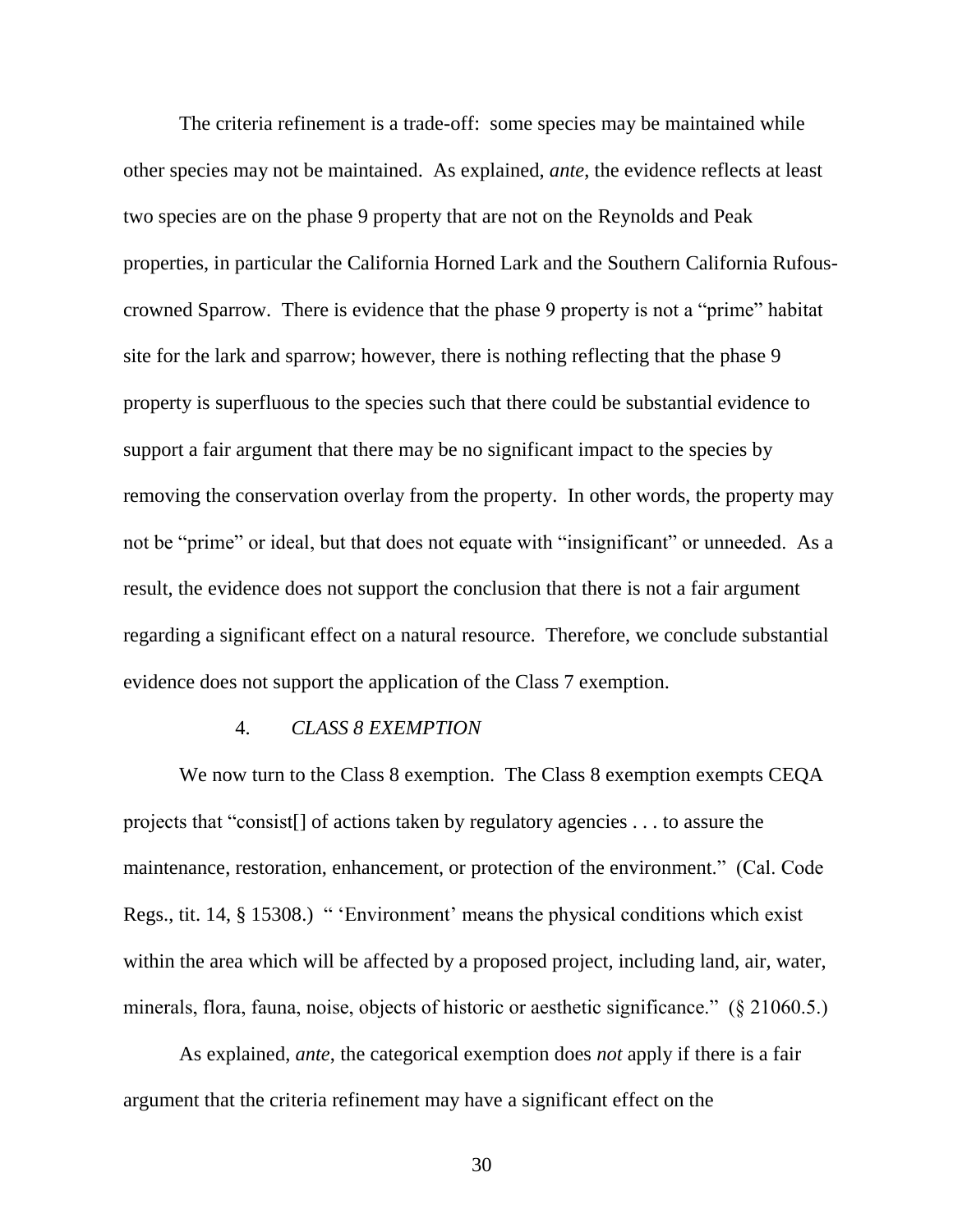environment—if there is a fair argument that the criteria refinement is not assuring the maintenance, restoration, or enhancement of the environment. (*Banker's Hill*, *supra*, 139 Cal.App.4th at pp. 266-267.) We determine if the Agency's decision is supported by substantial evidence. (*Berkeley*, *supra*, 60 Cal.4th at pp. 1115-1116.)

Again, the criteria refinement is a trade-off. The Reynolds and Peak properties may be protected, but the phase 9 property has lost its protected status. The environment may be significantly affected by this trade because the evidence reflects some species are on the phase 9 property, but not on the Reynolds and Peak properties. Additionally, the evidence reflects the neighboring conservation area to the north of the phase 9 property could be disturbed by future development on the phase 9 property. In particular, the evidence reflects, "The new urban edge that will be created by the 200 acre [phase 9] site could affect the Conservation Areas currently existing to the north of the site within Cells 5163 and 5165." Further, "The 200-acre development area has been focused on the very northern part of the Warm Springs [Ranch] Property, in an attempt to lessen edge effects . . . ."

Thus, the evidence provides that the loss of the conservation overlay may affect the neighboring conservation area, and the effects may be significant such that there would need to be an attempt to lessen the effects. This evidence shows an uncertainty about whether there will be a significant impact on the environment. Given the evidence, there is not substantial evidence supporting the finding that a fair argument has not been made that there may be a significant effect on the environment. Therefore, the categorical Class 8 exemption does not apply.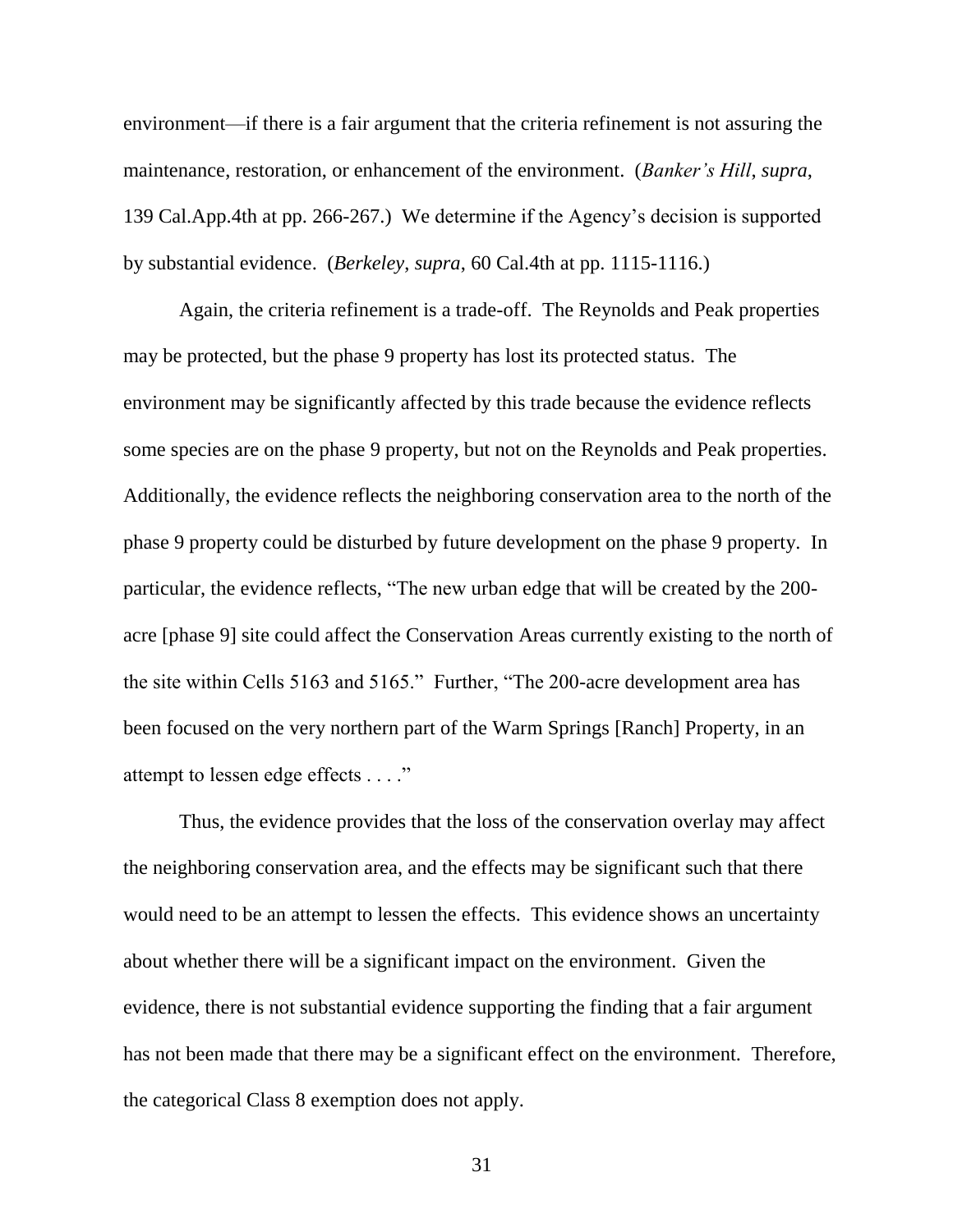#### 5. *AGENCY'S AND ANHEUSER'S CONTENTIONS*

The Agency contends the Class 7 and Class 8 exemptions apply because the evidence reflects the Reynolds and Peak properties are biologically equivalent or superior to the phase 9 property. The Agency's argument fails to explain how it is known that there will not be a significant impact to the environment or a natural resource, when there are species on the phase 9 property that are not on the Reynolds and Peak properties, and when the neighboring conservation area could be affected. We are not concluding that there will be an impact, we are only concluding that there may be an impact, and therefore substantial evidence does not support application of a categorical exemption because the evidence does not refute a fair argument that there may be a significant effect on the environment.

Next, the Agency contends the Class 7 and Class 8 exemptions do not apply because the criteria refinement will result in 1,064 acres being preserved. The Agency is again ignoring the phase 9 property. The Agency is focusing on the Reynolds and Peak properties as though the only action the Agency is taking is adding the conservation overlay to those properties. The Agency is ignoring the other piece of the equation, which is removing the conservation overlay from the phase 9 property.

This court has explained in a prior case, "[A] new regulation that strengthens some environmental requirements may not be entitled to an exemption if the new requirements could result in other potentially significant effects.' " (*California Unions for Reliable Energy v. Mojave Desert Air Quality Management Dist.* (2009) 178 Cal.App.4th 1225, 1240 (*Unions*) [Fourth Dist., Div. Two].) The criteria refinement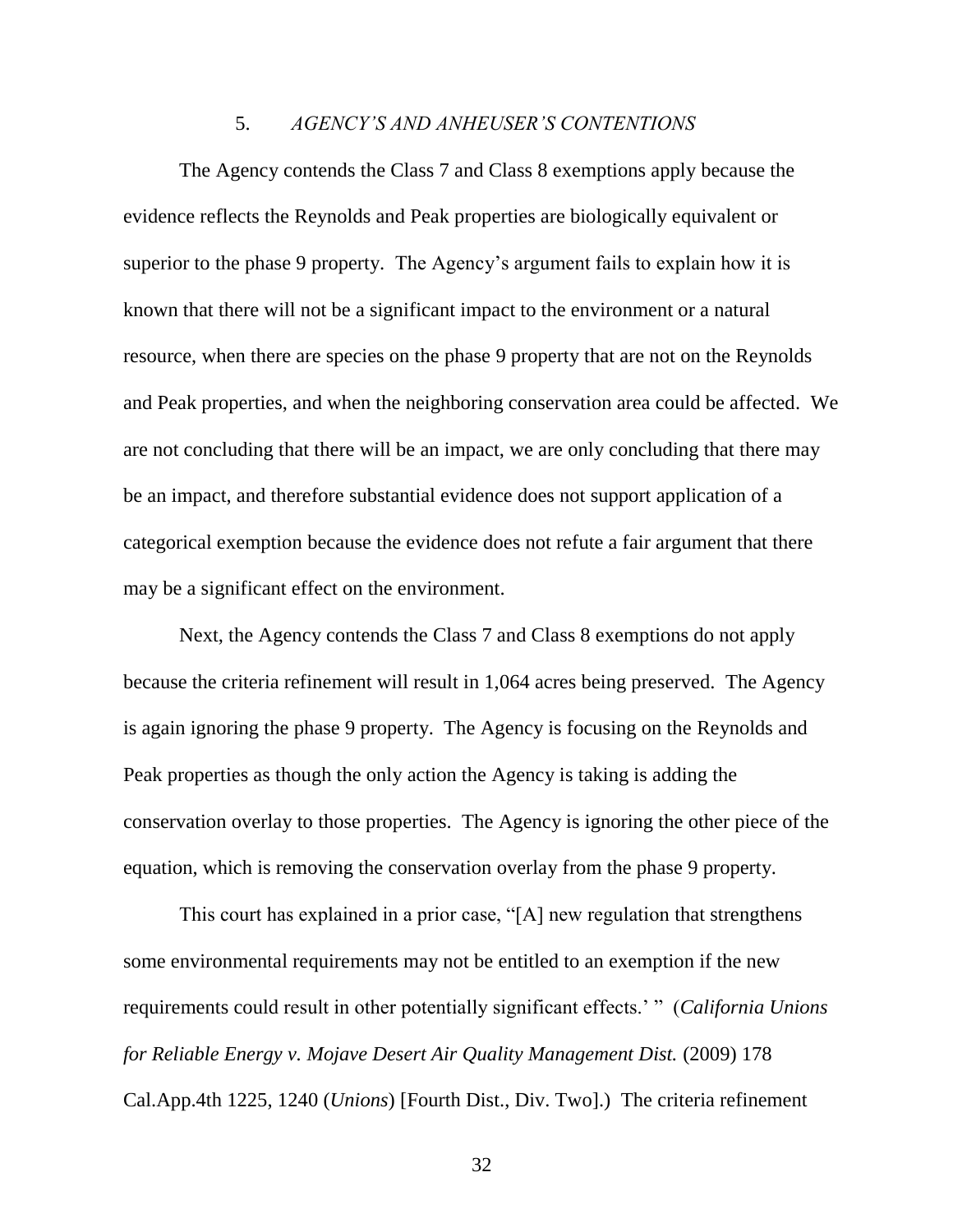involves a trade-off. Some species are on the phase 9 property that are not on the Reynolds and Peak properties. As a result, those species are losing protected habitat in the sense that the land will no longer be protected by the conservation overlay. The fact that other species are gaining protected habitat does not mean there are no potentially significant effects. Since the Agency is not addressing the phase 9 portion of the project, and is focusing on the Reynolds and Peak portions, we find its argument to be unpersuasive.

Next, the Agency asserts the criteria refinement may not significantly impact the California Horned Lark and Southern California Rufous-crowned Sparrow. The Agency does not explain this argument, but we infer from its citation that it is relying on evidence that the majority of the lark's and sparrow's "prime" habitat is on property other than the phase 9 property. The Agency's argument is unpersuasive because, while other property may be more ideal for the lark and sparrow, that does not equate with the phase 9 property being insignificant. There is a big leap from finding property is not "prime" to concluding that any impact to the property is insignificant. The evidence in this case does not support that leap.

Moreover, the Agency's argument is contradicting its own actions. When Anheuser sought to develop the Ranch, the Agency conducted the HANS process and determined all but 71 acres of the Ranch needed to be acquired for conservation. The Agency entered into a Purchase and Sale Agreement to acquire the phase 9 property for conservation purposes at the price of \$11,000,000. However, in the meantime, the Agency has agreed to remove the MSHCP conservation overlay from the phase 9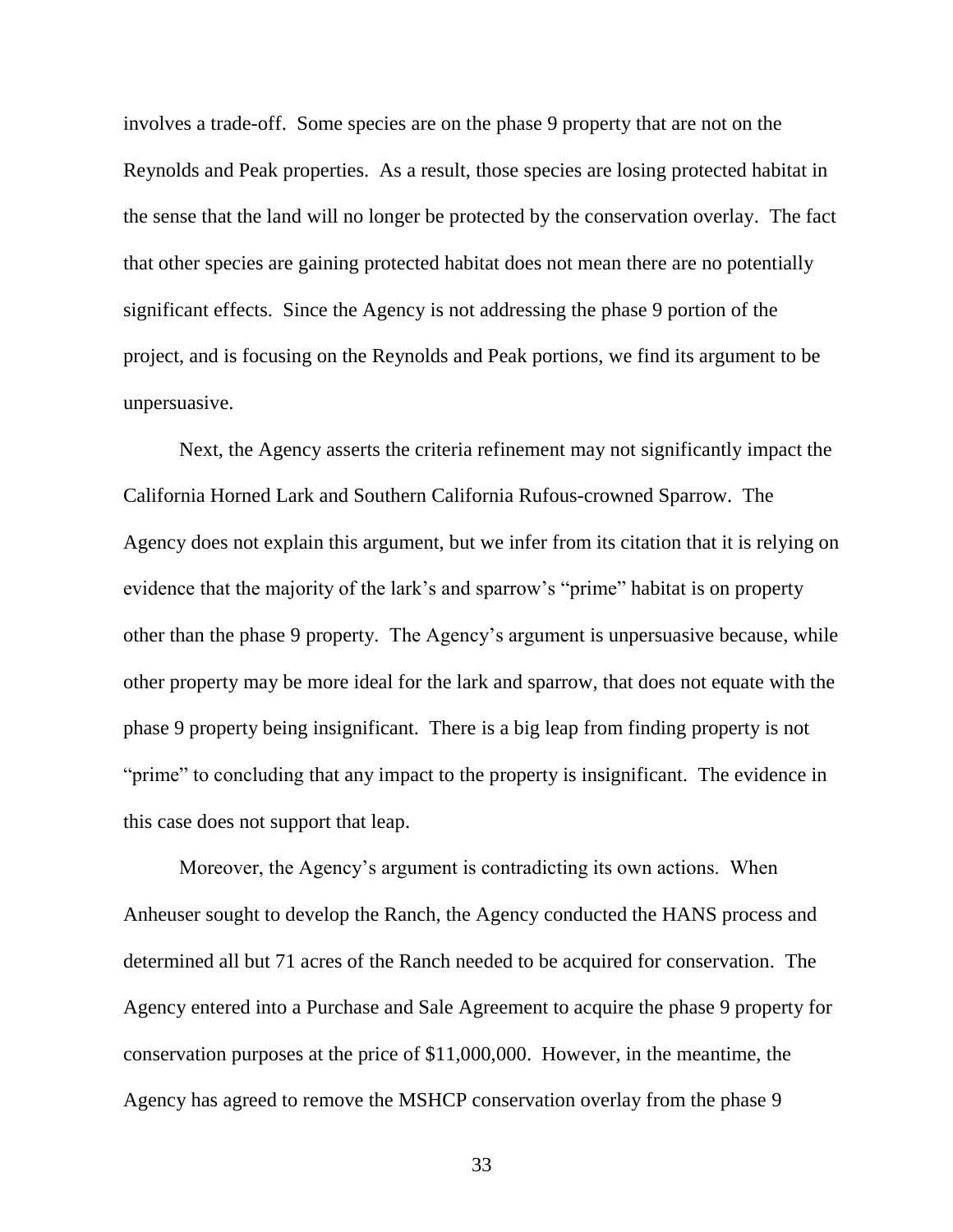property, which removes the protected status from the land. So, on one hand, the Agency is asserting the phase 9 property needs to be conserved, hence the Agency trying to acquire the property for \$11,000,000. But, on the other hand, the Agency is asserting species may not be impacted by the removal of the conservation overlay/protected status, so it is acceptable to remove the MSHCP conservation overlay without CEQA review. It is contradictory for the Agency to argue removal of the conservation overlay on the phase 9 property is environmentally insignificant but then take actions reflecting the phase 9 property is needed for conservation, e.g., agreeing to spend \$11,000,000. Simply put, why would the Agency agree to pay \$11,000,000 for property it is asserting is unnecessary for preserving species?

Anheuser contends Paulek has incorrectly speculated that construction will occur on the phase 9 property, and therefore Paulek's argument concerning the Class 7 exemption is incorrect. Anheuser contends the evidence only supports a finding that the phase 9 property will be preserved unless the Agency "is unable to secure the funds to [purchase the property] within the next six years." We do not interpret Paulek's argument as asserting a belief that construction is guaranteed to happen on the phase 9 property. Rather, Paulek is explaining the significance of removing the conservation overlay from the phase 9 property, e.g., what it would mean if the phase 9 property lost its protected status. As this court has explained in a prior case, " 'The scope of review under CEQA is not confined to immediate effects but extends to reasonably foreseeable indirect physical changes to the environment.' " (*Unions*, *supra*, 178 Cal.App.4th at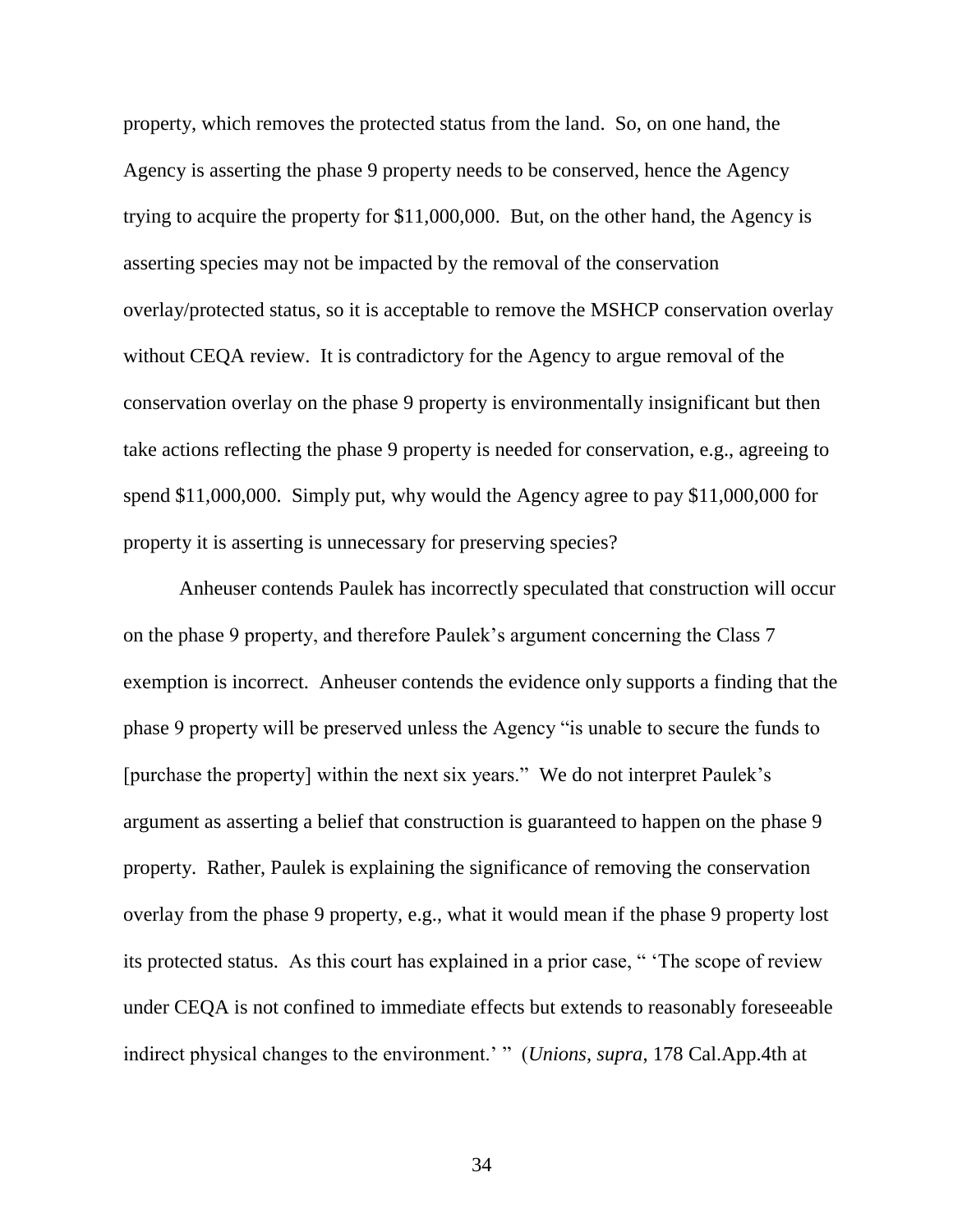p. 1242.) Paulek's argument is focused on the reasonably foreseeable indirect physical changes to the environment.

Anheuser asserts that if a person or entity proposes to develop the phase 9 property, then an environmental assessment can be performed at that time. In other words, Anheuser is contending applying CEQA at this point is premature. Anheuser's argument is missing the "thrust of CEQA which requires governmental agencies 'at all levels' to consider environmental factors." (*Bozung*, *supra*, 13 Cal.3d at p. 282; see also *Save Tara v. City of West Hollywood*, *supra*, 45 Cal.4th at p. 129.) It is useful to have an environmental analysis conducted at the earliest possible stage " 'to enable environmental considerations to influence project, program or design.' [Citation.]" (*Bozung*, at p. 282; see also *Save Tara*, at p. 129.)

Thus, the fact that the removal of the conservation overlay is in the nature of a land use matter, rather than a construction matter, does not control the issue. CEQA encourages environmental factors to be considered "at all levels"—from land use planning to construction planning. Considering environmental factors at the land use stage allows possible environmental impacts to be assessed " 'as early as possible in governmental planning.' [Citation.]" (*Bozung*, *supra*, 13 Cal.3d at p. 282, italics omitted.) Further, we note Anheuser's argument contradicts the findings that the project will benefit the environment. Logically, if it is too early to determine the project may have a significant negative impact on the environment, then it would also be too early to determine the project will benefit the environment. (*Unions*, *supra*, 178 Cal.App.4th at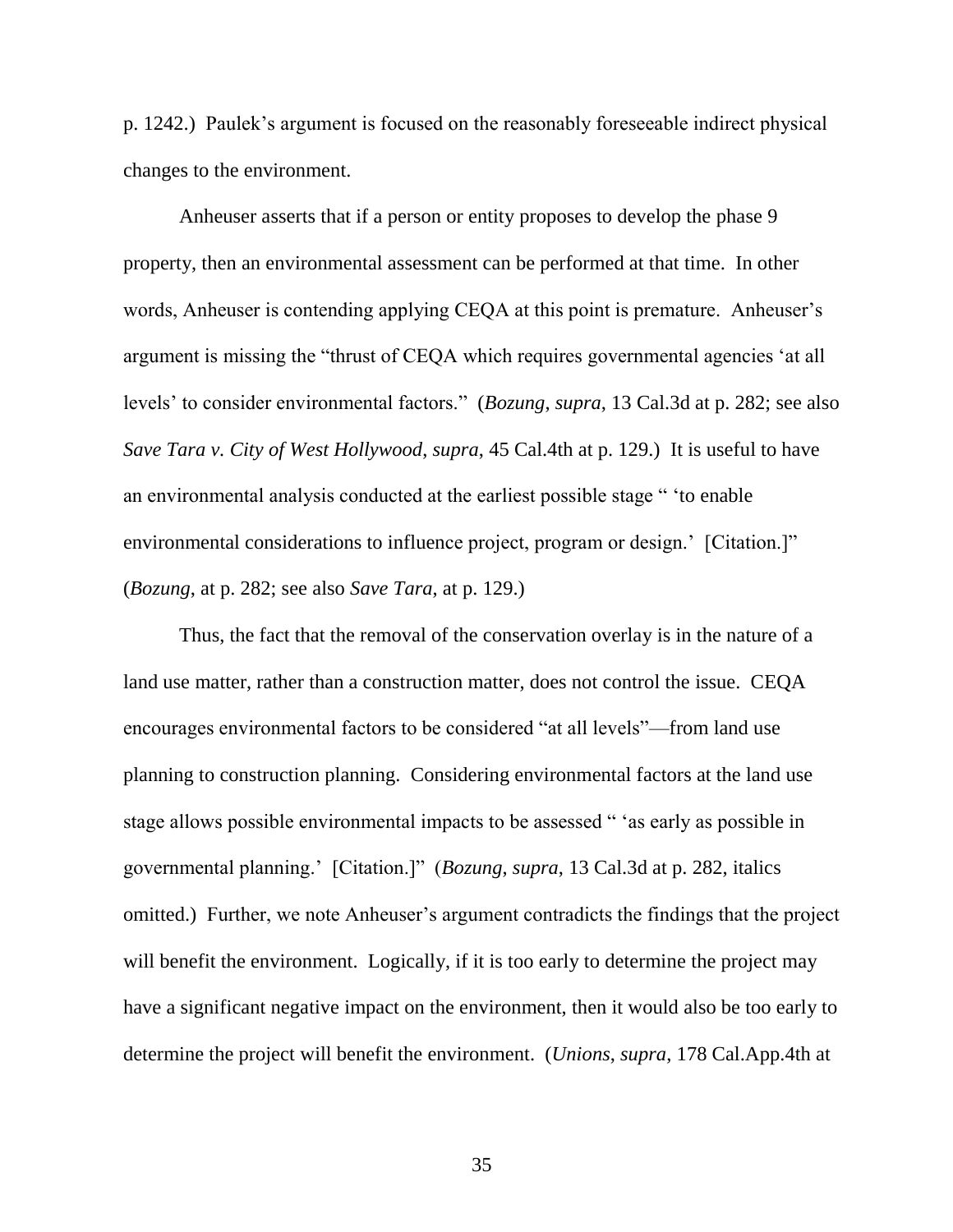p. 1246.) Accordingly, we are not persuaded that it is too early for CEQA procedures to be implemented.

# E. COMMON SENSE EXEMPTION

#### 1. *CONTENTION*

Paulek contends the Agency erred by finding the criteria refinement was exempt from CEQA based upon the "common sense" exemption. (Cal. Code Regs., tit. 14,  $§ 15061$ , subd. (b)(3).)

#### 2. *RULE*

"A project is exempt from CEQA if:  $\dots$  [[]  $\dots$  [[] (3) The activity is covered by the general rule that CEQA applies only to projects which have the potential for causing a significant effect on the environment. Where it can be seen with certainty that there is no possibility that the activity in question may have a significant effect on the environment, the activity is not subject to CEQA." (Cal. Code Regs., tit. 14, § 15061, subd. (b)(3).) This exemption "is sometimes called the 'common sense' exemption." (*Muzzy*, *supra*, 41 Cal.4th at p. 380.)

# 3. *FORFEITURE*

The Agency asserts Paulek forfeited this issue by failing to raise it during the public comment period and failing to raise it in the trial court.

Only issues that were raised during the public comment period may be raised in a CEQA lawsuit. (§ 21177, subd. (a).) Additionally, "[a]s a general rule, 'issues not raised in the trial court cannot be raised for the first time on appeal.' [Citation.]" (*Sea & Sage Audubon Society, Inc. v. Planning Com.* (1983) 34 Cal.3d 412, 417.)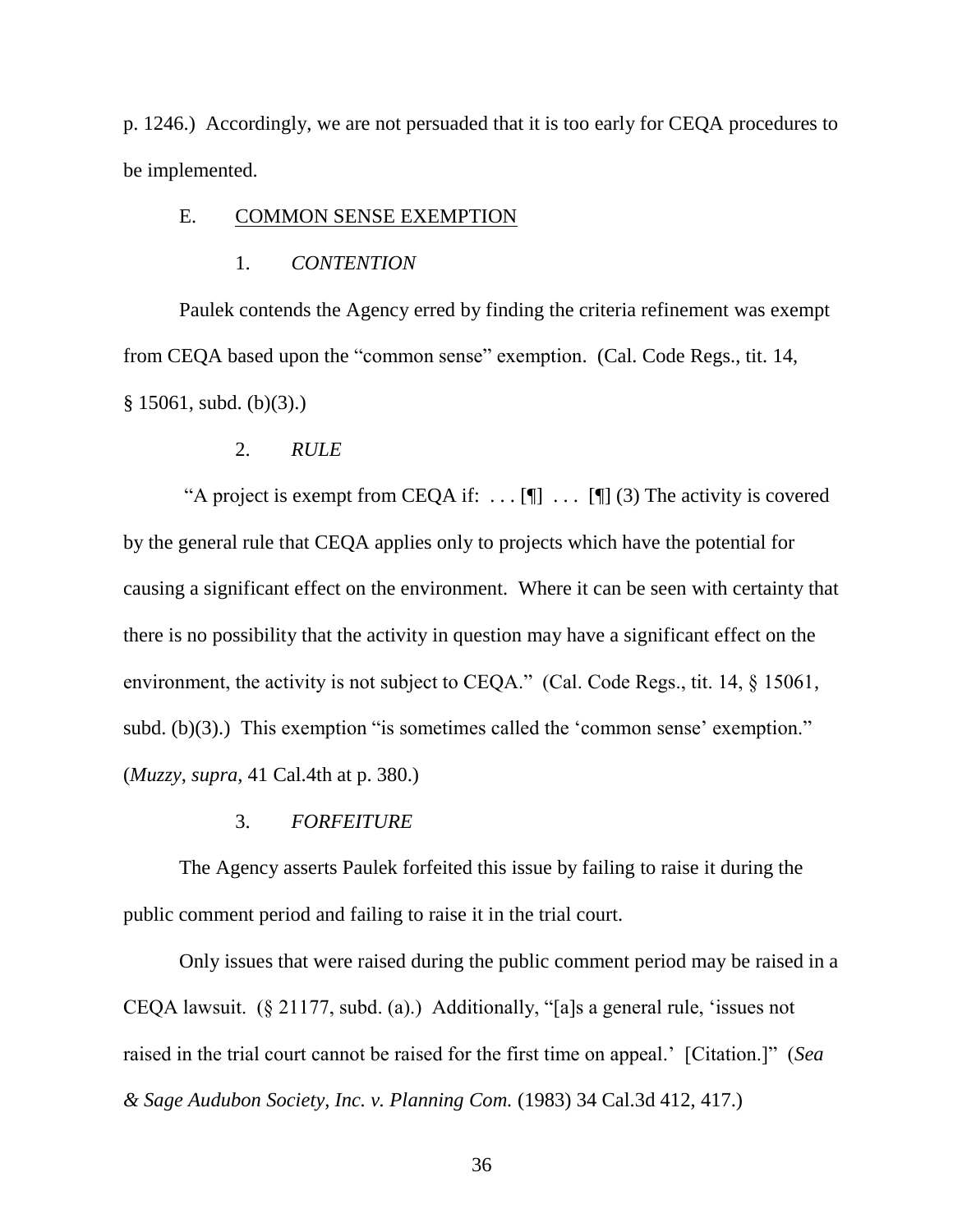On January 31, 2012, the Agency gave notice of the February 6th hearing. The February 6th Agency Agenda included the following agenda item: "Adopt and authorize the Chairman to sign Resolution No. 12-002 Resolution of the Board of Directors of [the Agency] Certifying and Approving the Warm Springs Criteria Refinement . . . ." In other words, Resolution 12-002 was the resolution for the phase 9 criteria refinement.

Notably, the resolution contains no reference to exempting the phase 9 criteria refinement from CEQA based upon the "common sense" exemption in California Code of Regulations, title 14, section 15061. The only exemptions included in the resolution are the Class 7 and Class 8 exemptions. (Cal. Code Regs., tit. 14, §§ 15307 & 15308.) The Agency's Board of Directors passed, approved, and adopted Resolution 12-002, containing no reference to the "common sense" exemption.

The resolution reads, "Section 4. Notice of Exemption. Pursuant to State CEQA Guidelines sections 15378 [(defining "project)], 15307 [(Class 7 exemption)], and 15308 [(Class 8 exemption)], the [Agency's] Board of Directors finds that the Warm Springs Criteria Refinement complies with the California Environmental Quality Act. The [Agency's] Board of Directions adopts a Notice of Exemption for the Warm Springs Criteria Refinement and directs [Agency] staff to file and have the Notice posted within five (5) business days as required by CEQA."

The Notice of Exemption listed the three findings by the board of directors: (1) the criteria refinement is not a project; (2) the project is exempt under the Class 7 exemption; and (3) the project is exempt under the Class 8 exemption. However, the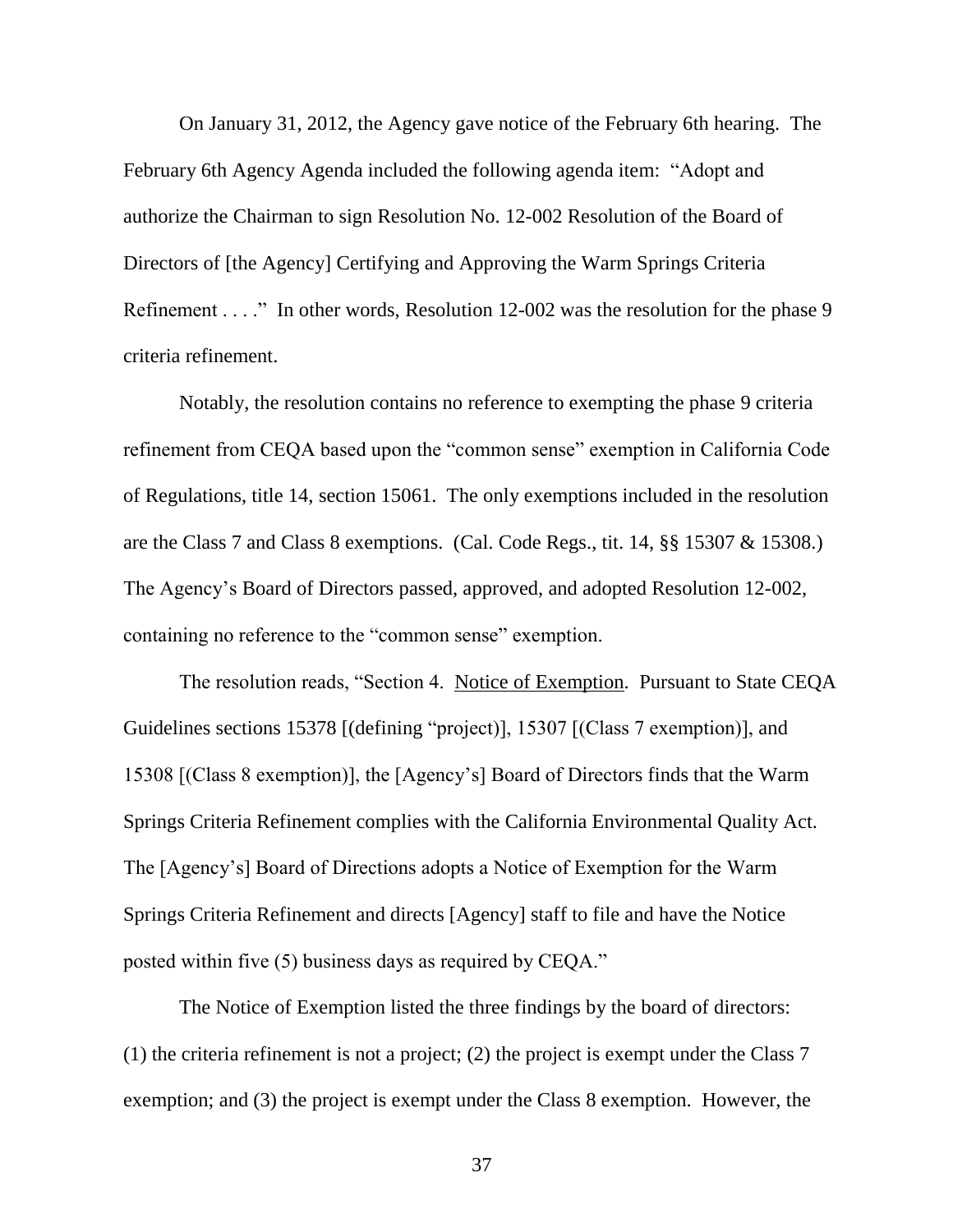Notice of Exemption also included a fourth exemption—the common sense exemption. The common sense exemption was not in the resolution that was listed on the February 6th agenda. Accordingly, we do not find Paulek forfeited his argument related to the common sense exemption by failing to raise it during the public comment period because Paulek had no means of knowing he needed to raise it. The Agency gave no notice prior to the meeting that it was planning to rely on the common sense exemption; the Agency waited until after the vote on the resolution to add the common sense exemption to the Notice of Exemption. (See *Tomlinson v. County of Alameda* (2012) 54 Cal.4th 281, 291 [an agency needs to give notice of the ground for its exemption determination so members of the public have an opportunity to raise concerns].)

At the trial court level, Paulek was alleging error in the Agency's acts of passing, approving, and adopting the resolution. Specifically, Paulek was requesting the trial court direct the Agency to "vacate its approval of the Warm Springs Criteria Refinement and Resolution No. 12-002." The common sense exemption was not in the resolution, and Paulek's lawsuit was about the resolution, so Paulek did not address the common sense exemption in his petition and complaint.

Paulek's lawsuit was properly focused on the resolution, rather than the Notice of Exemption. Section 21167, subdivision (d) provides, "An action or proceeding to attack, review, set aside, void, or annul the following acts or decisions of a public agency on the grounds of noncompliance with this division shall be commenced as follows: [¶] . . . [¶] (d) An action or proceeding alleging that *a public agency has improperly determined* that a project is not subject to this division pursuant to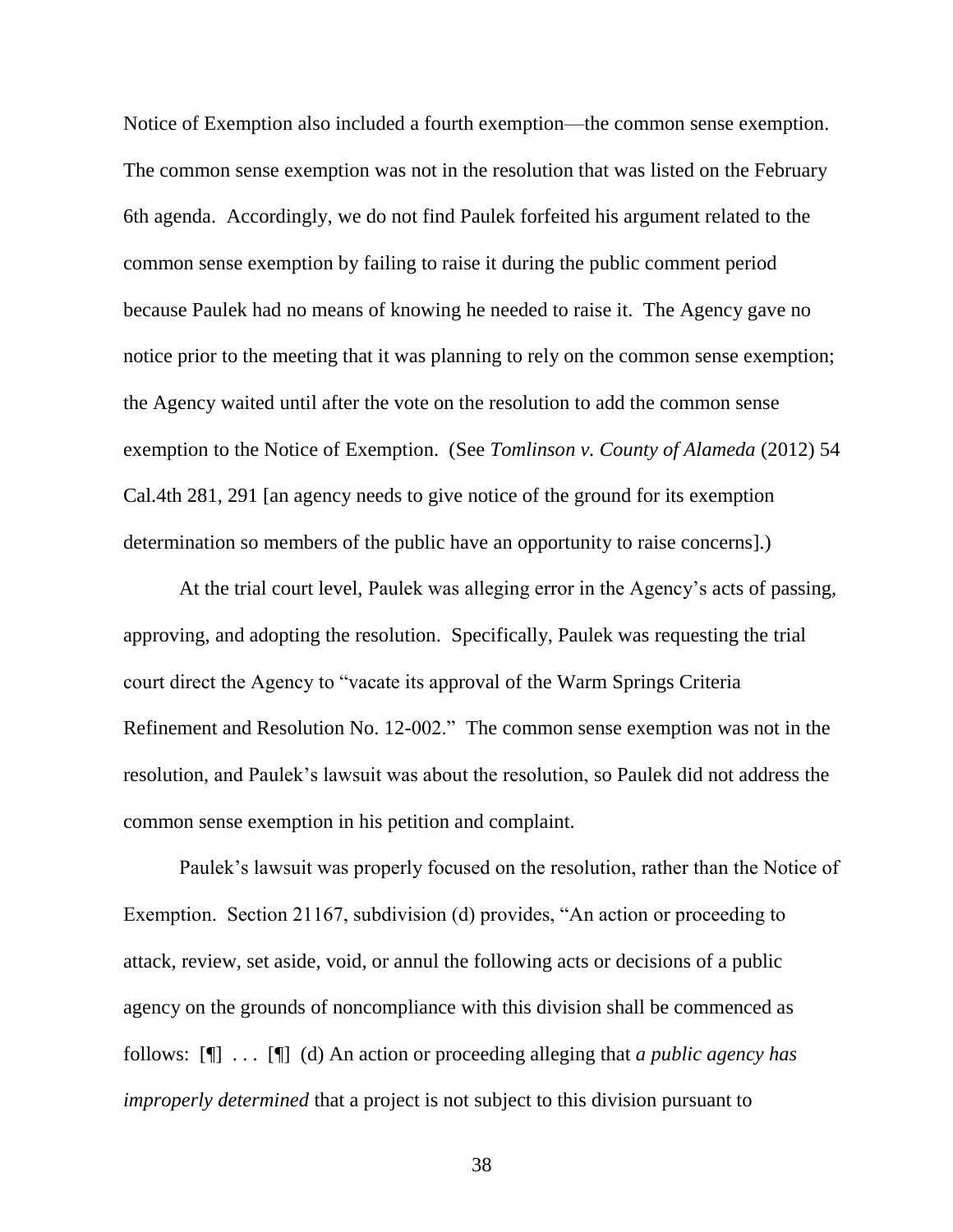subdivision (b) of Section 21080 . . . shall be commenced within 35 days." (§ 21167, subd. (d), italics added.) Section 21080, subdivision (b)(9) concerns, "[a]ll classes of projects designated pursuant to Section 21084." Section 21084, subdivision (a), includes "classes of projects that have been determined not to have a significant effect on the environment."

Thus, lawsuits should be directed at an agency's determination that a project will not have a significant effect on the environment. In this case, that determination was the passing, approval, and adoption of the resolution, wherein the Agency's Board of Directors found the criteria refinement was not a project, and that if it were a project, then the project was exempt under Classes 7 and 8. Since the lawsuit was properly directed at the resolution, and the resolution does not include the common sense exemption, we conclude Paulek did not forfeit the issue by not raising it in his petition and complaint.

The Agency raised the common sense exemption in its trial court opposition points and authorities; however it melded the common sense argument with its argument related to the criteria refinement not being a project. In Paulek's reply at the trial court, he faulted the Agency for raising the common sense exemption. Paulek asserted (1) the Agency had the responsibility to select one reason the criteria refinement did not require CEQA review, therefore the Agency erred by citing multiple reasons; and (2) substantial evidence does not support the application of the common sense exemption. Accordingly, when the common sense exemption was raised as an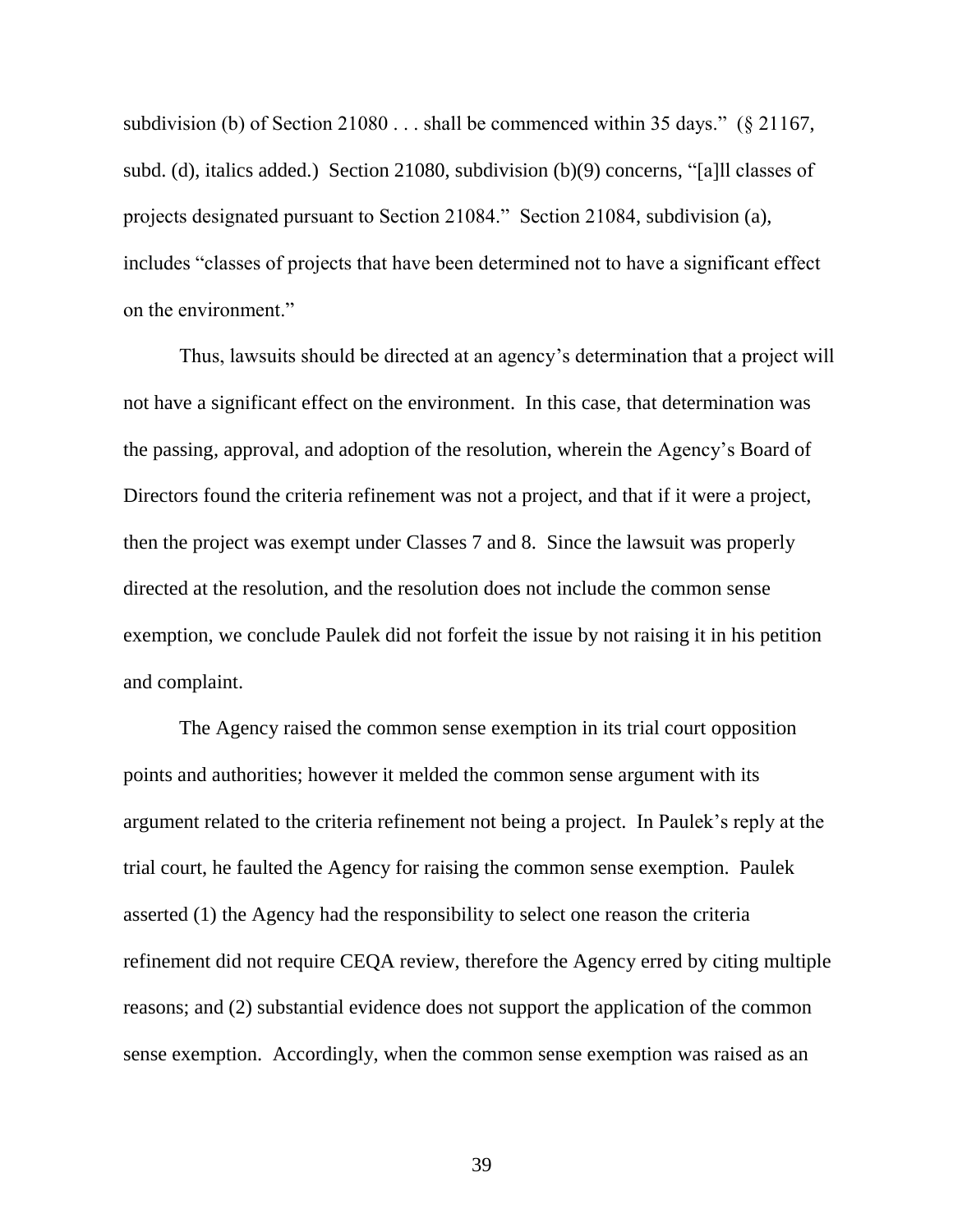issue in the lawsuit, Paulek addressed it. As a result, we conclude Paulek did not forfeit the issue.

# 4. *MERITS*

Although we have explained, *ante*, that the common sense exemption was not included in the resolution, and thus not included in Paulek's lawsuit, we will nevertheless address the merits of the issue for the sake of thoroughness.

As set forth, *ante*, the exemption applies "[w]here it can be seen with certainty that there is no possibility that the activity in question may have a significant effect on the environment." (Cal. Code Regs., tit. 14, § 15061, subd. (b)(3).) Under this exemption, a plaintiff "need only make a 'slight' showing of a reasonable possibility of a significant environmental impact. [Citation.] It is the lead agency that has the burden of establishing the common sense exemption, i.e., that there is no possibility the project may cause significant environmental impacts." (*California Farm Bureau Federation v. California Wildlife Conservation Bd.* (2006) 143 Cal.App.4th 173, 195.) We apply the abuse of discretion standard, which requires us to review the record to determine if the Agency's decision is supported by substantial evidence. (*Creed-21 v. City of San Diego*, *supra*, 234 Cal.App.4th at pp. 511-512.)

The Agency's equivalency report reflects there are species on the phase 9 property that are not on the Reynolds and Peak properties. The report also reflects, "The new urban edge that will be created by the 200-acre [phase 9] site could affect the Conservation Areas currently existing to the north of the site within Cells 5163 and 5165." The report reflects that "The 200-acre development area has been focused on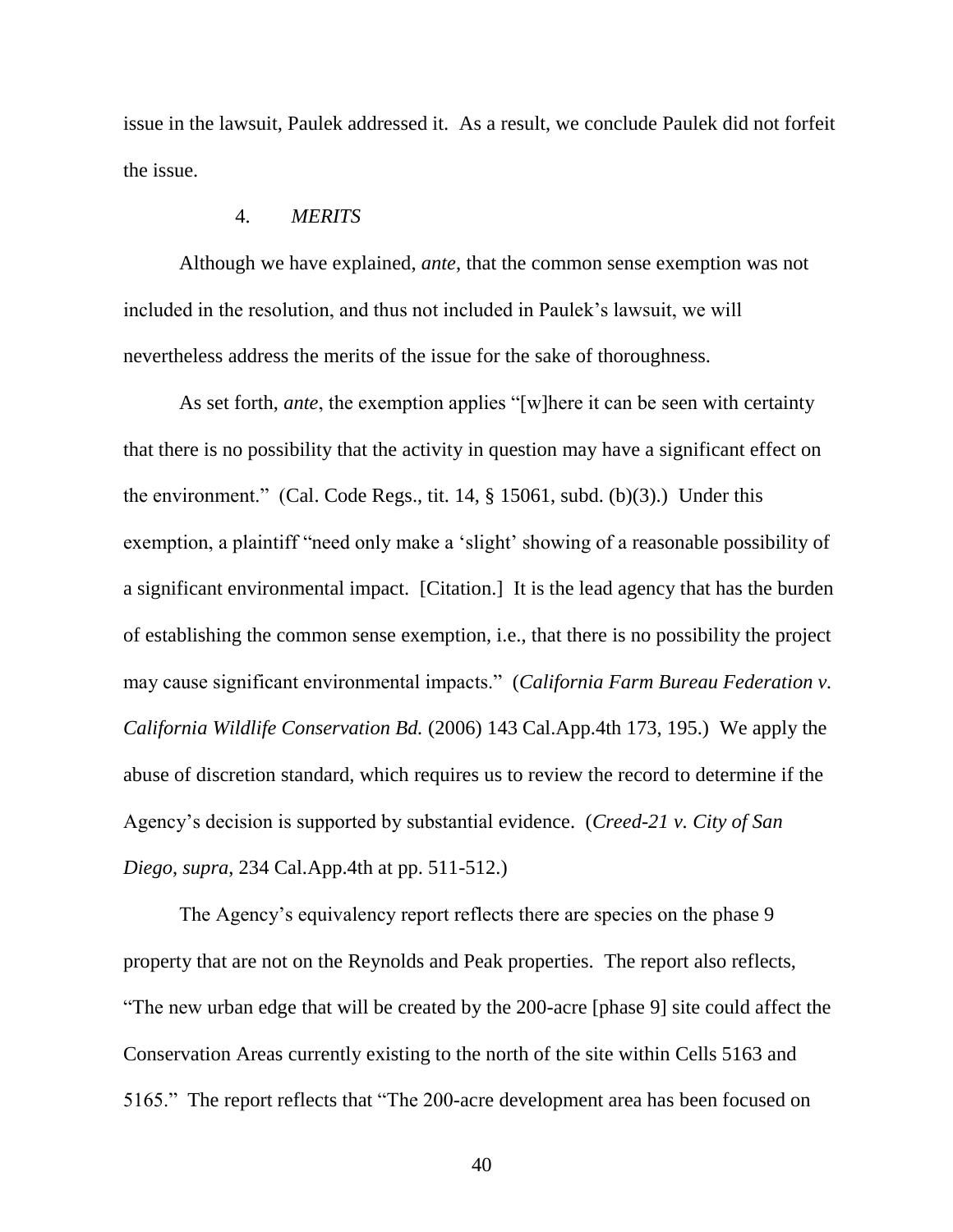the very northern part of the Warm Springs Property, in an attempt to lessen edge effects . . . ."

Substantial evidence does not reflect there is no possibility the activity may have a significant effect on the environment. Rather, the evidence reflects there could be an effect on the northern conservation areas, and while attempts can be made to lessen the effects, it cannot be concluded there is no possibility that there will be no effects from the decision to remove the MSHCP conservation overlay from the phase 9 property. As a result, we conclude substantial evidence does not support application of the common sense exemption.

The Agency contends the common sense exemption is applicable because development is not planned on the phase 9 property. As set forth, *ante*, it cannot currently be known if the phase 9 property will be preserved or developed. However, also explained, *ante*, the Agency has made a change in the protected land status of the phase 9 property, from being protected to being unprotected. This change in designation embodies a fundamental land use decision that has the potential for causing ultimate physical changes in the environment. (See *Black*, *supra*, 22 Cal.App.4th at p. 985; *Muzzy*, *supra*, 41 Cal.4th at p. 385.)

### F. STATUTE OF LIMITATIONS

The Agency contends Paulek's petition and complaint are time-barred because Paulek exceeded the statute of limitations. Specifically, the Agency asserts Paulek is challenging the Settlement Agreement, and he filed his lawsuit too late to challenge that agreement.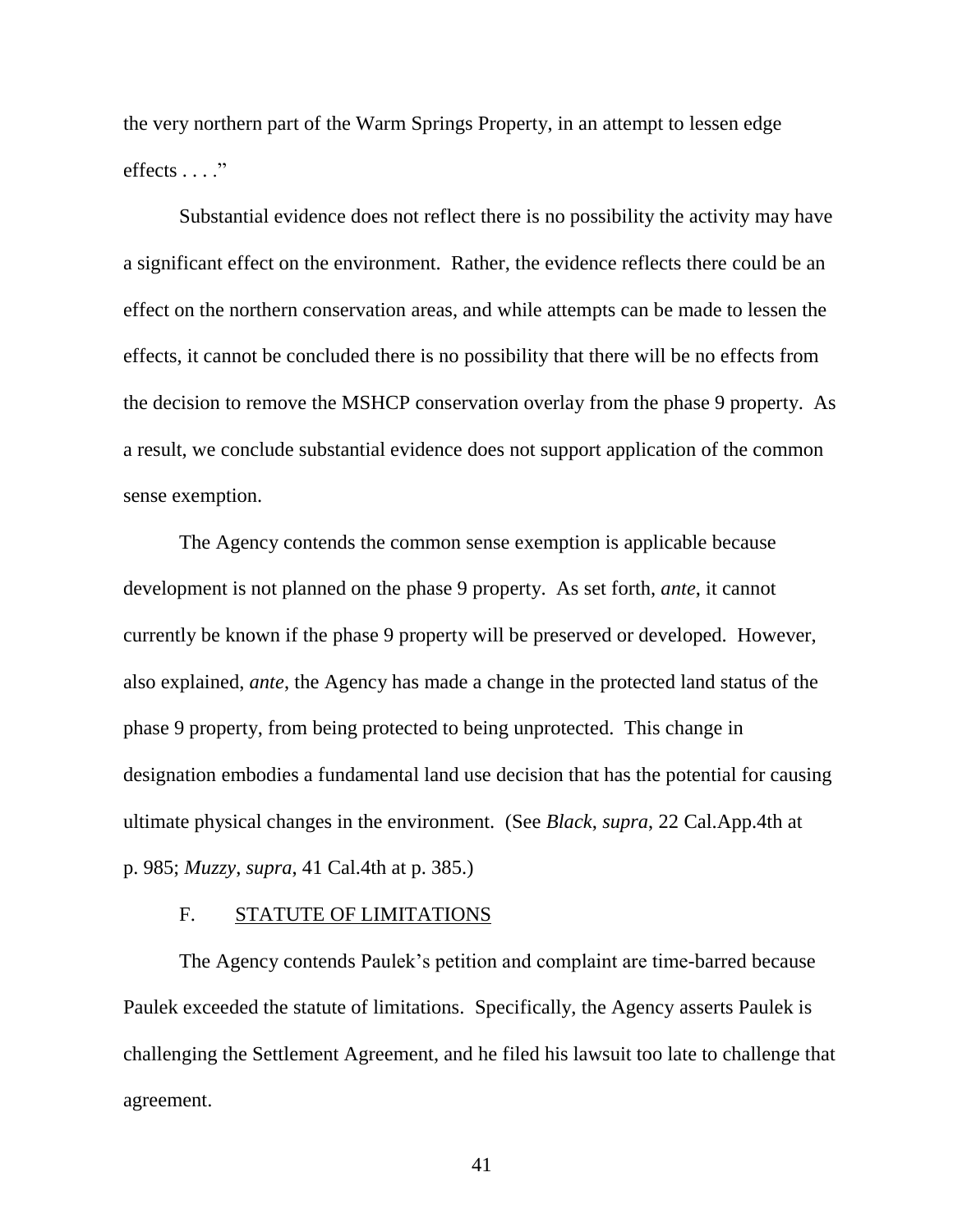There is a 35-day statute of limitations for challenging a public agency's determination that a project will not have a significant effect on the environment and is exempt from CEQA. (§ 21167, subd. (d).) In Paulek's lawsuit, he is attacking the Agency's determinations that (1) the criteria refinement is not a project; (2) the Class 7 exemption applies; and (3) the Class 8 exemption applies. These determinations were made on February 6, 2012, when the Agency passed, approved, and adopted the resolution pertaining to the criteria refinement. Paulek's lawsuit was filed on March 8, 2012. March 8th is less than 35 days after February 6th. Accordingly, we conclude Paulek's lawsuit is timely; he did not exceed the statute of limitations.

The Agency contends the statute of limitations was exceeded because Paulek's arguments regarding the resolution are fundamentally challenging the Settlement Agreement because the criteria refinement is a term in the Settlement Agreement. To the extent the Agency is arguing it contracted away its procedural requirements in the Settlement Agreement by guaranteeing to pass the criteria refinement without CEQA review, such an argument would fail because it is impermissible for an agency to circumvent its procedural requirements via contract. (*Trancas Property Owners Association v. City of Malibu* (2006) 138 Cal.App.4th 172, 182-183.)

To the extent the Agency is arguing Paulek's lawsuit is challenging the Settlement Agreement, that argument also fails. Paulek is challenging the procedure by which the Agency is complying with the Settlement Agreement. The Agency determined it could go forward with the criteria refinement without a CEQA review. Paulek asserts CEQA review is required. For example, a CEQA review may reveal that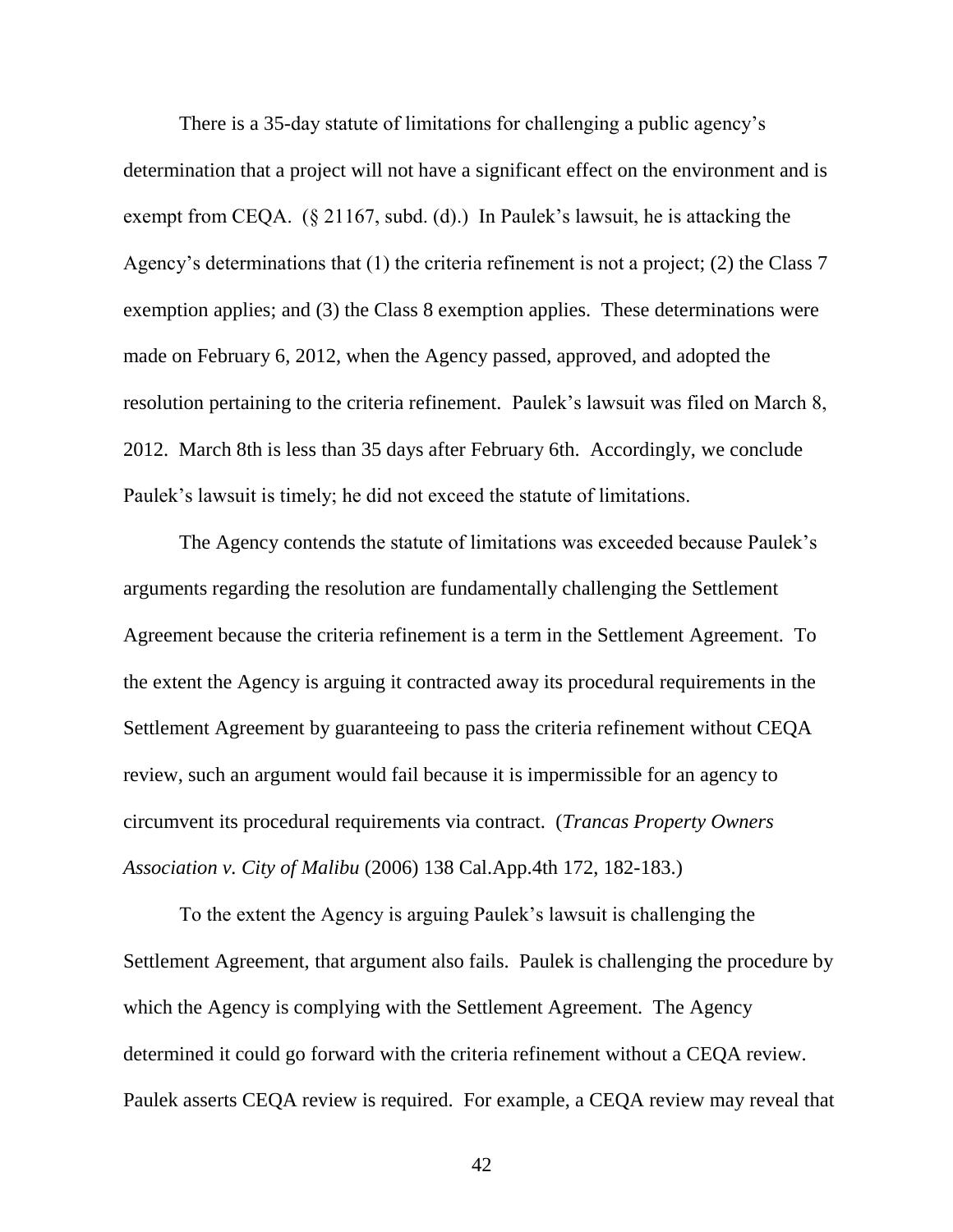the Reynolds and Peak properties are not the best mitigation lands. It may be that the criteria refinement goes forward, but an environmental analysis finds other lands will serve to better mitigate the possible loss of the phase 9 property. Thus, Paulek is not asserting the criteria refinement cannot happen; rather, he is asserting the Agency must follow the proper procedures in conducting the criteria refinement. Therefore, Paulek is not challenging the Settlement Agreement because Paulek is not asserting the Agency is barred from conducting the criteria refinement; rather, he is asserting the proper procedures need to be followed in refining the criteria.

## G. JOINDER

The Agency and Anheuser (collectively, defendants) contend Paulek's petition and complaint fail because Paulek did not join the County, and the County is a necessary and indispensible party. Defendants assert Paulek is attacking the Settlement Agreement, and since the County is a signatory to the Settlement Agreement, the County is a necessary and indispensible party in this lawsuit.

Code of Civil Procedure section 389 typically governs a discussion regarding necessary and indispensible parties. However, in a CEQA action, Public Resources Code section 21167.6.5 supplants Code of Civil Procedure section 389 for the "necessary" factor. (*In re Quantification Settlement Agreement Cases* (2011) 201 Cal.App.4th 758, 855.) "If an entity is a recipient of an approval for purposes of [Public Resources Code] section 21167.6.5(a), that entity is a necessary party in a CEQA action challenging the [environmental impact report] for the project that was approved, and no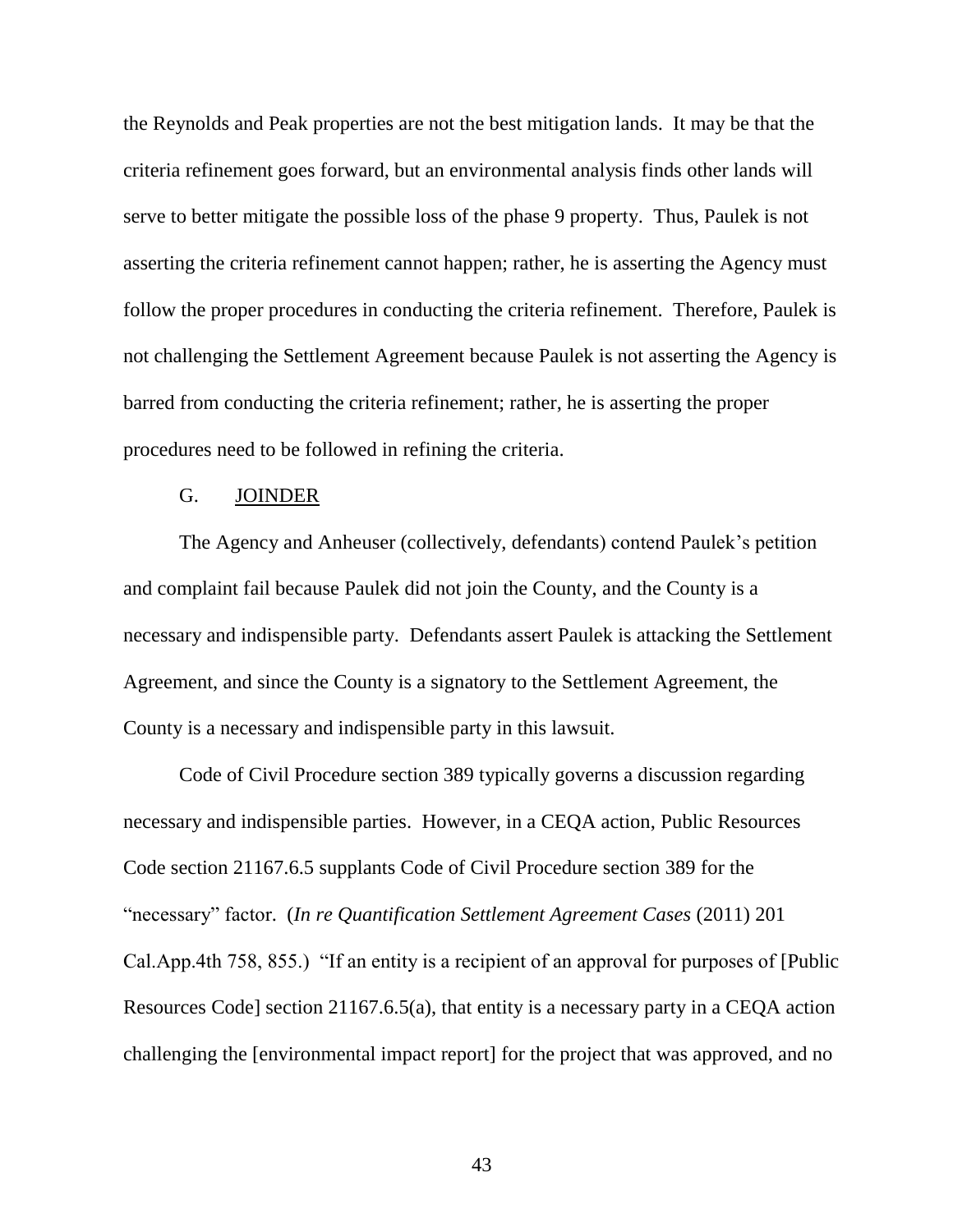further showing need be made under subdivision (a) of Code of Civil Procedure section 389 to make that entity a necessary party." (*Id*. at p. 855.)

" 'Approval' means the decision by a public agency which commits the agency to a definite course of action in regard to a project intended to be carried out by any person. . . . Legislative action in regard to a project often constitutes approval." (Cal. Code Regs., tit. 14, § 15352.) "Recipient" is not defined in the Code, so we apply its ordinary meaning—a person who receives or acquires. (Webster's 9th New Collegiate Dict. (1991) p. 983, col. 1.) Thus, "recipient of approval" means one who receives a decision committing an agency to a definite course of action regarding a project.

The County signed the Settlement Agreement with Anheuser, settling their litigation. The signatories to the Settlement Agreement were the County, the Agency, and Anheuser. The Settlement Agreement reflected that the releases in the Settlement Agreement will have no force or effect unless the Agency "has completed its obligations under Section 19(b) of the [Purchase and Sale Agreement], and this has resulted in (a) the elimination of the Cells on the phase 9 Property such that the phase 9 Property will no longer be subject to the HANS process and (b) development of the phase 9 Property is no longer conditioned or restricted by the MSHCP Cells and will not be described for Conservation."

The Agency and Anheuser were signatories to the Purchase and Sale Agreement. The County was not a signatory to the Purchase and Sale Agreement. Section 19(b) of the Purchase and Sale Agreement provides: The Agency "shall use its best efforts to complete and take final action on a 'criteria refinement' process under the MSHCP for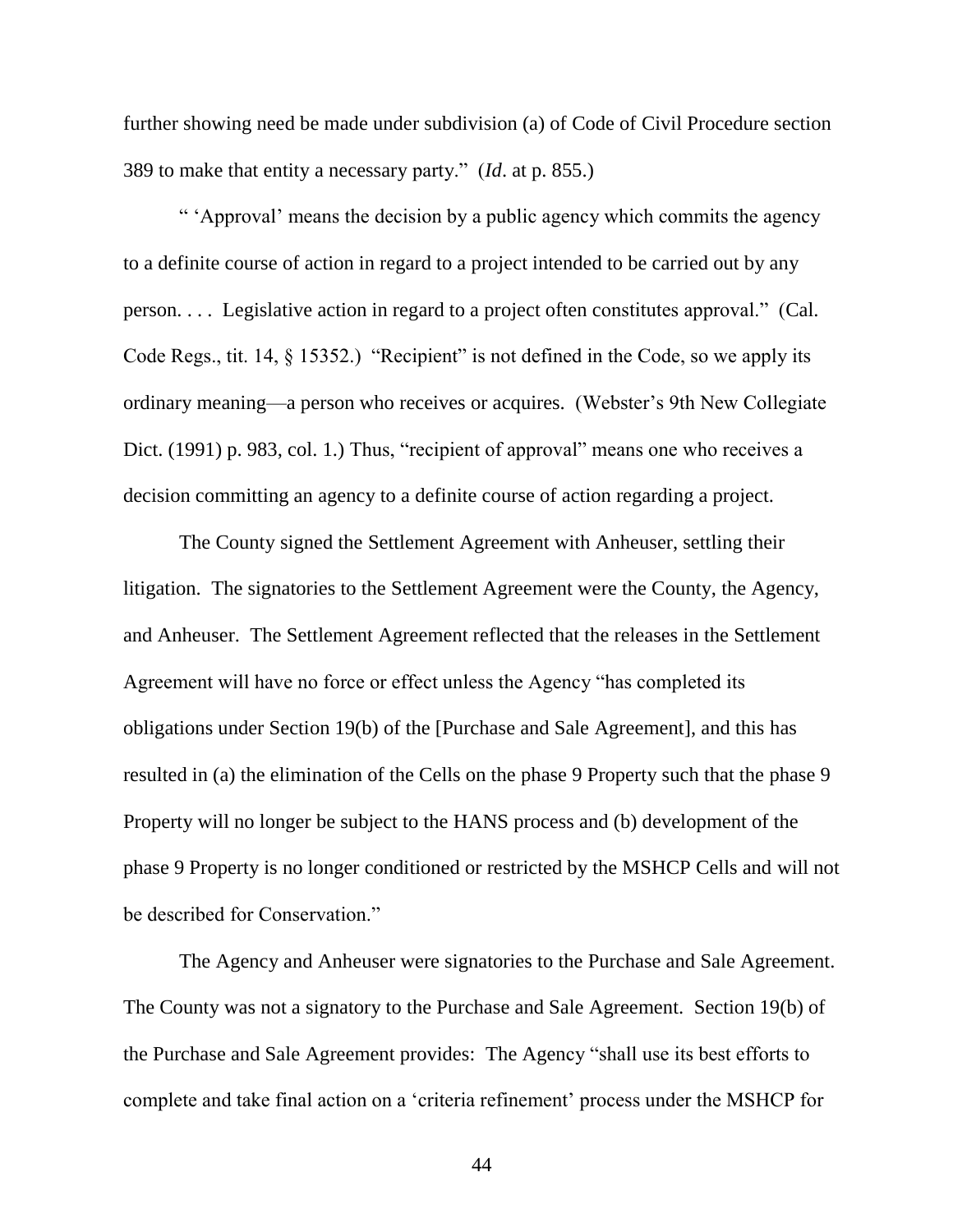the phase 9 Property on or before March 1, 2012. This process shall undertake the elimination of the Cells on the phase 9 Property, the result of which is that the phase 9 Property will no longer be subject to the [HANS] process and will not be described for Conservation."

As explained, *ante*, Paulek's lawsuit is challenging the process used by the Agency in refining the criteria. Paulek is asserting the Agency improperly skipped the CEQA process. Paulek is not contending the Settlement Agreement is wrong or that the criteria refinement can never happen. Rather, Paulek is asserting the Agency must follow the proper procedures. Thus, Paulek is not "undoing" the Settlement Agreement. Rather, Paulek is attempting to "undo" the February 6th resolution, so the Agency can employ the proper process when deciding the criteria refinement issue.

The County was not a "recipient" of the decision to not apply CEQA. The resolution was passed by the Agency. Anheuser is the owner of the phase 9 property. The Agency has an agreement to purchase the phase 9 property from Anheuser by January 2020. The County did not receive the approval of the MSHCP criteria refinement because the County is not a party to the decision, it is not the owner of the property, and it is not the prospective owner of the property. As a result, the County is not the recipient of an approval and is not a necessary party.

Since we have concluded the County is not a necessary party, we do not address whether it is an indispensible party. (*Citizen Assn. for Sensible Development of Bishop Area v. County of Inyo* (1985) 172 Cal.App.3d 151, 161-162 [Fourth Dist., Div. Two] [a necessary party is not automatically an indispensible party].)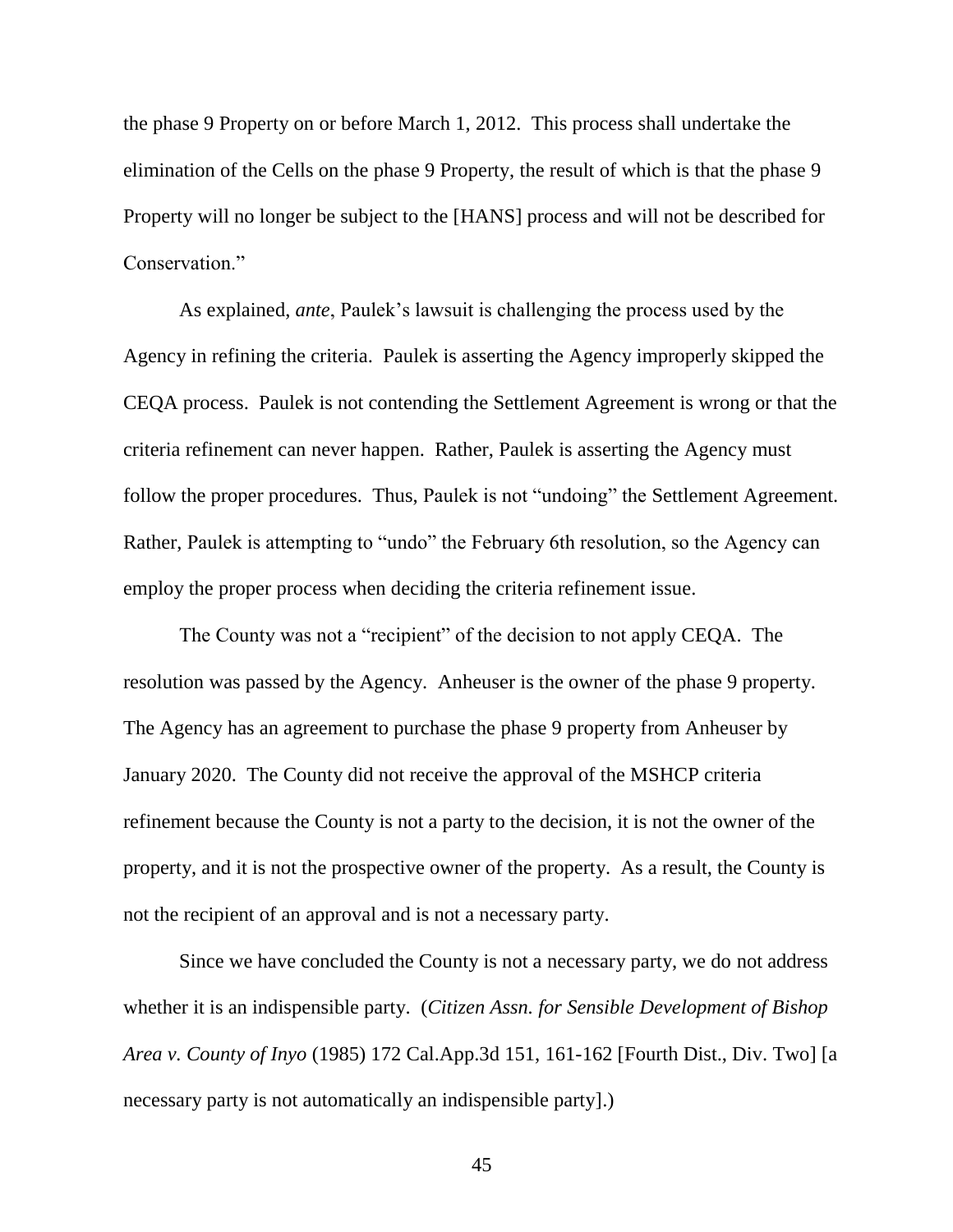The Agency contends "the County is a 'recipient of approval' . . . because without the Criteria Refinement the County may not rely on the Settlement Agreement." As explained, *ante*, Paulek is not asserting the County must go "without" the criteria refinement. Rather, Paulek is asserting the Agency must follow the proper procedures when deciding the criteria refinement issue. The process was implemented by the Agency and affects property owned by Anheuser. The County is not a necessary party to the issue of whether the proper procedures were followed. Accordingly, we find the Agency's argument to be unpersuasive.

To the extent the Agency is asserting the County is a necessary party because the County's Settlement Agreement guarantees the criteria refinement will be adopted without CEQA review, such an argument fails. As explained, *ante*, the County could not have contracted to guarantee the Agency's criteria refinement resolution would pass without CEQA review. (*Trancas Property Owners Association v. City of Malibu*, *supra*, 138 Cal.App.4th at pp. 182-183.) As a result, nothing in the Settlement Agreement is affected by CEQA procedures being implemented in the Criteria Refinement Process. The lawsuit is not seeking to bar the criteria refinement, it is only seeking to have the Agency follow the proper procedures in deciding the criteria refinement issue.

# H. CONCLUSION

The criteria refinement is a project. Substantial evidence does not support application of the Class 7 and Class 8 exemptions relied upon in the resolution. Therefore, if the Agency seeks to proceed with the criteria refinement, then the Agency